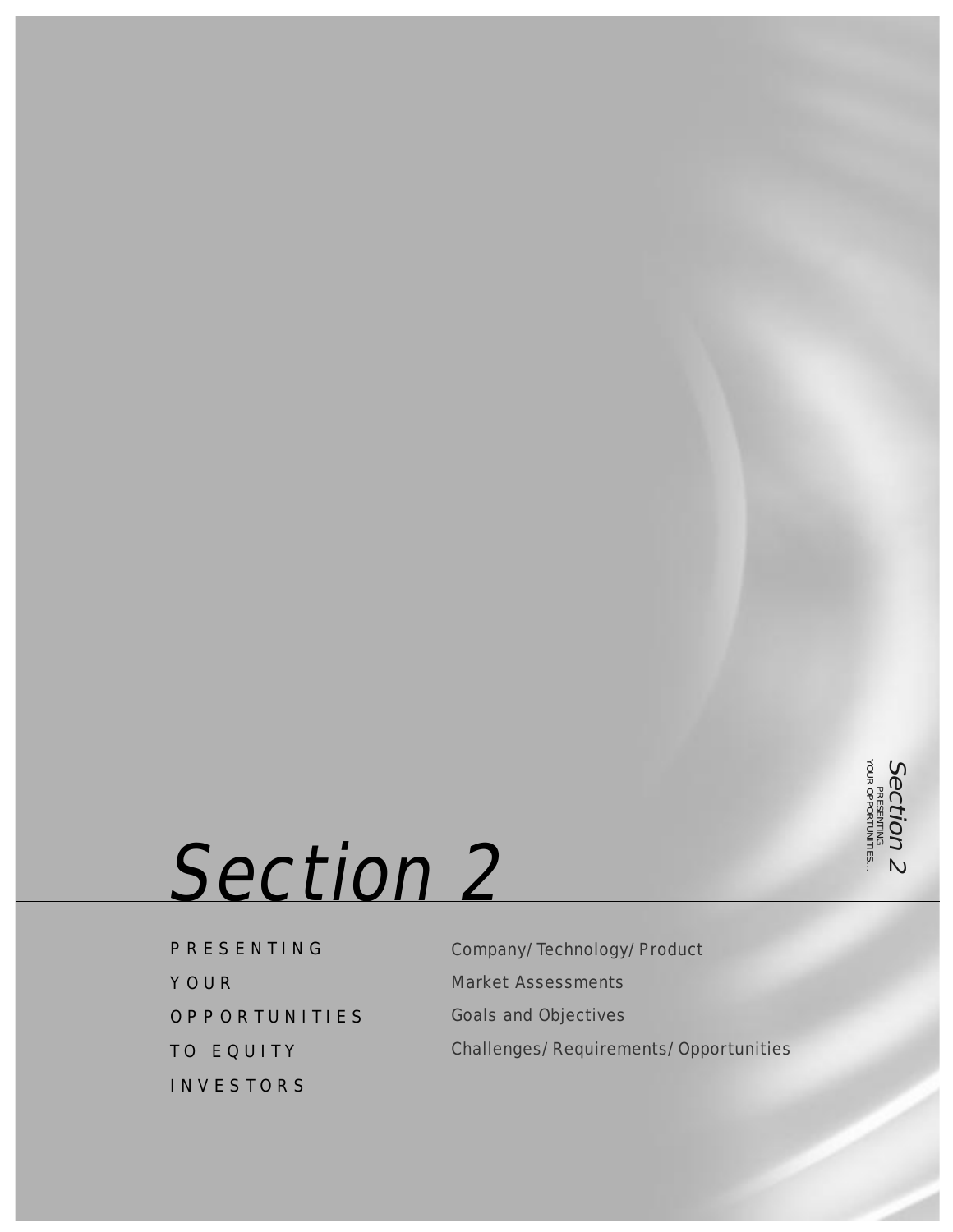#### Advanced Organizer

Most ATP-funded firms are positioning themselves to become high-potential ventures. Issues related to financing, developing joint ventures, and commercialization strategies were addressed in preparation for submitting an initial ATP proposal. Advanced technology firms often have a long-term appetite for capital, however, and must be diligent in their efforts to attract it. A diligent but reasoned approach to investment will increase the likelihood that private sector funds will be available when needed for your company's growth. The objective of this section is to provide guidance on a method for succinctly representing your opportunity in an oral presentation to private sector investors.

The section begins with a description of the typical contexts in which such presentations are made. These include: (1) presentations to groups at national and/or regional events; (2) presentations to local groups of business angels; and (3) presentations to potential partners/investors. This chapter deals ONLY with personal presentations and does not address other approaches to finding potential allies/investors, such as press releases, computerized matchmaking, or advertisements. Although these can be useful adjuncts to other initiatives, personal presentations provide both parties with the opportunity to assess the individuals involved and to begin the development of a relationship.

The remainder of the section consists of a fictitious presentation to potential equity investors. A set of viewgraphs, sample narrative, and explanatory notes are included. It is just an example, and can be modified to meet individual needs.

It is important for busy entrepreneurs to develop a procedure that will allow them to qualify potential partners/investors quickly and to diligently pursue promising ones while graciously closing the loop with others.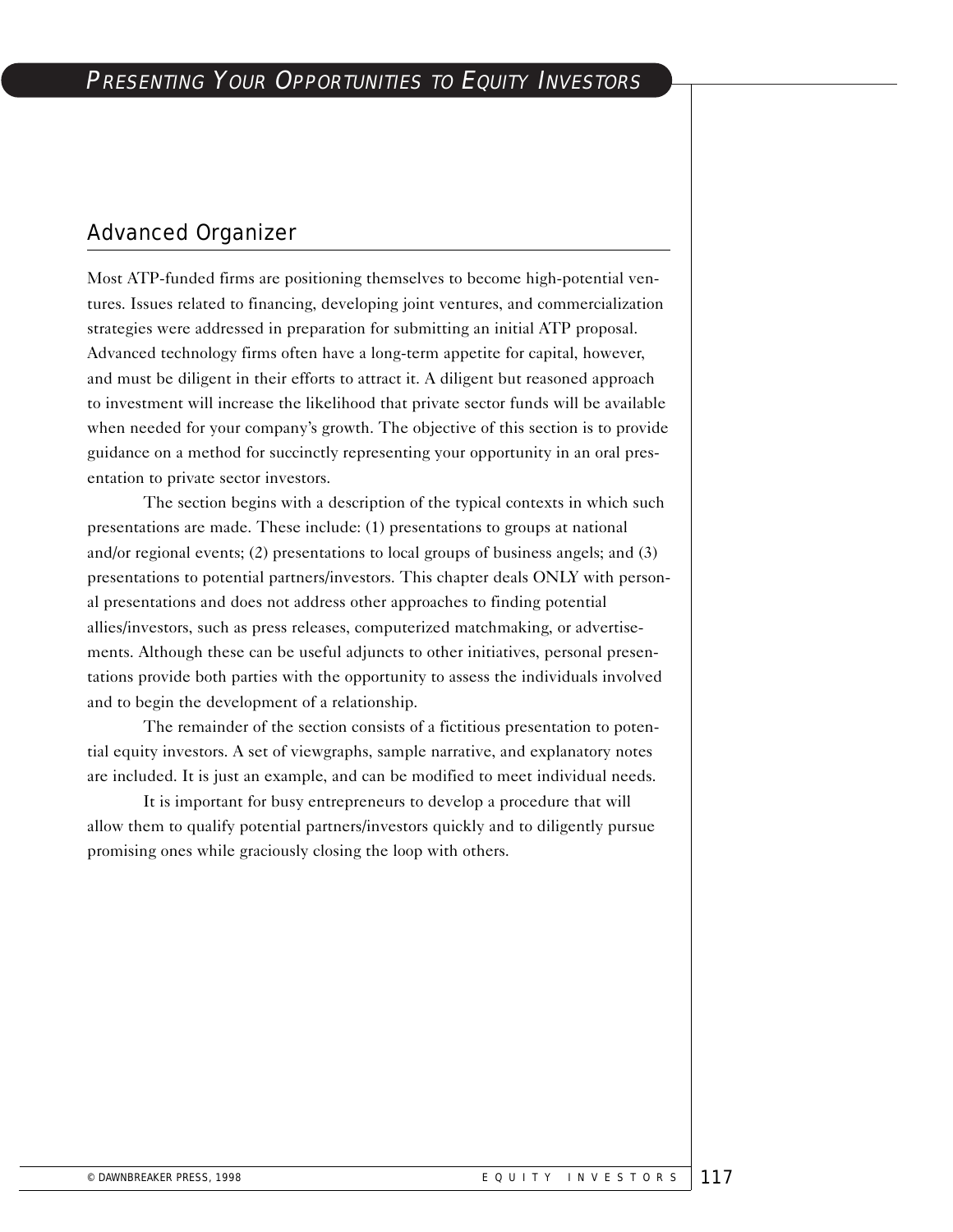#### Opportunities for Making Personal Presentations

#### Presentations at National and/or Regional Events

Once you have developed your business plan, creating a set of presentation materials that you can use to bring your business opportunity to the attention of potential strategic allies and investors is invaluable. Although such presentations are often made within the context of individual meetings with qualified leads and referrals, national, regional, and local investment events provide an ideal context for making a presentation to numerous organizations concurrently. If it appears that historically a specific event has attracted the types of organizations that are of interest to your firm, it will be cost-effective to participate in that event. At the same time, you should exhibit restraint in making any public presentations when preparing for an Initial Public Offering and/or if you have signed a "stand-still" agreement. Legal restrictions apply in these situations.

#### Calendar of Events

Many investment events are promoted within industry trade journals. A sampler of annual events that might be appropriate for well-prepared entrepreneurs to attend is listed below. In some cases, geographic and/or topic restrictions apply. Most of these events involve a screening process to select viable participants based on a preliminary review of an executive summary and/or business plan. You should anticipate participation fees of between \$200 and \$900. Names of some of the more well known investor events are listed below:

- ◗ Arizona Venture Capital Forum
- ◗ Bio Investment and Partnering Conference
- ◗ Florida Venture Capital Conference
- ◗ The Great Midwest Venture Capital Conference
- ◗ Illinois Venture Capital Conference
- ◗ MidAtlantic Venture Fair
- ◗ North Coast Growth Capital Conference and Technology Showcase
- ◗ Pittsburgh Venture Capital Conference
- ◗ Software Investment Conference
- ◗ Upstate New York Venture Capital Forum
- ◗ Venture Market East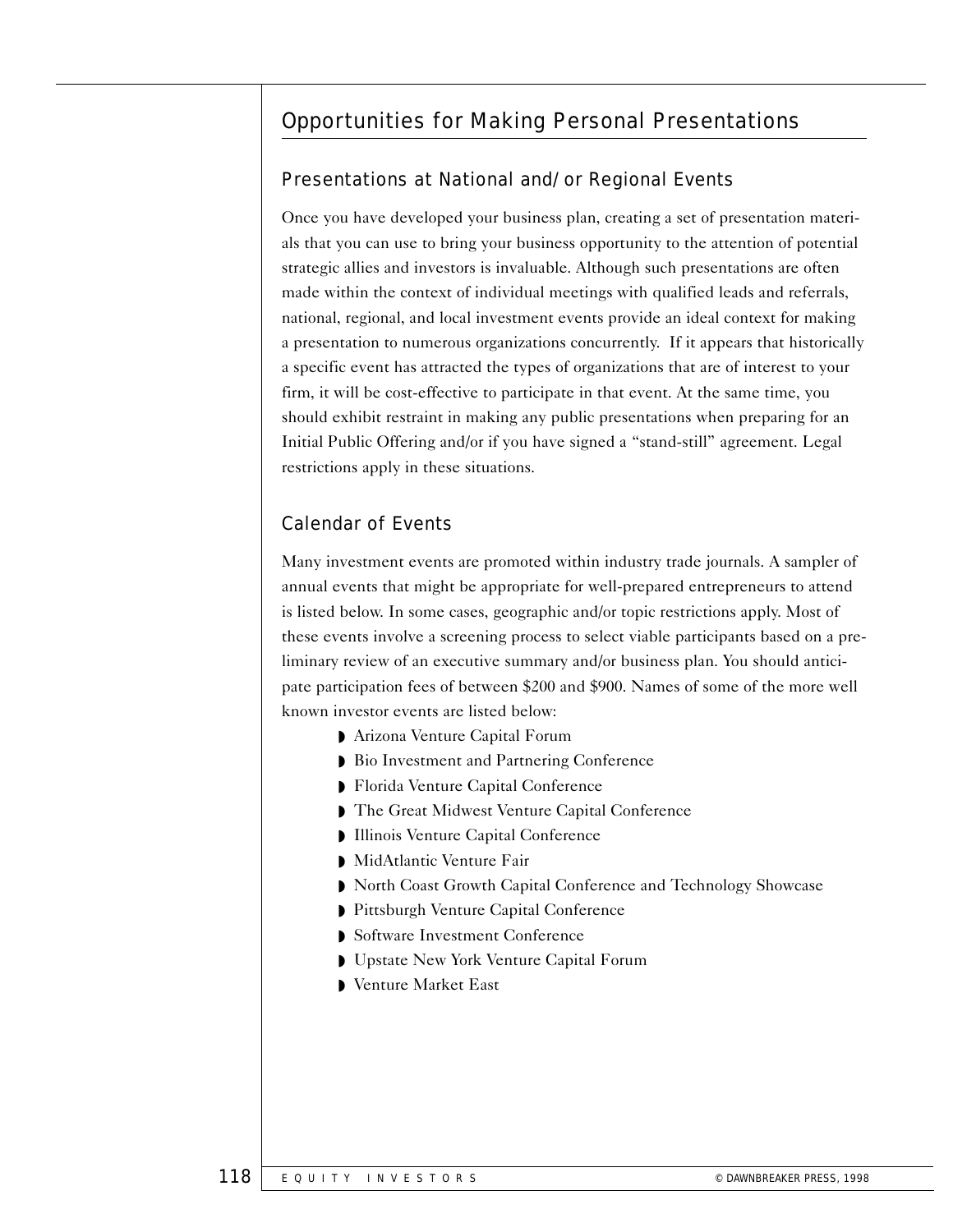#### Presentations to Local Business Angels

Many communities have groups of business angels and institutional investors which meet frequently to learn about new business opportunities. These events tend not to be well advertised. The best way to find out about them is to contact your local Chamber of Commerce. Inquire whether there is a local venture capital or investment group that meets regularly. Indicate that you are interested in presenting your business opportunity and would like to contact the person responsible for scheduling presenters. For example, if you were to contact the Rochester Chamber of Commerce, you would find that a Venture Capital Breakfast has been held there on a monthly basis for several years. There is room on the agenda for each of these breakfasts for three local businesses to present their business opportunities. The audience typically consists of 30-40 people, including service providers and potential investors. Most large communities have such groups.

Although larger events run by institutional investors tend to be much more effective than smaller, more local events, the value of participating in local investment events is that they provide a context for you to appear in front of the community's establishment. The contacts you make here may know people in larger financial communities, and may be able to assist you with networking.

#### Individual Presentations During Site Visits

A presentation made within the context of an investor or partnering event is the first step in developing a successful relationship. A desirable outcome is for a potential investor/partner to request a site visit.

Before your visitor arrives, be sure to determine the objectives of the visit and whether others will accompany him or her. It is important to understand both the roles and objectives of the visitors so that you can determine what information is important to share with them.

Information that you provide must be relevant to your visitors' goals. If the people making the site visit represent a corporate venturing area and have a strong background in marketing and sales, it would be inappropriate to spend a great deal of time talking about research and development. It would be far more important to talk about value creation and marketing and sales initiatives. Provide your visitor with materials that they can use to sell up-line. Decisions regarding partnering and/or investing are rarely made by one person. Others need to be convinced of the value your opportunity has for their organization. Therefore, always provide an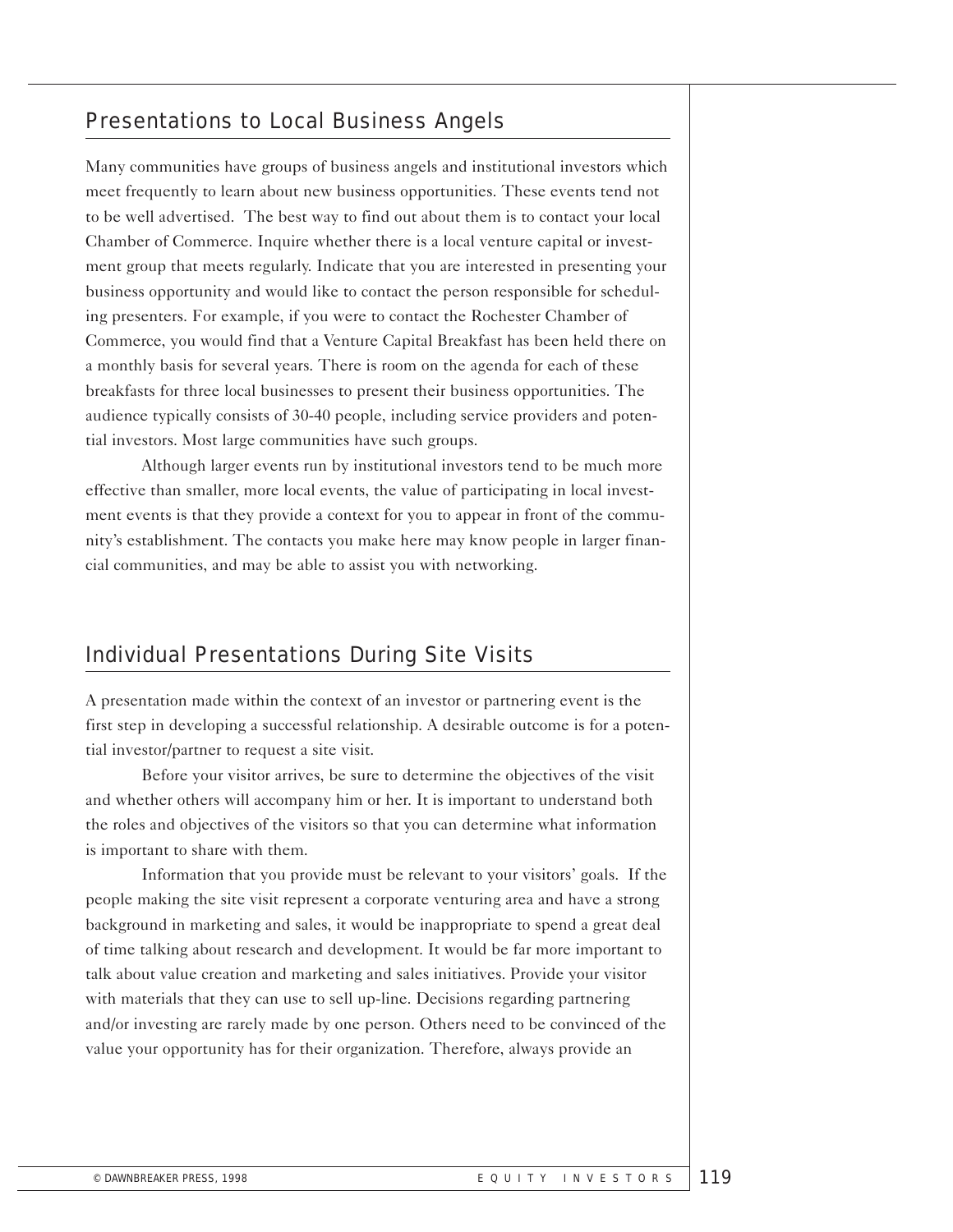appropriate packet of information that he or she can share on your behalf. If the visitor has not signed a confidentiality agreement, be certain that you share only non-proprietary information.

#### Preparing a Winning Presentation

Irrespective of where you are making your presentation, you will find it invaluable to have a well-prepared set of slides or transparencies to draw upon. In this section, we provide guidance on how to prepare and deliver a presentation to investors. The following opportunity by Soarrell Medical Systems is fictitious. It is based upon issues and trends in information systems as they apply to health care.

This section includes topics and sample slides or transparencies designed to assist potential investors in quickly previewing the business opportunity of your company, product, or division. (The term viewgraph will be used throughout and will refer to either slides OR transparencies).

Keep in mind that you will want to vary your presentation depending upon your audience and your commercialization strategy. For example, if you are one of a diverse group of firms making a presentation to potential investors, your audience will need to pick up key concepts about diverse business opportunities quickly. Within an hour, your listener might hear a presentation on a new fiber optic material, a golf course, and a new medical cure. Your goal must be to focus the potential investor quickly on your opportunity, create a favorable impression, teach the listener key concepts, and provide financial information to serve as the basis for further discussions. In order to do this effectively, you must control the sequence of information and its manner of presentation.

The potential investors for whom this presentation is appropriate include venture capitalists, investment bankers, potential strategic partners, and upper management within your corporation.

If you are presenting your opportunity in a more homogeneous context, e.g., all of the presentations at the event relate to one focused area, you could spend less time "teaching" the audience about pertinent industry drivers and instead focus on the unique implications that your opportunity may have. This would avoid redundancy across presentations.

The presentation following outline can be used to reflect the business opportunity of an entire company or a strategic business unit within a larger firm. When deciding upon the scope of the business opportunities being presented, your goal should be clarity. Often, individuals in contract research and development

If given in its entirety, a presentation addressing all the topics covered in this section could run between 30 minutes and an hour. For a shorter presentation, such as is typical for presentations to a group of potential investors, you will need to modify your viewgraphs based on the needs of your audience.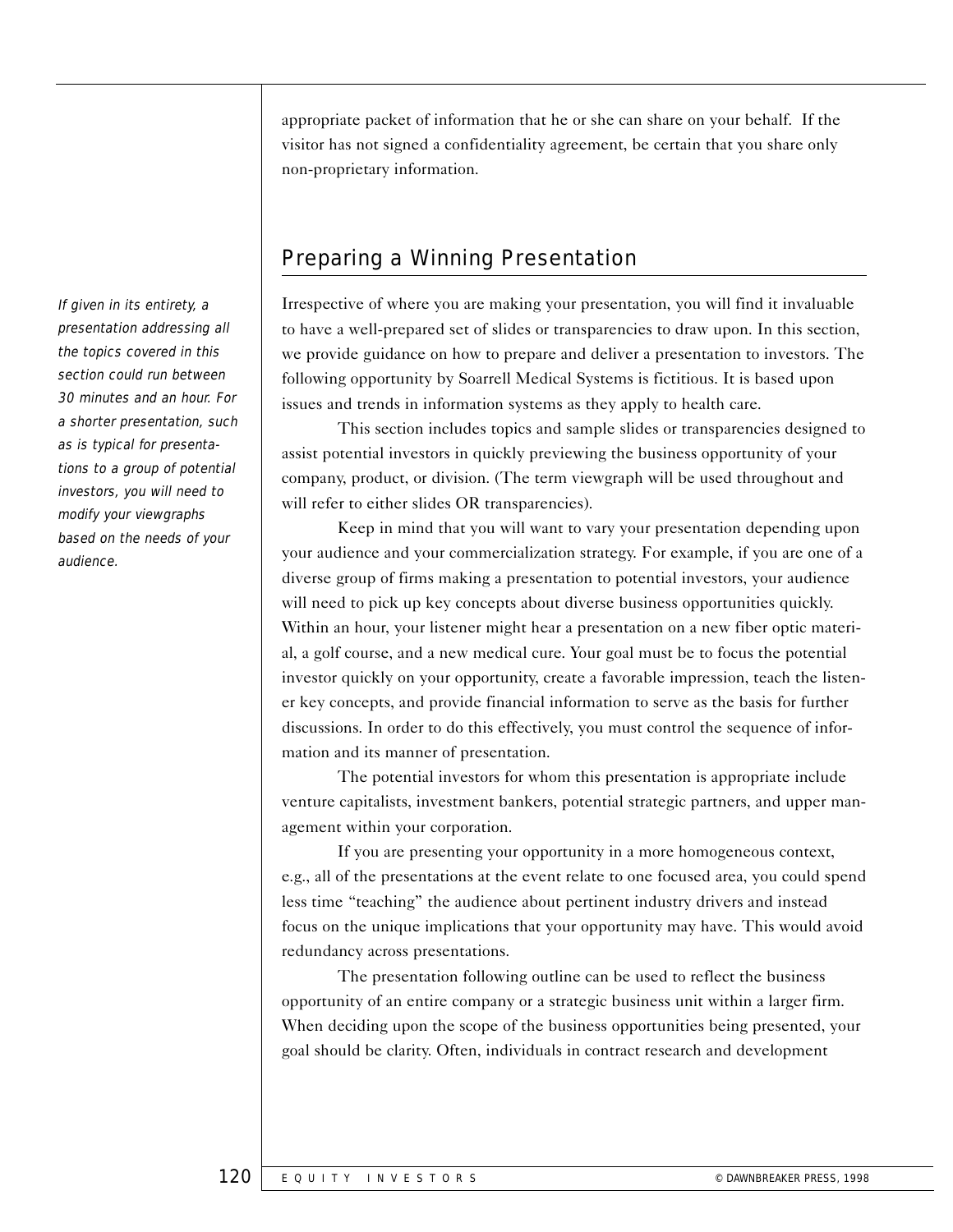firms try to represent the business opportunities spanning their entire company. This can be confusing. If your company is involved with highly diverse technologies, it may be best to focus on the opportunity related to a Strategic Business Unit (SBU).

Sample viewgraphs for each of 25 topics follow, accompanied by explanatory notes. The set of viewgraphs presents an opportunity for one fictitious firm— Soarrell Medical Systems. If you wish to obtain a sense of the overall business case being made, scan the set of viewgraphs and the accompanying narrative first. Then, refer back to the accompanying notes associated with each viewgraph in order to understand why the presentation was developed in this fashion.

If you are unfamiliar with making business presentations, or if you wish to try a new approach, it is recommended that you try to emulate the set of viewgraphs presented. Once you have a "rough cut" of this set and are familiar with the approach, you can pick and choose and re-sequence the viewgraphs to meet the needs of different situations or personal preferences. The feedback we have received consistently from hundreds of investors over the last several years is that this format makes it very easy for them to form an initial impression of an opportunity. They can then start a one-on-one conversation at a higher level with companies in which they have an interest.

#### Visuals

The visuals that follow are grouped into four categories:

Company/Technology/Product; Market Assessment; Goals and Objectives; and Challenges/Requirements/Opportunities. Each viewgraph page contains explanatory notes with the following subheadings:

WHAT A clear description of the type of information to be included on this viewgraph

WHY An explanation as to why that information is important for the investor's decision-making process

PITFALLS TO AVOID Typical mistakes frequently made by technology entrepreneurs

VARIATIONS Variations on the theme to be expressed

VIEWGRAPH # A sample viewgraph. Please note: Soarrell Medical Systems is a fictitious company and the data provided are fabricated. Do not use these data as a source of information.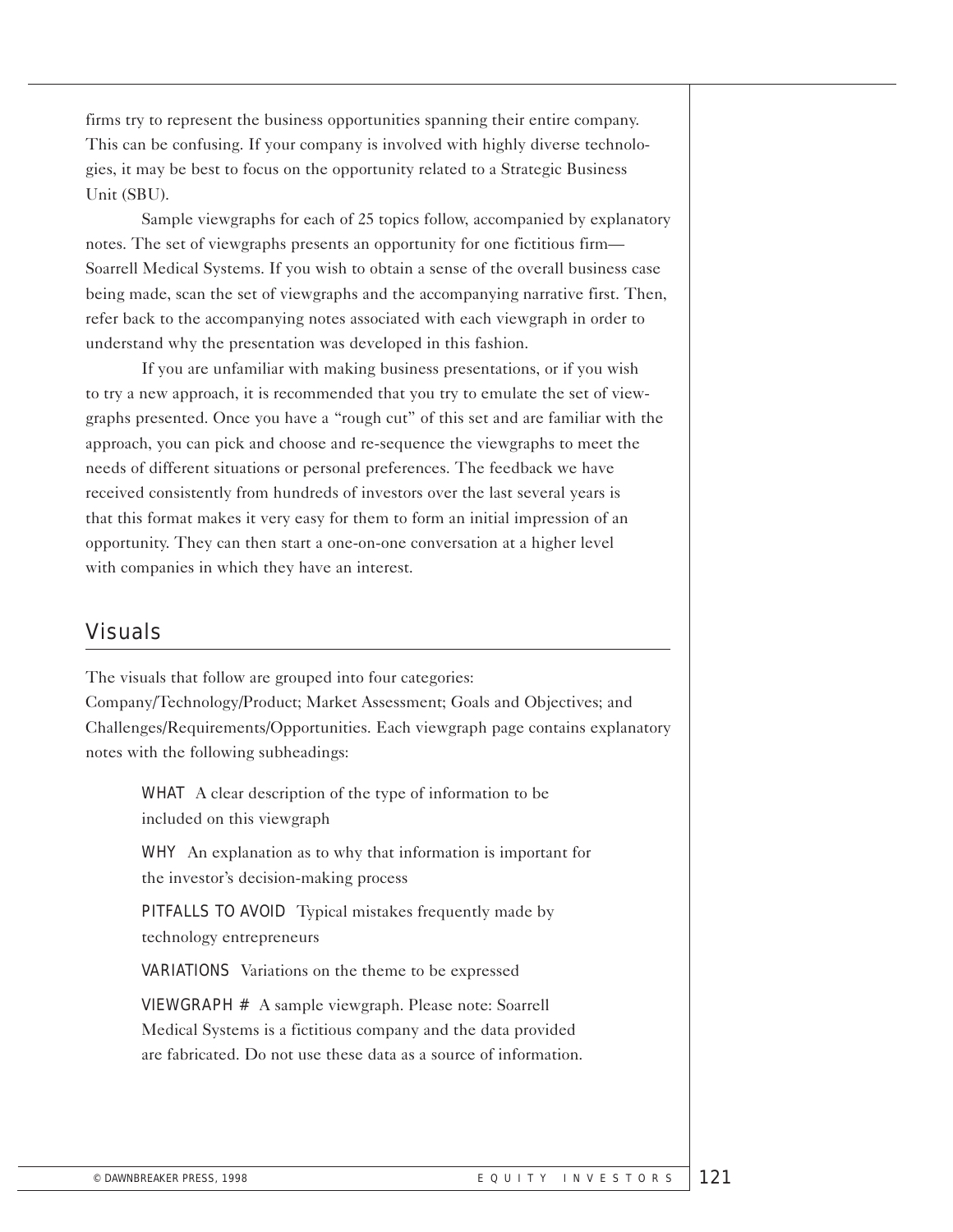NARRATIVE Accompanying script for the reader to see how the verbal presentation and the accompanying visuals work together.

HIGHLIGHTS Points that should be included in this section of your presentation.

The viewgraphs are intentionally brief. Remember: readers are not listeners! The goal is to capture the audience's full attention. The viewgraphs you ultimately produce must emphasize and support key points that will be discussed during your presentation. The viewgraphs should not duplicate all the information you plan to express verbally.

You should aim to represent key concepts visually in 25 words or less. The reason for imposing this limit is to provide a simple index for assuring that you do not present too much information visually. Remember, the more words added to the viewgraphs, the greater the probability that the audience will become readers, rather than listeners. You will lose momentum and, more importantly, lose the opportunity to move potential investors through the first decision gate. That gate opens communication with the audience after the presentation. Use a pie chart, a simple table, or a picture to express a concept, whenever appropriate. Images are much easier for most listeners to retain.

When reading this section, your goal should be to understand the nature of the presentation. Before actually making the presentation, assess the unique characteristics of the audience, the opportunity, and the time constraints presented. Modify the final presentation as appropriate, by removing or adding materials. Keep in mind that this outline is intended to serve as a guide, not as a straight jacket. The presentations developed will be variations on the theme provided. First master the theme—then, improvise, as appropriate, to connect with your audience.

Some information in this section is taken from a proprietary document called Knock Their Socks Off: Making Winning Presentations to Investors, by Jenny C. Servo and Paul D. Hauler.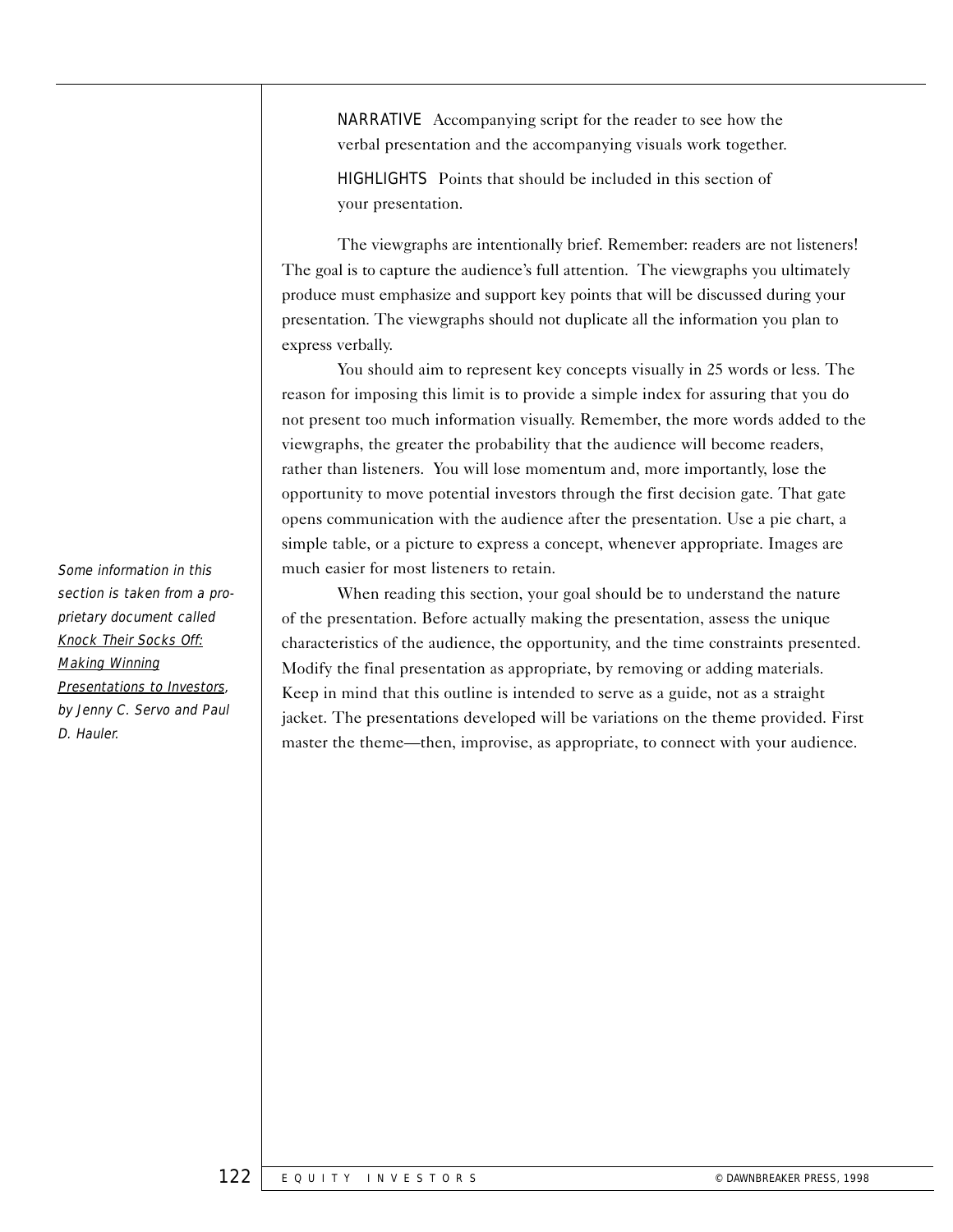Company/Technology/Product 1

Viewgraph 1: Title Viewgraph

Viewgraph 2: Mission

Viewgraph 3: Management Team

Viewgraph 4: Technology/Product

Viewgraph 5: Product Feature, Advantages, and Benefits (FABs)

Viewgraph 6: Success Ingredients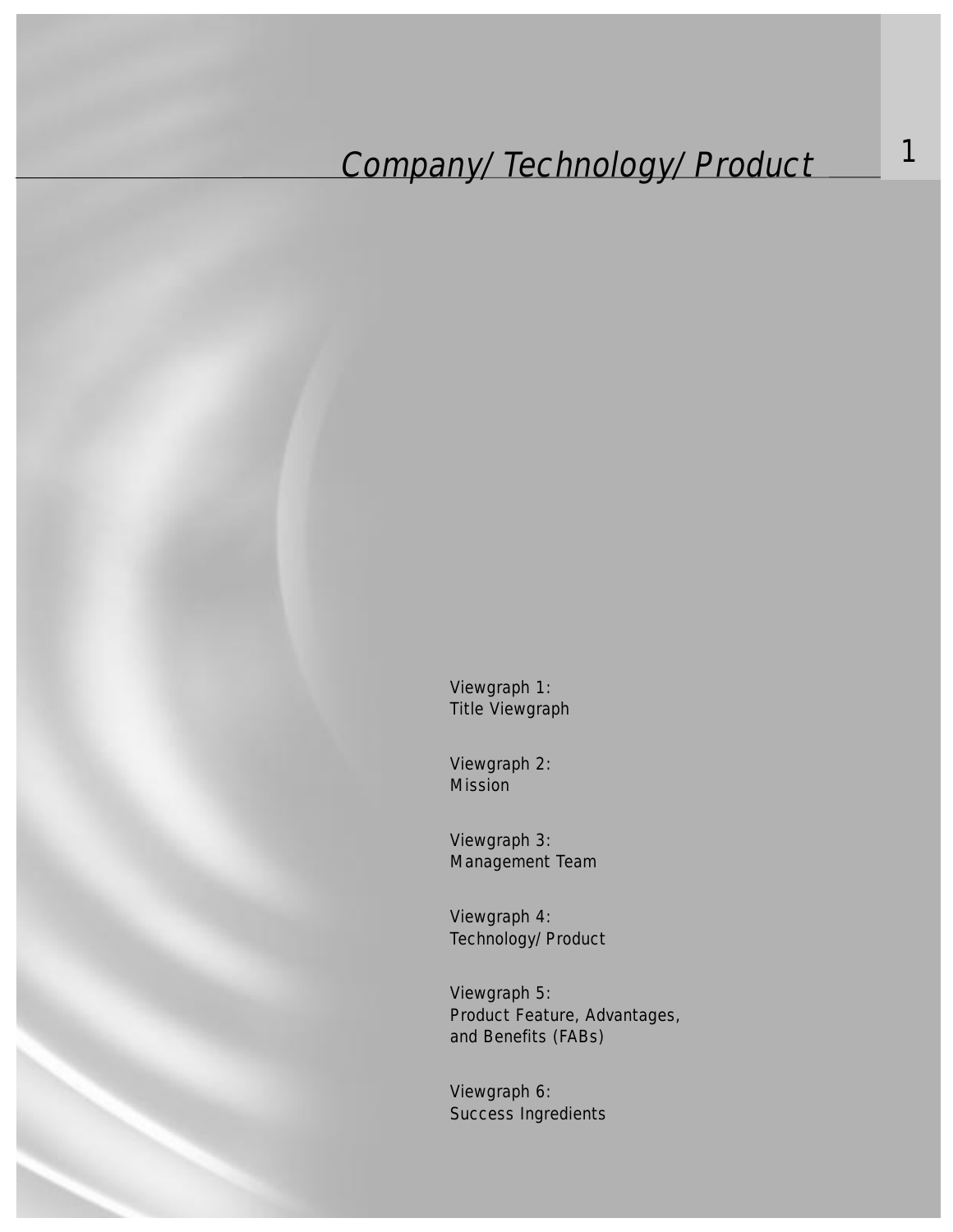## COMPANY/TECHNOLOGY/PRODUCT

- Who are you? What is the nature of your opportunity?
- What does your company do? What gives it a unique edge in the marketplace?
- Who are your management team? What are their strengths?
- What technology/product/service are you selling? What are its key features? Can you present a visual picture?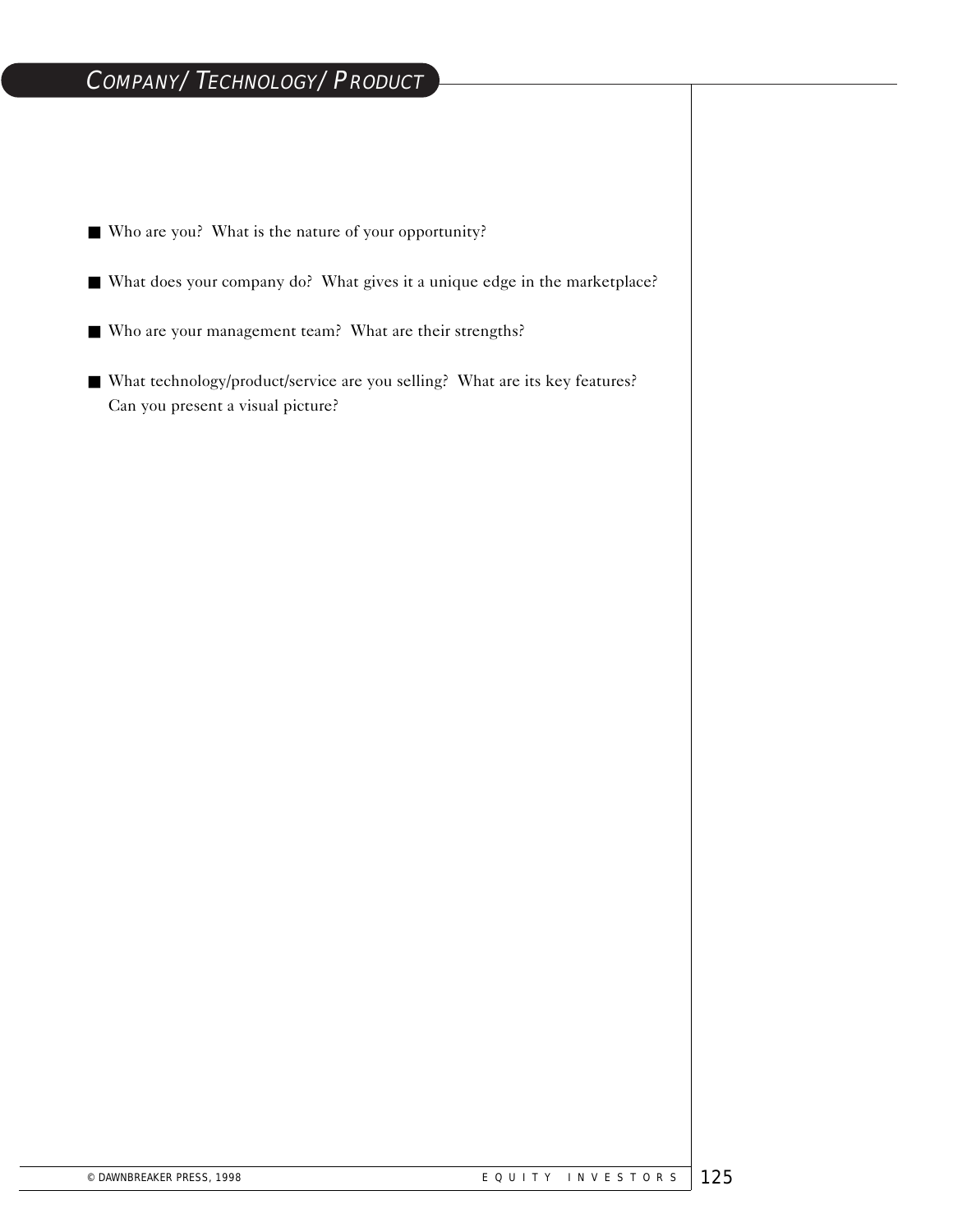#### Viewgraph 1: Title



An Equity Investment Opportunity for organizations interested in enhancing patient care and managing costs

> Joan Smith, Ph.D. President

#### What

A title viewgraph simply presents who you are, the organization with which you are affiliated, and the nature of your opportunity. State on the title viewgraph whether this is an equity, joint venture, or licensing opportunity. Then provide a generic statement that describes the type of partner(s) or investor(s) in which you are interested. Unless you are able to easily produce slides or color transparencies, it is best that you not date the title slide or specify the event for which the viewgraphs have been prepared. That way, your viewgraphs will be reusable.

#### Why

When making a presentation at a partnering or investment event, there is often a flurry of activity among speakers as audience members enter and/or exit. A title slide gives the audience time to move about and re-orient. In this way, they will be focused when you begin to address substantive parts of your talk.

The title slide alerts the audience to the set of filters they should apply when listening to your opportunity. Depending on your commercialization strategy and how it relates to their interests, the audience will want to know more about specific parts of the presentation.

#### Pitfalls to avoid

Select a title that demonstrates that you know what is important to the audience, i.e., investment and/or partnering. If you select a title that only emphasizes the technology or the industry, it sends the message that your approach is academic, technical, and one-sided (what's in it for you). In this type of presentation, it is important to establish oneself as a businessman or woman, and to convey the opportunity as a benefit to those you wish to involve.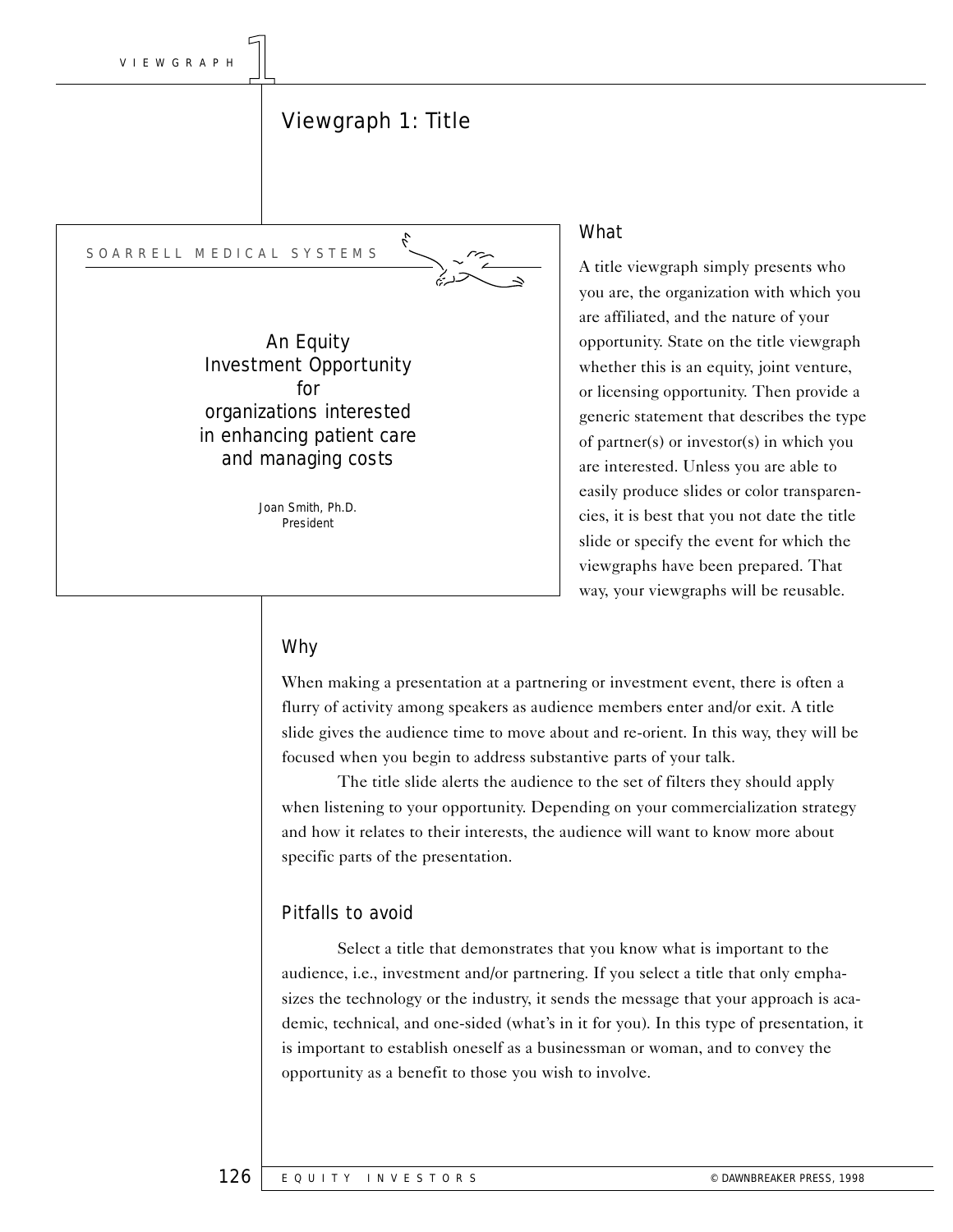#### **Narrative**

*Good morning. I'm Dr. Smith, the President of Soarrell Medical Systems. In the next few minutes, I will highlight those factors that make our opportunity worthy of your consideration. Soarrell Medical Systems is positioning itself to become a dominant player in the Computerized Patient Record market focusing on two niches: portability of patient records and patient education. We are seeking either a strategic alliance with a large HMO or an infusion of venture capital funds that will take us through initial product introduction. Long term, we are looking to be acquired by a larger supplier of practice management software.* 

#### **Highlights**

Notice that this presentation does NOT repeat information presented on the viewgraph. Instead, the narrative embellishes the key points in the visual presentation. The best presentations are those in which the speaker doesn't read from a text, but rather elaborates upon the viewgraphs in a predetermined fashion. The result is a presentation that looks impromptu, but is highly polished.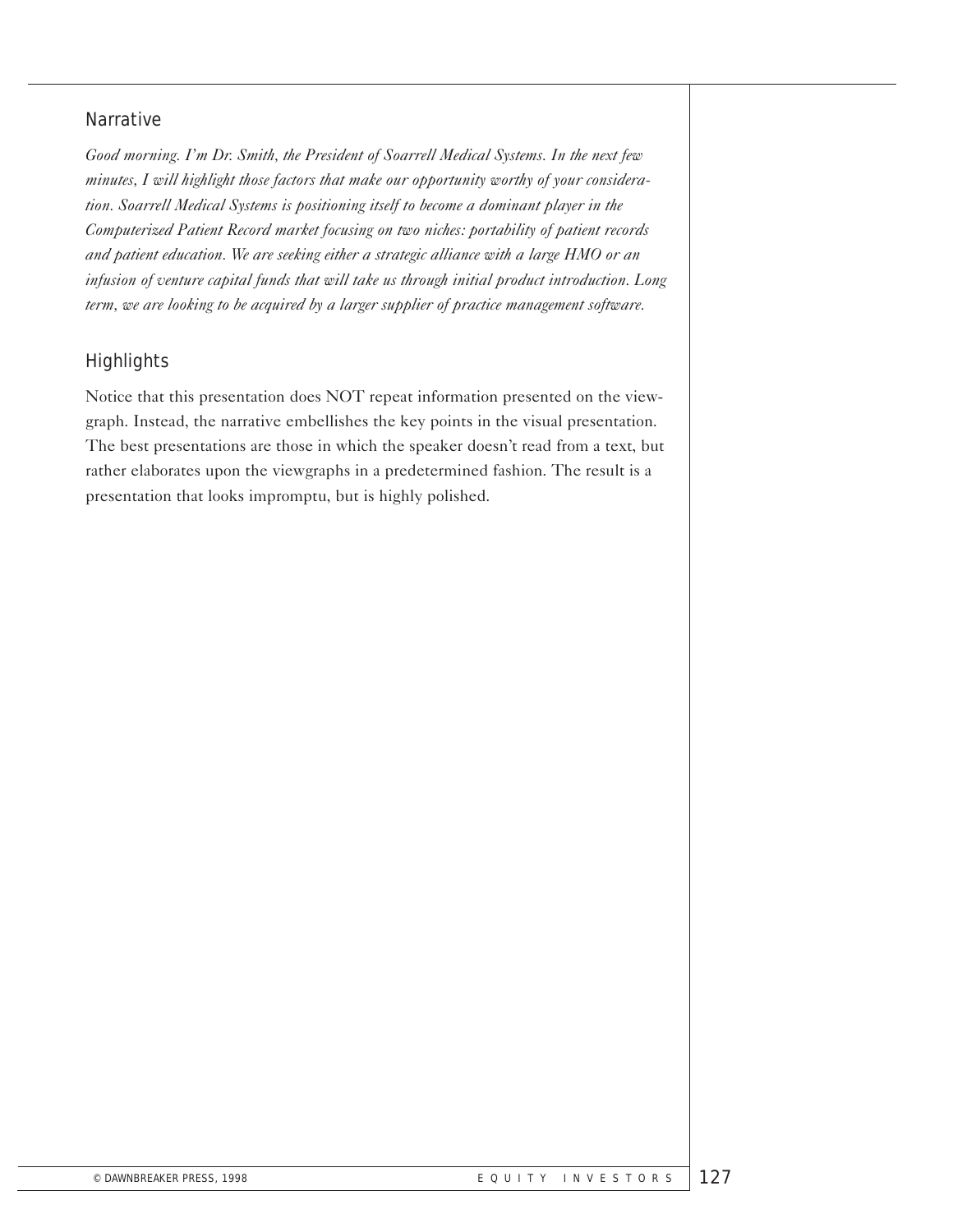#### Viewgraph 2: Mission

SOARRELL MEDICAL SYSTEMS

#### Mission Statement

- develop, produce, market, and support
- proprietary patient-oriented software tools and devices biometric smart cards & readers
- interface with computerized patient record (CPR) systems
- patient education within medical practices

#### **What**

A mission statement is a clear, succinct statement describing:

- ◗ the business functions your company performs, i.e., research and development, marketing, manufacturing, distribution
- ◗ your company's sustainable competitive advantage
- ◗ the market or industry in which you operate

#### Why

In order to shape how the investor listens to your presentation, it is impor-

For assistance in developing your mission statement, see Workbook Activity 4. For assistance in articulating your sustainable competitive advantage, see Workbook Activity 2.

tant to clarify at the outset what is most fundamental to your company—its mission. If you do not identify what your company does, the listener will spend time trying to ascertain this during the first few minutes and will miss other important information. Lead with the most fundamental information. Indicate which business functions your company or division performs: contract research and development, manufacturing, customer service, marketing and distribution. Clarify what is unique about your company and what will give your firm an edge in the marketplace, i.e., your sustainable competitive advantage. Also, name the market or industry in which you compete. Presenting this information at the outset provides the investor with a frame of reference and allows him or her to listen to your presentation intelligently. Also, be sure to mention the nature of your commercialization strategy.

#### Pitfalls to Avoid

Many times, entrepreneurs confuse "vision" with "mission." Although a vision statement is important, do not present it in this presentation. Vision statements tend to be "soft." Many new start-ups tend to focus on the creation of a culture in their vision statements, rather than emphasize business issues. The culture is of no interest to an investor, although it may be very important to you. If you talk about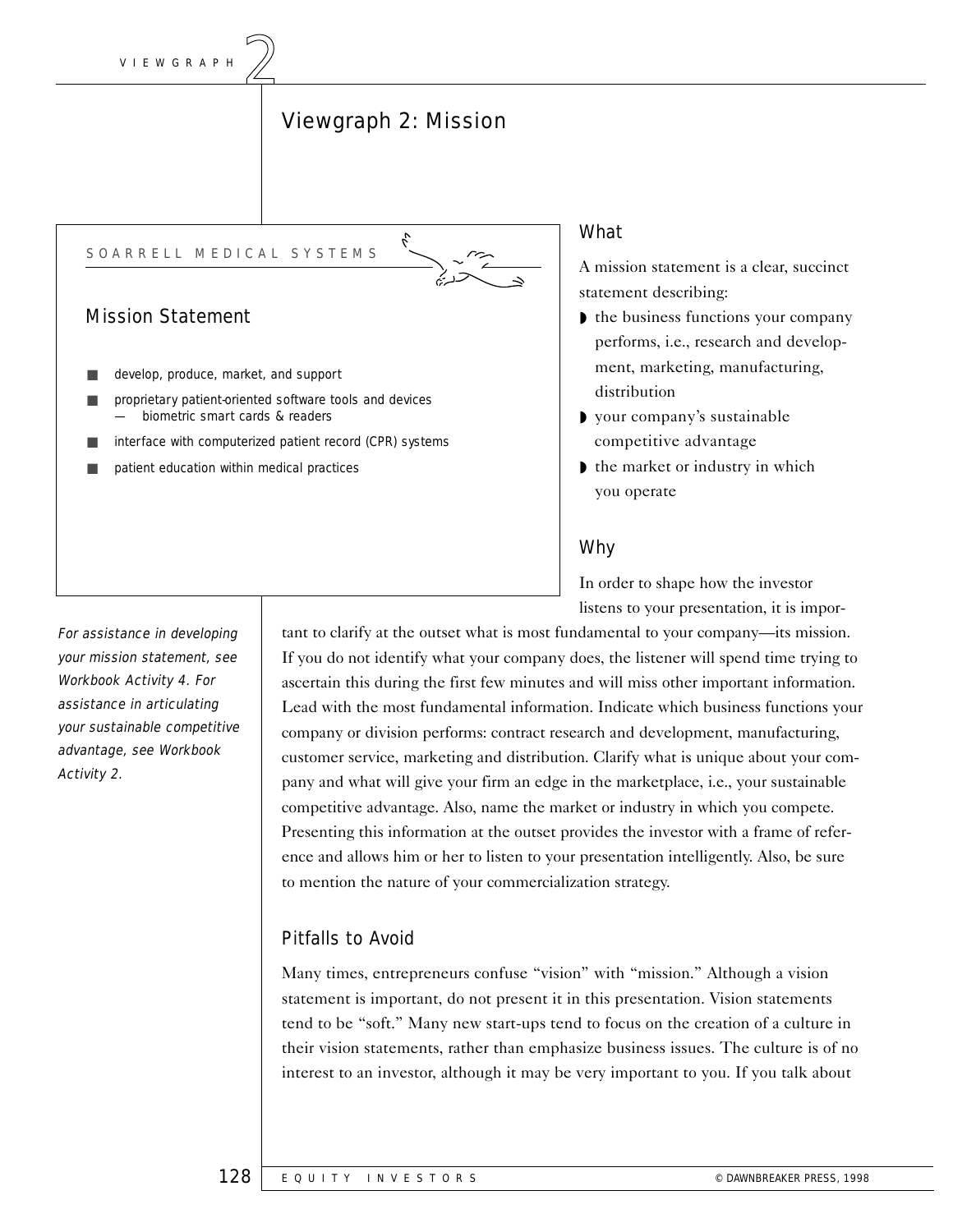"vision," you are likely to get yourself into trouble, as the investor may attach unwanted stereotypes to you and your company.

Also, DO NOT make statements that would give the listener the impression that your mission is fragmented or unfocused. Statements like, "We are a contract research and development firm that performs cutting-edge research in any field" is a killer. What you have told the investor is that you chase research and development money and will do anything. Investors want to create value and not simply fund research and development.

#### **Narrative**

*Soarrell Medical Systems develops unique software and hardware devices that interface with computerized patient record (CPR) systems. We are organized to provide excellent customer support. We also share the risk with clients and facilitate the shift to a new patient-practitioner relationship through training.* 

#### **Highlights**

Although the printed mission statement is somewhat dense and abbreviated, it clearly provides the potential investor with the appropriate frame of reference. The investor immediately knows what business functions Soarrell Medical Systems performs and what is unique about the firm. In the accompanying visuals, key words are clearly laid out and correspond with the unique features highlighted. Although the presenter does use some jargon (CPR), it is defined.

#### **Variations**

If you are presenting a business opportunity for a new strategic business unit, a spin-off business, or a division, it will be important to show your relationship to the parent organization and to clarify the mission of that organization. You might find that you need to add another graphic to show the relationship between this entity and others. Keep both the explanation and the graphics simple.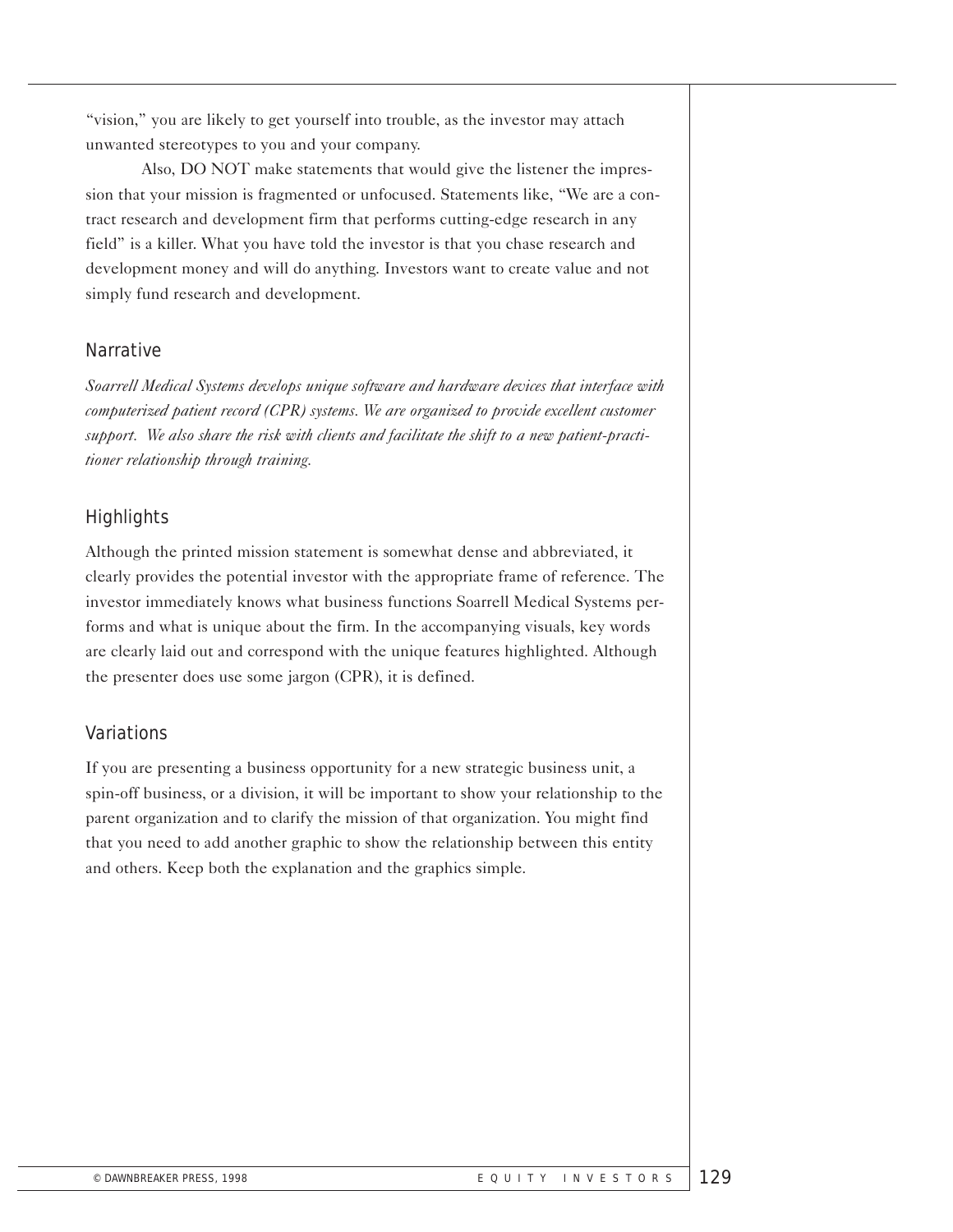#### Viewgraph 3: Management Team

SOARRELL MEDICAL SYSTEMS

#### Management Team

- Dr. Joan Smith-President
- Led 2 successful start-ups in medical industry
- Dr. Reginald Bolton-Vice President, Tech Transfer
- Skilled Practitioner, advocate of CPR, Inventor
- Mr. Trevor Baker-Vice President, Finance & Admission
- Twenty years' experience in medical business administration

#### **What**

Investors prefer management teams to individual proprietors for company management, as the latter are usually more vulnerable and less well-rounded. In this viewgraph, mention facts related to:

- ◗ management experience
- intellectual property developed by members of your team
- **D** experience in your chosen marketplace
- other unique characteristics of your team that are relevant to investors

#### Why

Investors look for Grade A management teams, so it is important that you promote yourself. This is accomplished by making statements that will engender confidence in the ability of your management team to implement the business opportunity you are presenting. Establish credibility at the outset! Highlight the strengths of your team and their knowledge of the marketplace. Mention any unique intellectual property your firm may possess.

#### Pitfalls to Avoid

Although scientists and engineers have a natural tendency to highlight certain things that are significant to them—including the number of articles they have published, or the number of papers they have presented at international conferences— DO NOT feature this type of information. It reinforces in the investor's mind the stereotype of the scientist who is interested in obtaining funds for research and development, but who isn't really interested in creating value. While some readers may find this counter-intuitive, the point cannot be overstated.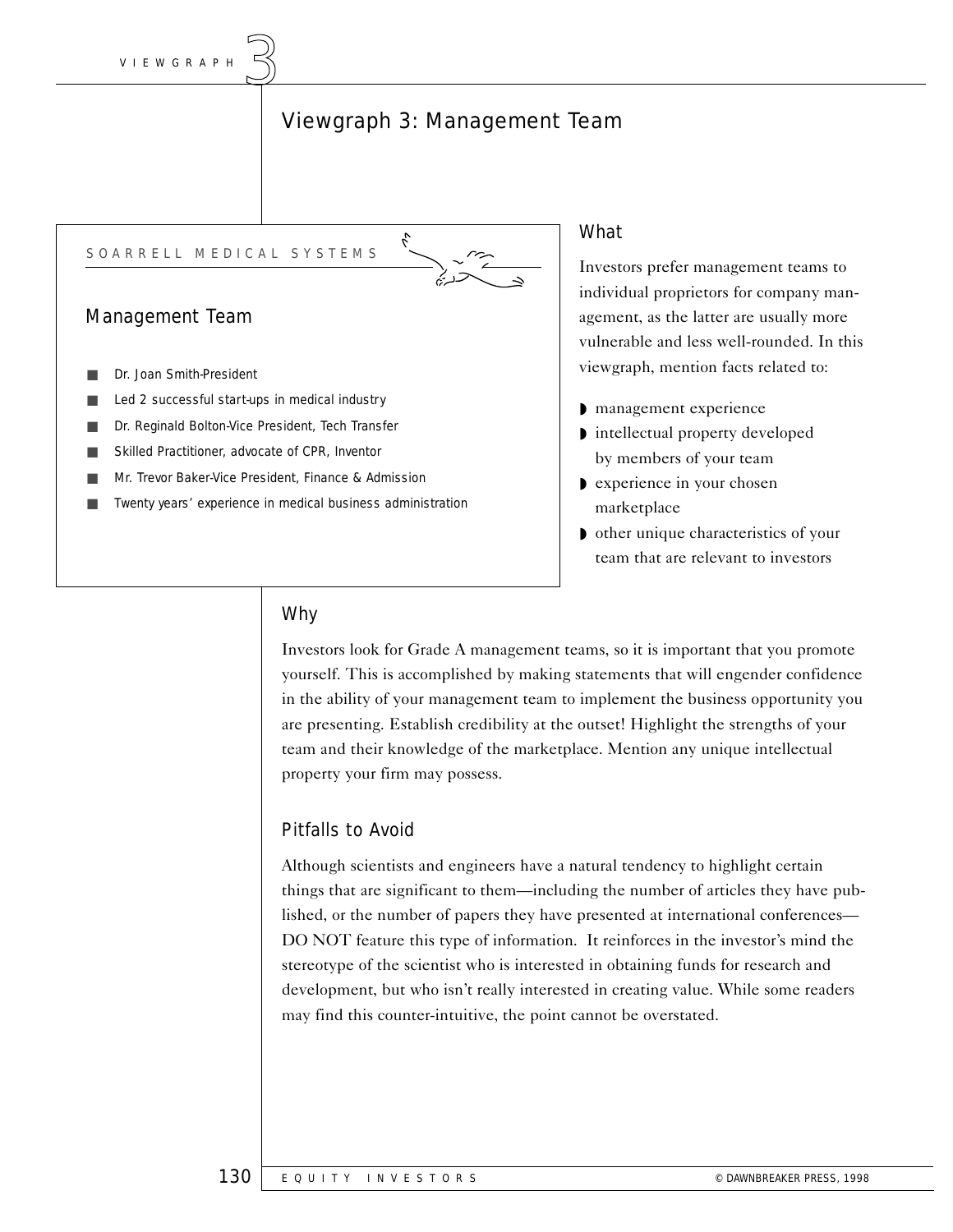#### **Variations**

If, prior to receiving your ATP award, you primarily performed contract research and development, highlight the unique scientific credentials of primary players in your company. Combine this information with statements regarding successful performance on contracts, successful commercialization through licensing, and patent protection acquired. Such information will demonstrate to potential strategic alliance partners that you are experienced in these areas and will engender more confidence regarding teaming arrangements.

If your company is small and lacks a diversified management team, draw attention to the members of your Board of Directors, Advisory Board, or consultants and staff. Experience provides investors with confidence! If you do not have it, actively try to recruit such people to your company prior to making your presentation to investors.

#### **Narrative**

*Soarrell Medical Systems is based in Boulder City, CO. Two members of our management team—Dr. Joan Smith and Dr. Reginald Bolton—have been with the firm since its formation in 1996. Mr. Baker was explicitly recruited to our management team earlier this year.* 

*Dr. Bolton, Vice President of Tech Transfer, currently chairs a national CPR specification committee, practiced family medicine for 10 years, is the inventor of Soarrell's portable patient verification card, and is responsible for developing our training packages.* 

*Mr. Trevor Baker is the most recent addition to the team and comes to us from the Alliant Health Systems Network. He has 20 years of hospital administration experience. In the CPR arena, he has a particular interest in patient confidentiality.* 

*I'm Dr. Joan Smith, the President and founder of Soarrell Medical Systems. This is my third start-up company. In 1988, I started a software development firm that was acquired by Microsoft in 1993. In 1994, I was brought in as the CEO of a 5-year-old firm which specialized in archiving information for records management. Between 1994 and 1996, I led that company in a new direction which resulted in a 200% increase in sales. In 1996, I founded Soarrell Medical Systems with Dr. Bolton.* 

#### **Highlights**

It is important to mention the location of your firm, because many investors limit their investments to firms that are within a two-hour distance from their office. Small start-ups are risky by their nature; you should highlight the amount of time your company has been in existence as appropriate. Mention those features of your management team's experience that will contribute favorably to investor confidence.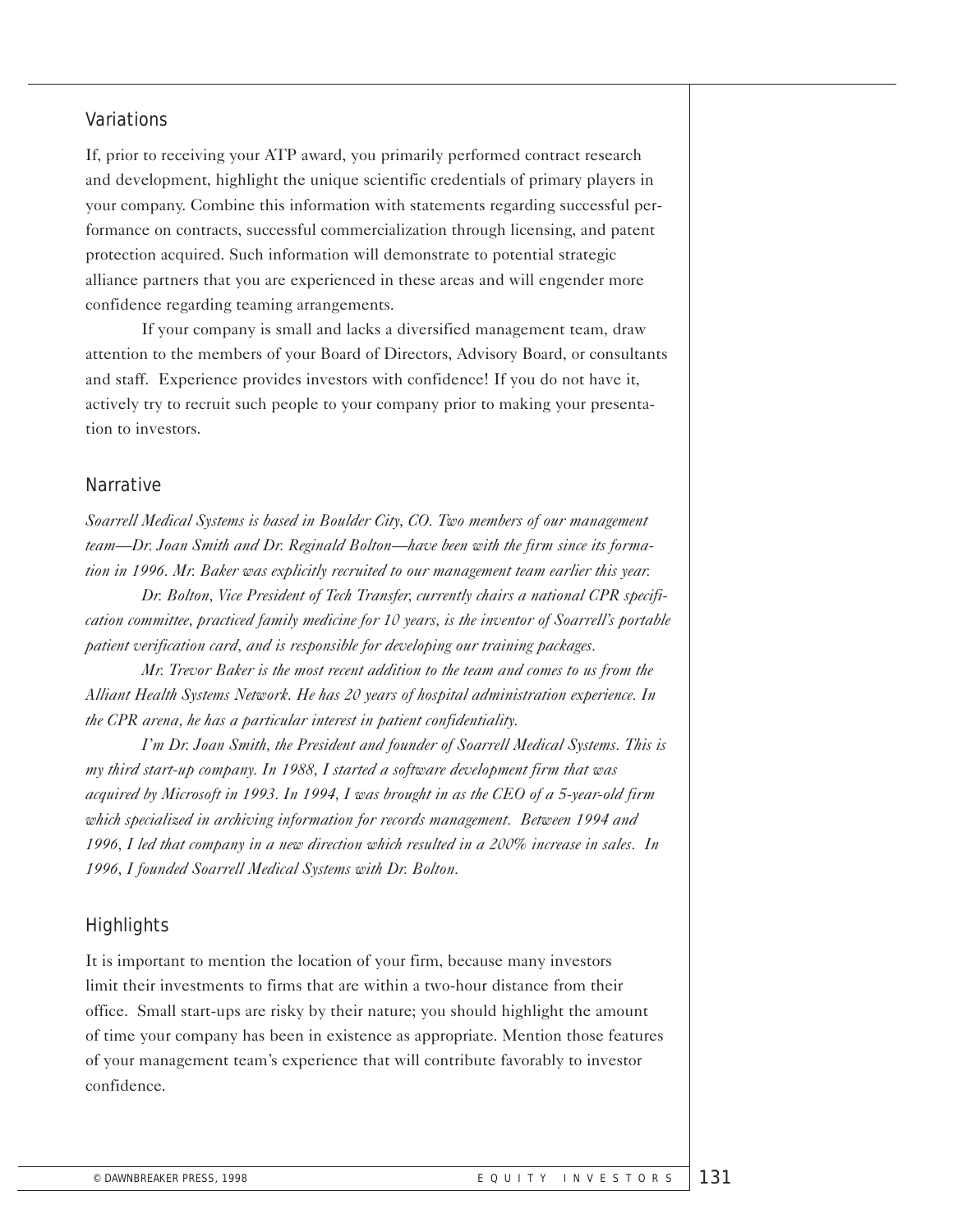#### Viewgraph 4: Technology/Product/Service



#### **What**

Once you have made your mission clear to investors (Viewgraph 2), and have given them a reason to listen to you (Viewgraph 3), you are ready to tell them about your technology, product, and/or service. Include a graphic representation of your product at this point. If your product is small in size, or if you have a small-scale model of the larger item, it is better to display the real thing. Nothing makes an impact like holding up a sample of the product. Depending upon your product's complexity, a series of viewgraphs may be valuable at this

point. Without being overly complex, you need to convey to the listener what you have, before you move on to the next topic.

#### Why

For the most part, investors are looking to reduce risk. The more tangible the product or service, the less risk likely is associated with the project. Many investors are only interested in companies that are already selling products, as this shows market acceptance. If you are selling the product, make sure that it is abundantly clear in your accompanying dialogue.

#### Pitfalls to Avoid

The most common mistake made by scientists at this point in their presentation is to include either too much or too little information. Those who include too little tend to err on the side of paranoia. Those who include too much information do so because this area is their comfort zone. Whatever you do, DON'T fail to include a visual of your product. The worst presentations we have seen are those which have no visual aid regarding the technology, product, or service. Remember: the investor has to learn quickly about your company. If you fail to provide enough information,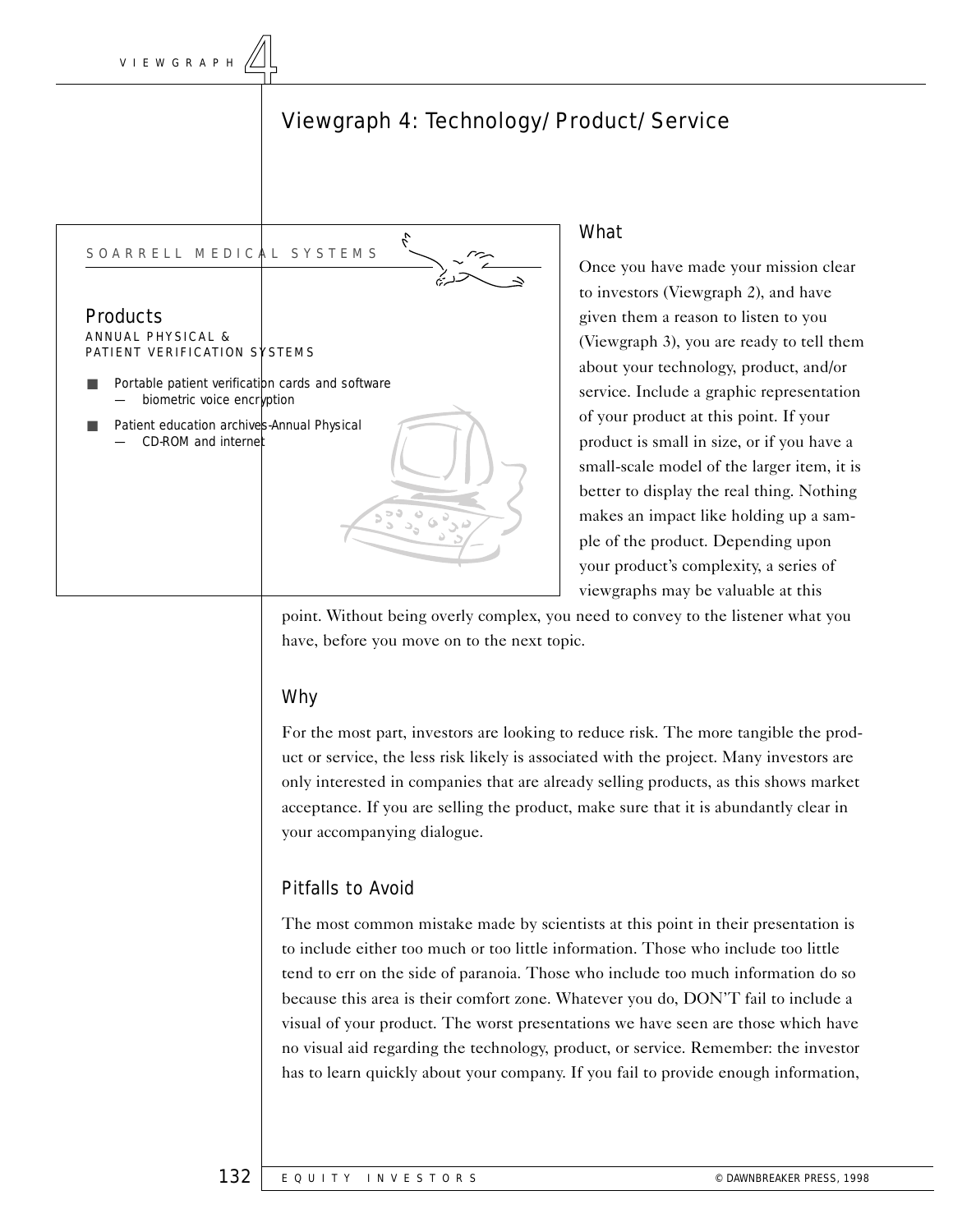he will make an assumption (which may be faulty) about the product, or become distracted by trying to figure it out. Do not try to include a video in your presentation: switching mediums often results in fumbling and loss of momentum.

#### **Variations**

If your company has a family of related products, present a schematic that demonstrates what is common to the product family. The unifying factor may be a proprietary component that is used in a variety of products, or a technology base which is applied in different areas. Strive to demonstrate what it is that unifies your products or services; otherwise your opportunity may appear fragmented. Fragmentation presents a bad image to investors. They appreciate focus.

#### **Narrative**

*Our initial product entry is a package that contains two items: a patient smart card and a computer archive with both internet and CD-ROM access. This package is called the "Annual Physical and Patient Verification System." The Portable Patient Verification CardTM was designed by Dr. Bolton and uses a combination of known technology and patented biometric voice encryption algorithms. As you can see, this card looks like an ordinary credit card. This smart card has the patient's picture, name, and address on the front. Embedded in the card is an integrated circuit that contains pertinent information regarding the individual's immunization status, chronic problems, drug allergies, relevant family medical history, medical insurance status, and the like. Smart cards have read-write capability. Our unique biometric voice encryption algorithm assures that information on the card is activated and verified only by the patient, and that this is done on an annual basis. Health smart cards will be of great value to patients. Instead of a medical alert card, the individual will carry the patient smart card in his wallet. In case of an emergency, the card can quickly be scanned by ambulance or emergency personnel, or by modified home security systems of bedridden patients.* 

*We have piloted the use of this card in a number of medical practices that are currently using computerized patient record software. It is used within the context of the Annual Physical Exam episode. Prior to the physical exam, a member of the clinician's staff reviews the relevant information that is contained within the CPR system with the patient, allowing the patient time to note any errors. This procedure is much akin to the process used at a bank for verifying on-line information regarding one's bank account. Once verified, a photo is taken and the patient is issued the Portable Patient Verification Card. Every year, prior to the physical exam, the information on file is reviewed for accuracy. It also is updated, and a new card issued.* 

*The other component of this "Annual Physical and Patient Verification System" is an archive containing information regarding the most common ailments detected during a physical exam. The archive is stored in local libraries (CD-ROM) and/or on a server for the*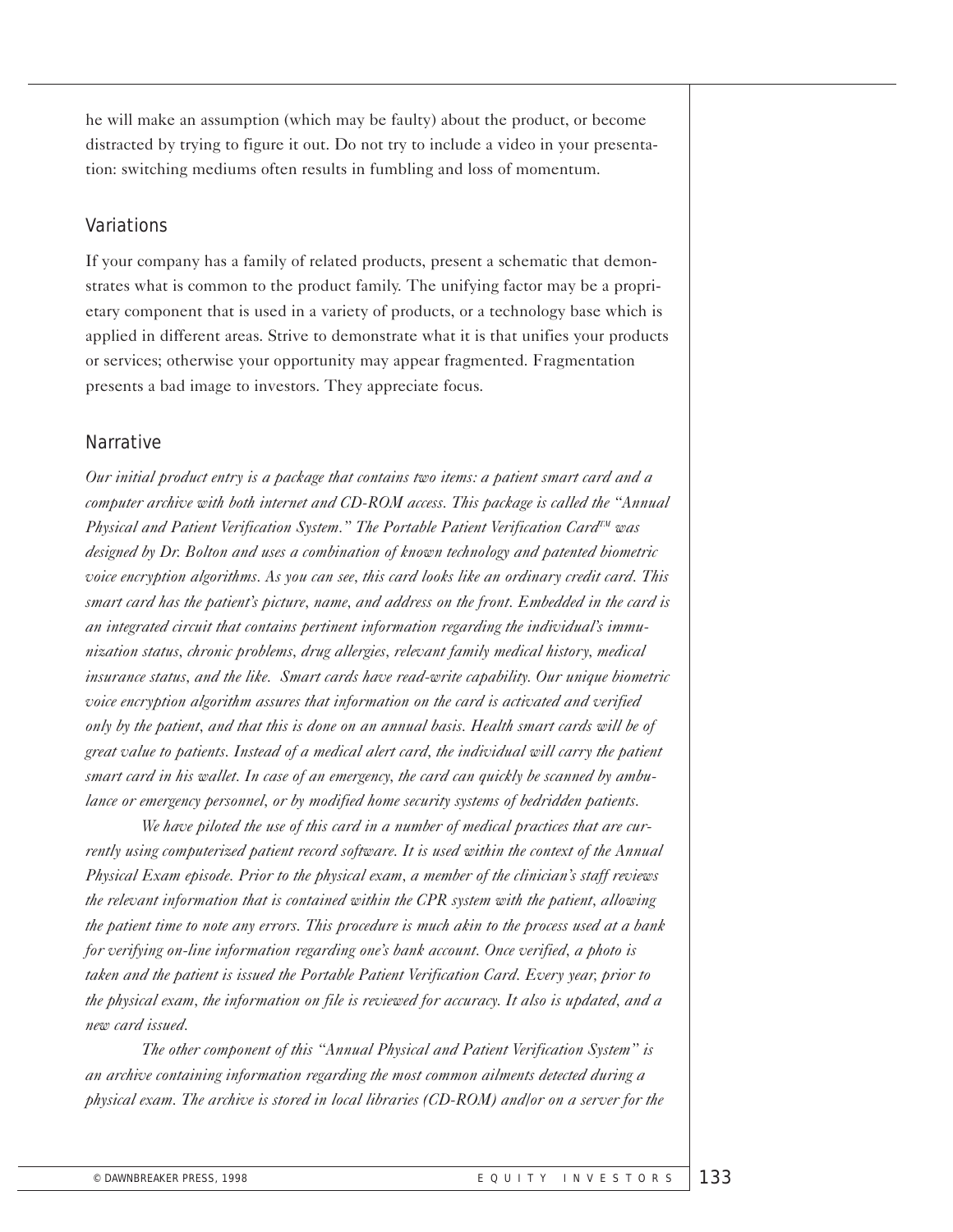*doctor's home page. Printed copies are also available from the vendor upon request.* 

*When the result of the annual physical is mailed to a patient, the postcard lists both a URL and the library locations that have the CD-ROM. If the patient has internet access, he can look up relevant information from the remotely accessible server. If internet service is not available, he can review materials in the library or request that a copy be mailed to them. Following a review of relevant information regarding ailments, the patient would either call or E-mail the doctor's office to schedule a face-to-face meeting to discuss his questions and the recommended course of action. In subsequent years, scheduling of appointments could be handled electronically or by phone depending upon the individual's preference.* 

#### **Highlights**

You will notice that the presenter did not provide much information on the technical aspects of the product. The focus was on what the system does. Visuals were used to provide "face validity," i.e., to demonstrate that a real product exists. If your audience consists mostly of research and development personnel, it will be appropriate to spend more time elaborating upon unique features of the system. However, avoid sharing any proprietary information during a public presentation.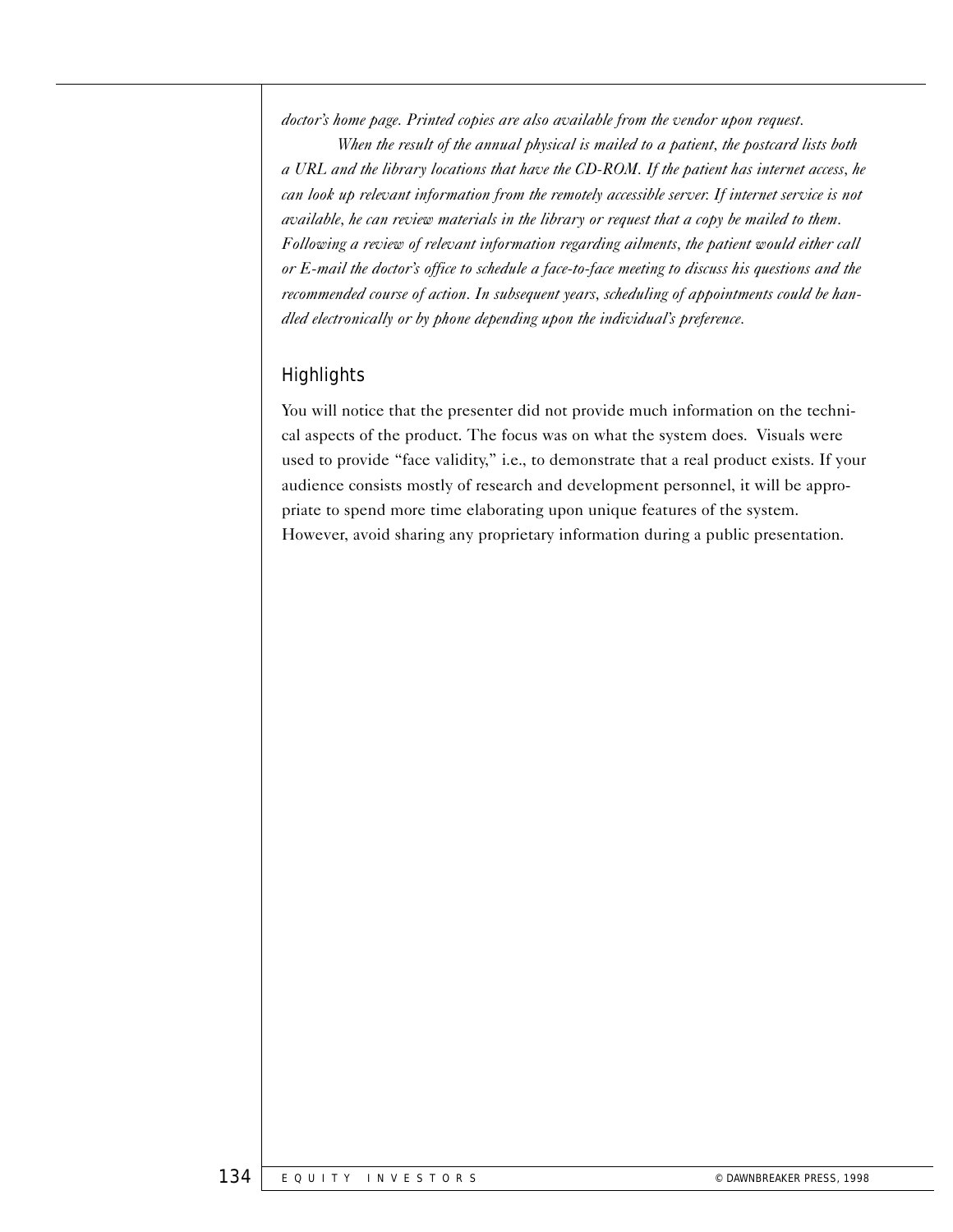#### THIS PAGE HAS BEEN INTENTIALLY LEFT BLANK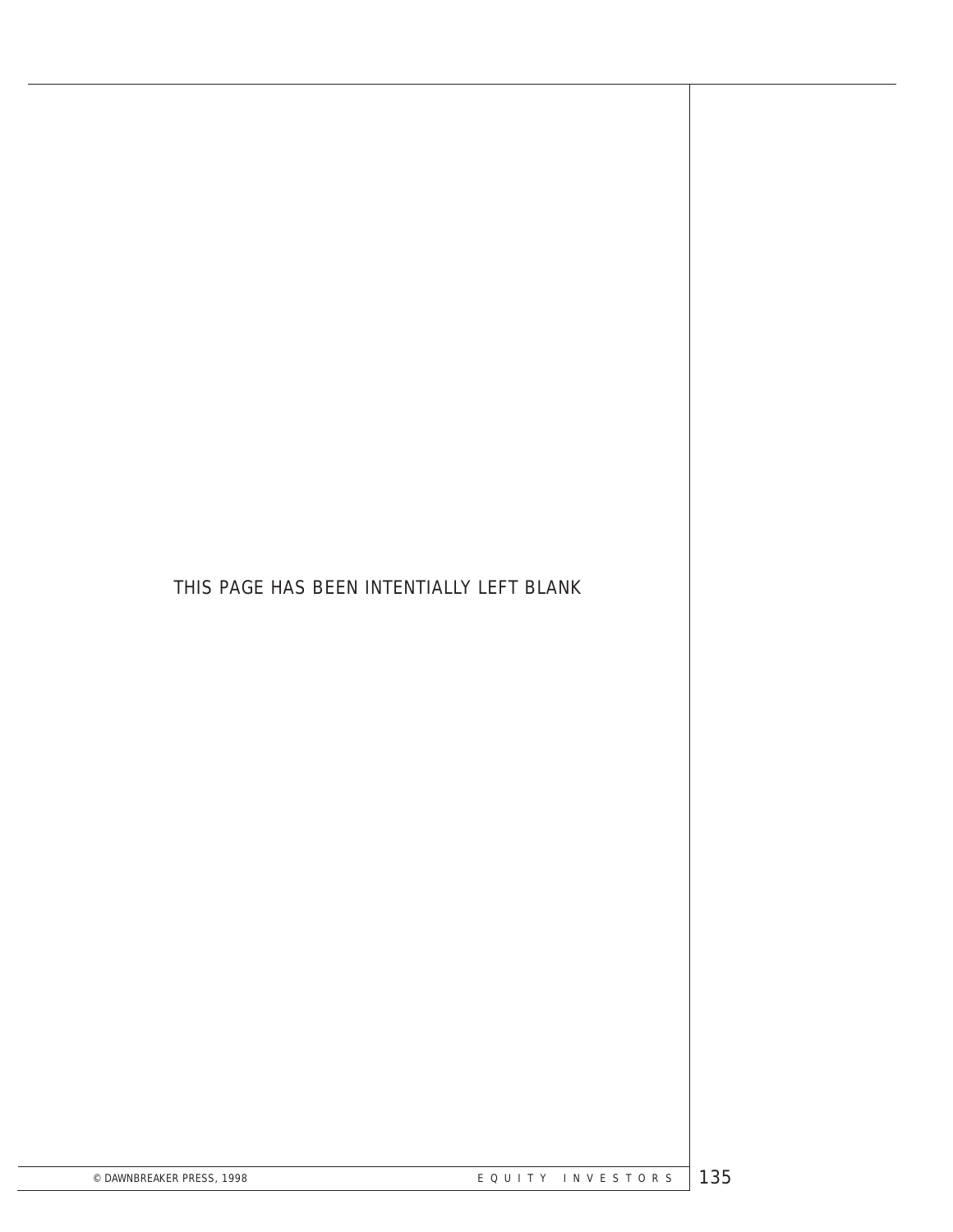#### Viewgraph 5: Product FABs

#### SOARRELL MEDICAL SYSTEMS



| Feature             | Advantage            | <b>Benefit</b>         |  |  |
|---------------------|----------------------|------------------------|--|--|
| 1. Annual physical  | 1. Consistency       | 1. Update Verification |  |  |
| 2. Interface w CPR  | 2. Consistency       | 2. Simplicity          |  |  |
| 3. CD-ROM/internet  | 3. Versatility       | 3. Accessibility       |  |  |
| 4. Utilizes staff   | 4. Minimal MD impact | 4. Better patient care |  |  |
| 5. Voice encryption | 5. Security          | 5. Mistake reduction   |  |  |
|                     |                      |                        |  |  |
|                     |                      |                        |  |  |

#### What

The acronym FAB stands for Feature, Advantage, and Benefit. A Feature is an element or property of the product or technology. The Advantage answers the question "so what?" and indicates the value of this feature. A Benefit describes the value to the customer or end user, as he or she would perceive it. Frequently FABs are best expressed in tabular form, often contrasting the product or technology with those of your competitors.

First and foremost, the articulation of

#### Why

For assistance in developing FABs, see Workbook Activity 7.

FABs assures that you are moving away from a subjective view of the technology to a perspective that focuses on the customer's needs. In developing these FABs, talk with both customers and end users to assure that the features of your product, technology, or service do indeed have an expressed benefit to them. The terms "customer" and "end-user" are NOT synonyms. "Customer" is defined as the person or organization that will purchase something directly from you. The "end-user" is the person that will ultimately use the product. The "end user" may or may not also be your customer. For example, suppose you wish to license computerized patient record software to a hospital. Your licensee will be your customer. The enduser is the person who ultimately uses the software, perhaps the office staff person who enters patient information. Understand the needs of both your customers and the end-users, as defined above.

Talking about FABs in your presentation makes it easier for the potential investor to see what is distinctive about the product and demonstrates that you are "getting close to the customer."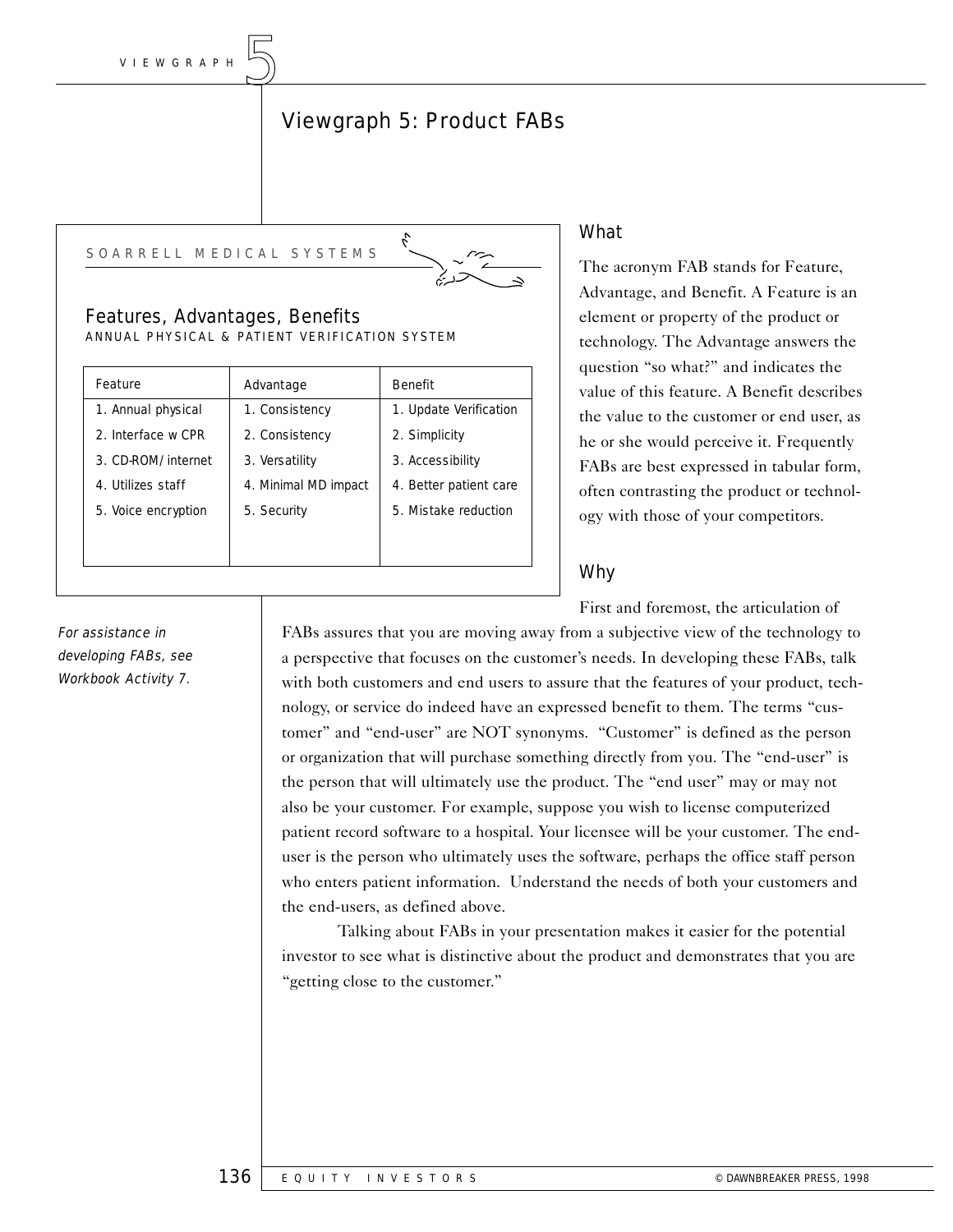#### Pitfalls to Avoid

Don't skimp on this part of the presentation. Develop FAB tables only after speaking with potential customers and end-users. Don't assume that you know what the customers want without speaking to them.

#### **Variations**

Sometimes this section will take the form of talking about competing technologies or different ways of addressing the problem you are solving. In this case, you would highlight the features, advantages, and benefits of your technology as compared with others. In such instances, you may need to use more than one viewgraph. Don't make your visuals too complex. The listener must be able to clearly ascertain your message. Remember the "KISS" acronym: Keep It Simple, Stupid! Just as complex theories indicate that it's time for something more simple and elegant, so it is with graphics. If a visual requires too much explanation, it's too complex. Change it!

#### **Narrative**

*There are several unique aspects of this system which make it extremely easy for a physician to add to an existing office management software suite. The Soarrell software used in producing the smart cards interfaces easily with the most commonly used CPR systems, including M.D. Workbench, SMART-MED, MedTrac, and SOAPware. The software can be used with any PC, with Mac G3's, and with Unix systems. Another feature of this system with great appeal to MDs is that it makes better use of para-professionals in the office and helps limit the MD's involvement to patient care.* 

#### **Highlights**

Note that the presenter did not go over every item listed in the viewgraph, but instead elaborated upon only a couple of items. This approach makes the presentation more interesting. The other information is there for the audience to read quickly or note.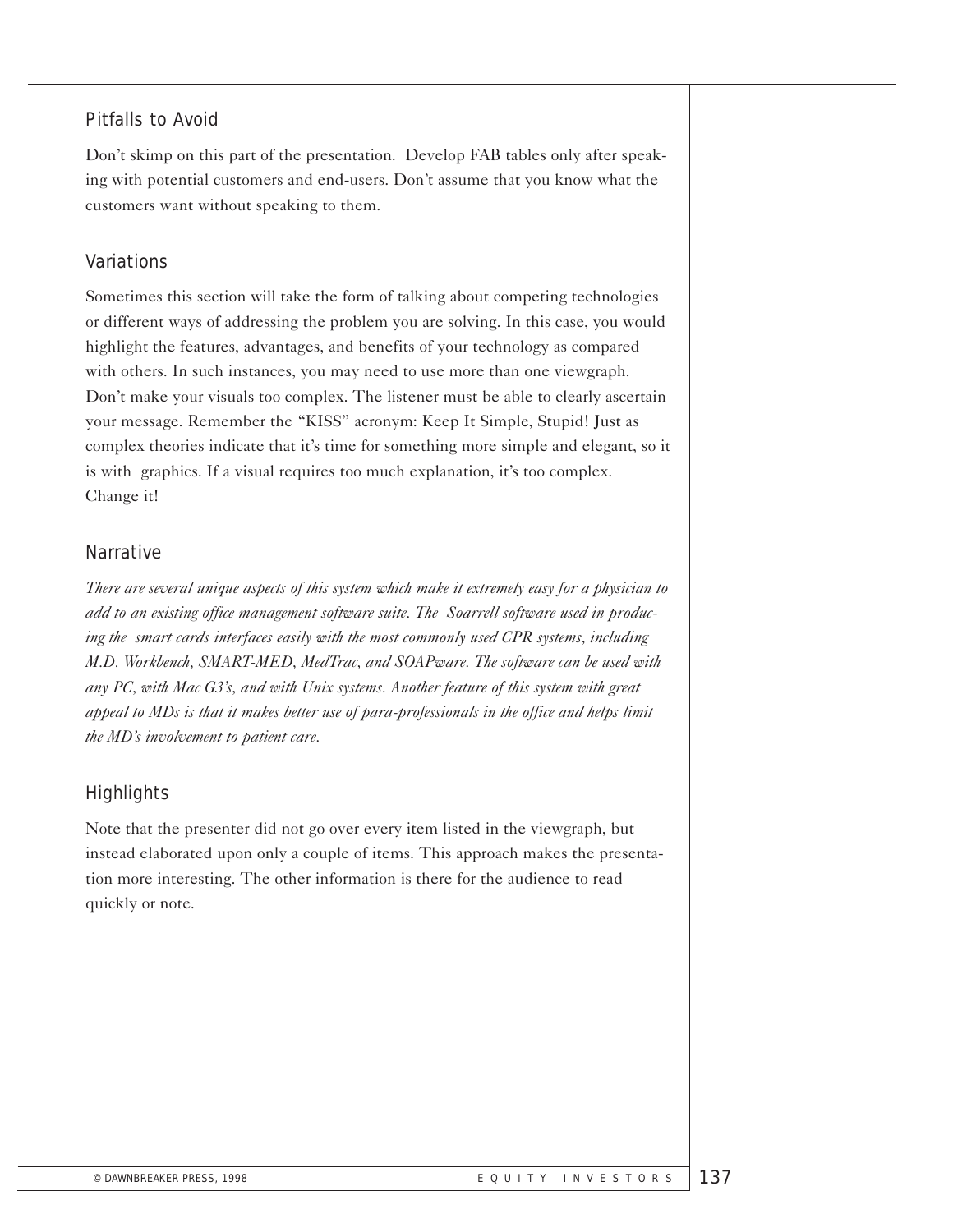#### Viewgraph 6: Success Ingredients



#### Success Ingredients

- Incentive payments based on patient satisfaction
- Computer platforms and CPR software supported
- Board of Advisors
- Intellectual property
- Physician in primary care role

#### **What**

In this viewgraph, tell the audience why your company will succeed. Statements must be comparative in nature, but need not necessarily single out specific competitors by name. For example, you can indicate a cost savings of 40% without naming the competitors. Delay specifics until later in this presentation to focus the listener's attention on the one item you wish to emphasize at this point: ingredients for your success.

#### Why

An investor or strategic partner is looking

to create value. This can be accomplished if you have products, technologies, or services which are unique (such as patent-protected products), and/or which are price or performance competitive. Success ingredients can also refer to items such as management team experience, established distribution networks, and the like.

#### Pitfalls to Avoid

Many scientists are accustomed to being cautionary in their statements and to qualifying everything they say. If you listen closely, you will hear scientists use qualifiers such as "may," "should," and "it seems." This use of qualifiers is often accompanied by the tendency to mention all the things that could go wrong and to be very guarded about conclusions. It is inappropriate to color the comments with such statements. Know what makes your company distinctively positioned for success. If you don't, you are not ready to make this presentation. Clearly, and without hesitation, state the advantage of your firm with respect to success. Later, address issues and contingencies for dealing with them. Don't be tentative in business. You must be knowledgeable, focused, and bold.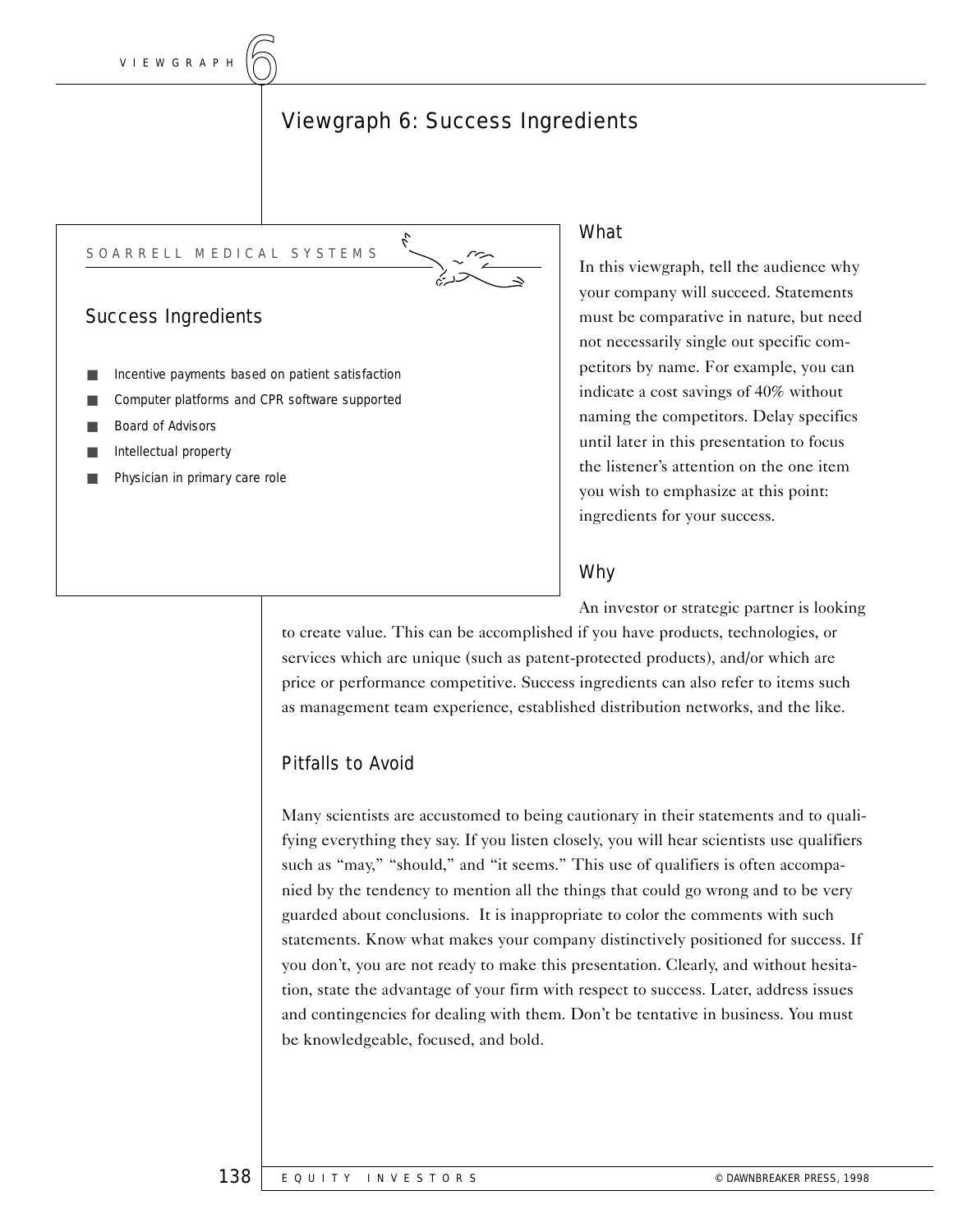#### **Variations**

The nature of your success ingredients is related to your company's mission, your management team, and your FABs. The items chosen as ingredients for success will vary from company to company.

#### **Narrative**

*Soarrell's management team has the requisite experience for making this opportunity a significant financial success. As was indicated previously, the team has led start-ups before and our knowledge is deep with respect to the health care industry. In addition, Soarrell has proprietary technology that is perfectly positioned to become available at the right time. We are not too early or too late for this market opportunity. Our system is versatile and not limited by computer platforms or choice of CPR software. More importantly, we are willing to share a risk with our customers and to accept milestone fees based upon minimum disruption to the office workflow and increased patient satisfaction.* 

#### **Highlights**

In this example, the presenter used the opportunity to reemphasize the experience of the management team, as well as some of the FABs mentioned previously (i.e. versatility of platforms and software). Sharing the risk with the customer was a new concept that was introduced.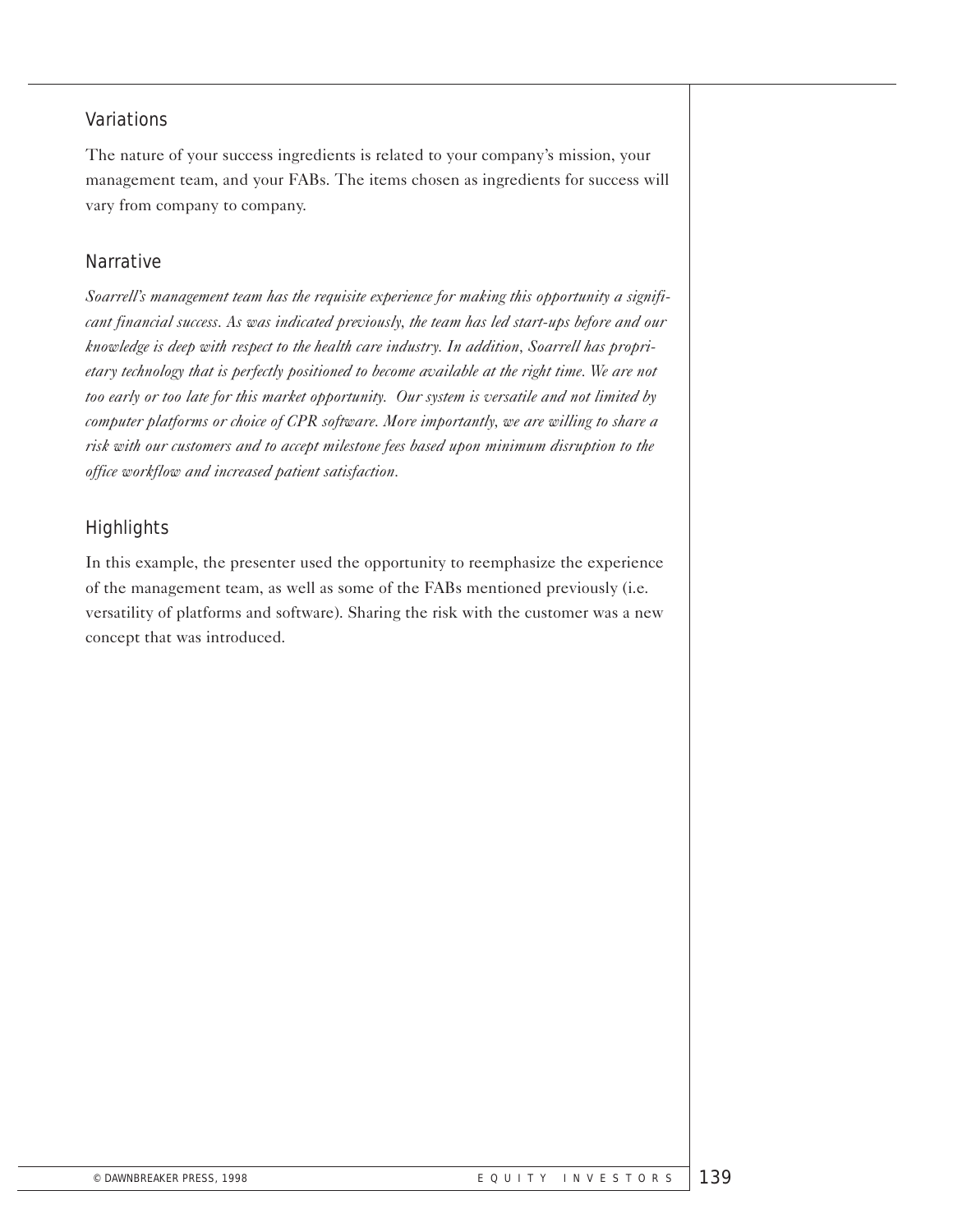## Market Assessment

Viewgraph 7: Business Environment

Viewgraph 8: **Customer** 

Viewgraph 9: Market Segmentation

Viewgraph 10: Total and Served Available Market

Viewgraph 11: Market Trends

Viewgraph 12: Competition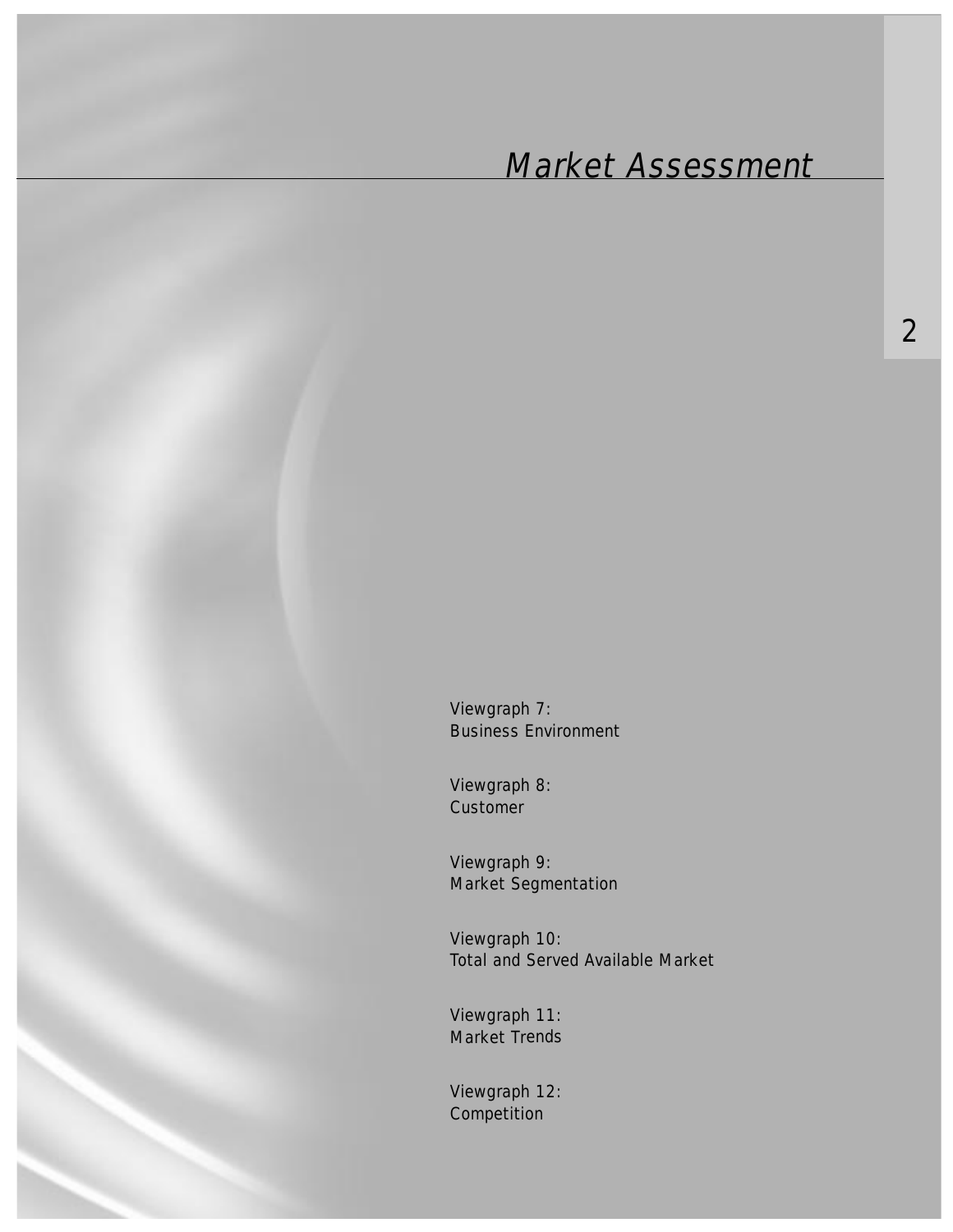## **MARKET ASSESSMENT**

- What is the market need you are addressing?
- Who are your customers? Who are your end-users?
- What market segment are you pursuing?
- What is the size of this market segment?
- What are the market trends for this segment?
- Who are your competition? What are they doing?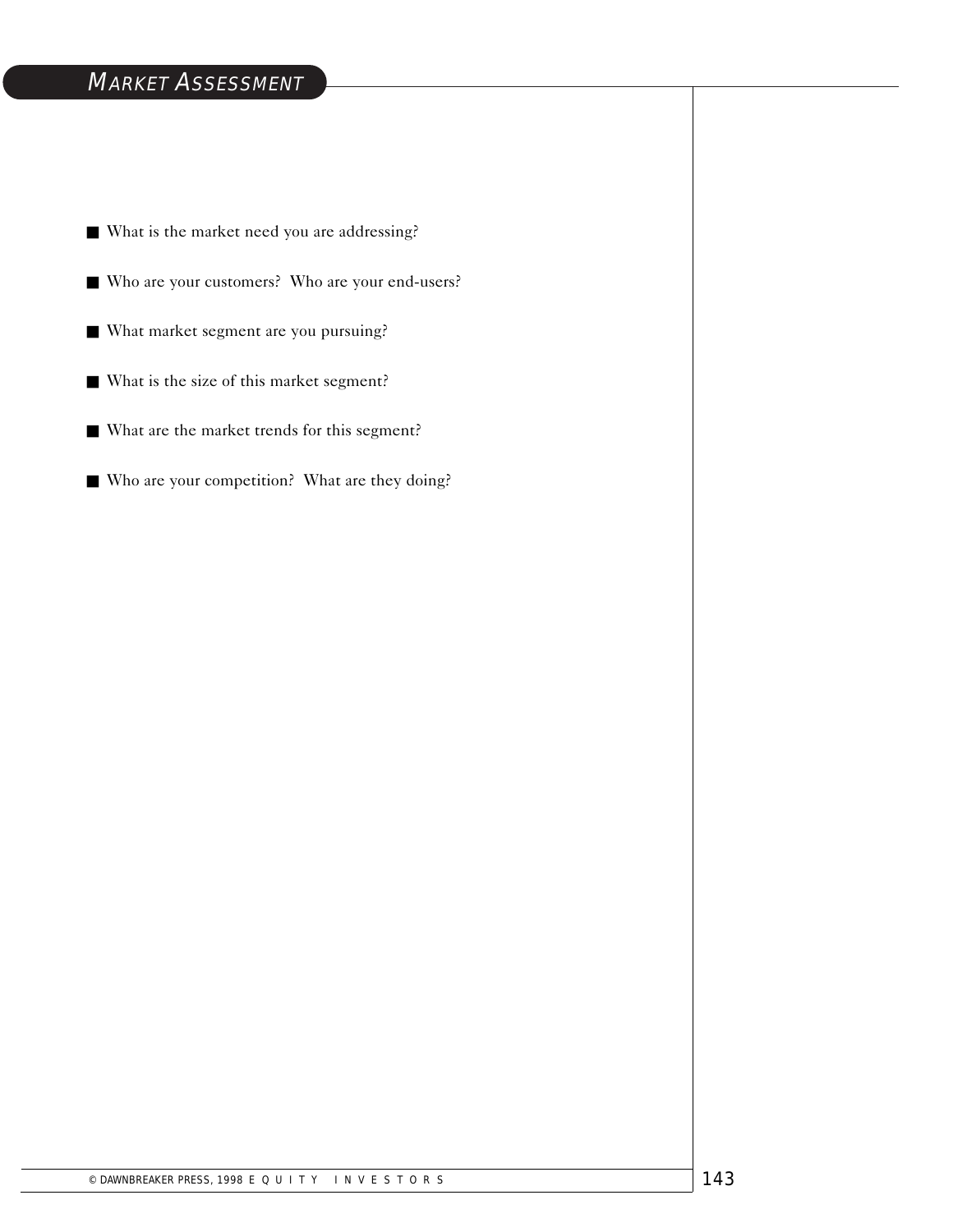#### Viewgraph 7: Business Environment



#### **What**

Now that your audience knows about your company's mission, management team, product, and ingredients for success, you will begin transitioning to discussions regarding the market. Do this in a staged fashion, describing the target market from a distant aerial view first, and then moving closer to the defined target. Carrying this analogy a little further, the business environment is the aerial view. It is the big picture that affects not only your market, but others as well.

The business environment statement should make reference, where appropriate, to things such as:

- Economic drivers
- ◗ Technology innovations
- ◗ Regulatory drivers
- ◗ Federal legislation and Executive Orders that will effect your market
- ◗ Federal, state, and local incentives, such as rebate programs
- ◗ Movements such as the quality control movement
- ◗ Changes in tax law

Keep in mind that these are sweeping movements which affect not only your market, but other industries as well. For example, the Patient Access to Responsible Care Act has an impact on the following industries: Heath-care delivery, Information Systems, and Legal. (This list is illustrative, not comprehensive.) Only mention those items that affect your market. For example, in the viewgraph provided, only Federal, state, and local policies are mentioned, since these have the greatest single impact on this opportunity.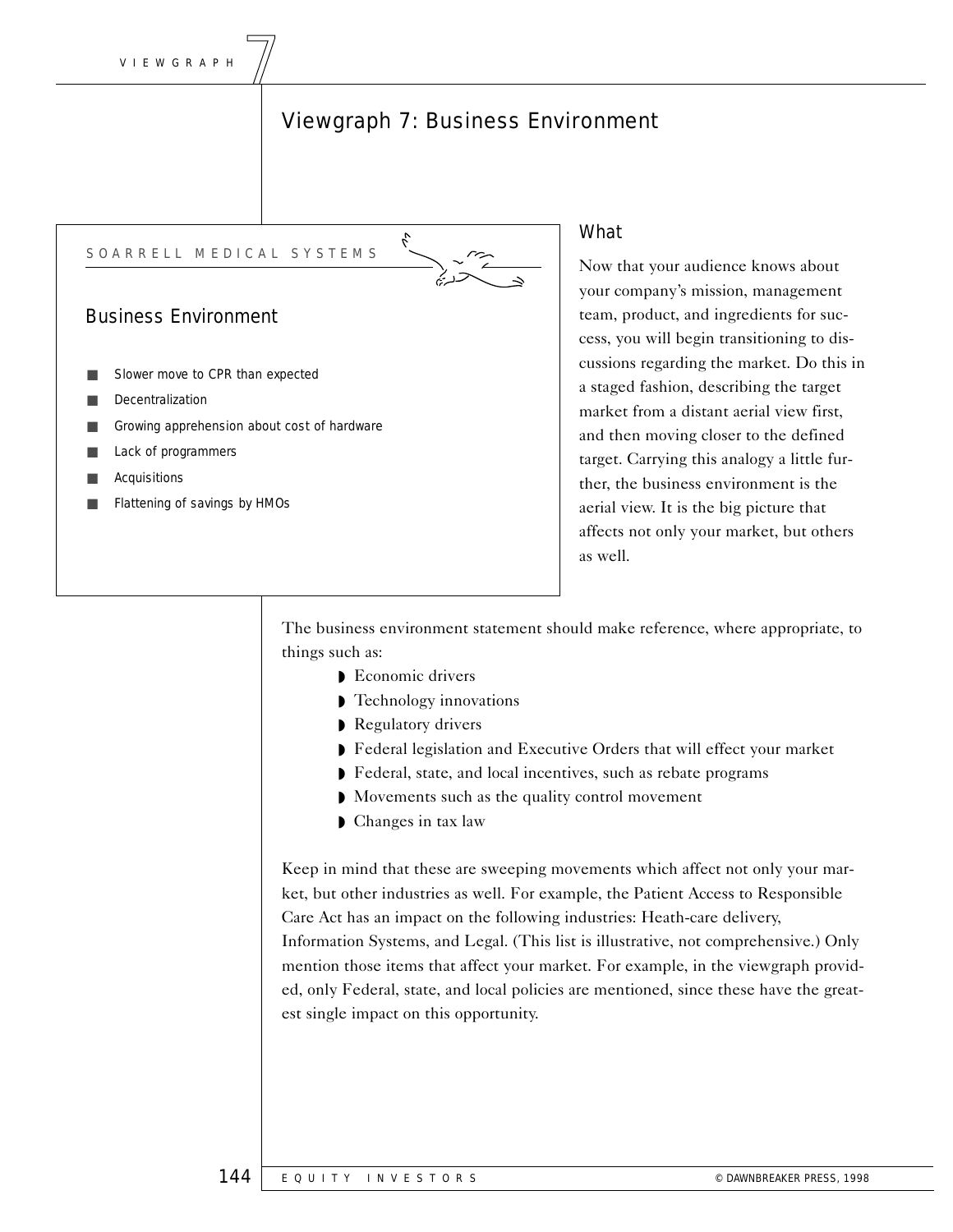#### Why

What you are selling is only half the equation for commercial success. What people are buying is the other essential half. Examining your market from different vantagepoints increases the likelihood that you will understand those factors that affect your ability to compete. Such examination also helps determine if there is an existing market for your product and/or when one should emerge. Starting at this most distant perspective helps you to understand the more generic needs of potential customers. Aim selling efforts at matching your products with your customers' "needs." Keep in mind that "selling" is also involved when you are licensing. In the case of a license, you are selling to a potential licensee and must understand the market for the product into which the licensee will sell.

#### **Variations**

Depending on the factors at play in your business environment, you may wish to relabel this viewgraph "Federal, State, and Local Policies" or "Environmental Analysis." Also, in some presentations it makes more sense to mention the business environment before mentioning your opportunity. This may be the case if you are pursuing a licensing strategy.

#### **Narrative**

*The major driver affecting the market for Soarrell's products is the need for cost containment of health-care delivery systems. In a report by Decision Resources, it was noted that in 1990, 25% of health care costs were administrative and most were associated with the management of patient information. As a response, information technologists focused on a bevy of issues associated with computerized patient records (CPR). In 1995, the Medical Records Institute went so far as to predict that the medical industry would spend up to \$5 trillion on computerized patient record systems between 1995 and the year 2000.* 

*This has not happened. Problems plaguing the adoption of such systems include cost of hardware and software, lack of trained IT specialists, the Year 2000 problem, issues of client confidentiality, lack of standardized definitions of medical terms, and the fact that MDs would rather use software in running their business than in delivering their service.* 

*Nonetheless, headway is being made, but at a slow pace and with twists and turns. There is a trend toward decentralized rather than centralized record keeping, with much headway being made in practitioners' offices. It has become increasingly recognized that informed patients are less expensive patients; i.e., they require fewer post-op doctor visits, develop greater trust of doctors, and have higher satisfaction and shorter recovery time.* 

*For the most part, the general public is unaware of the changes taking place at the information technology level. Once the public becomes aware, it is likely that they will also become concerned about the type of information in the system, the correctness of the information, and how it will be used. The Annual Physical and Patient Verification System addresses this need.*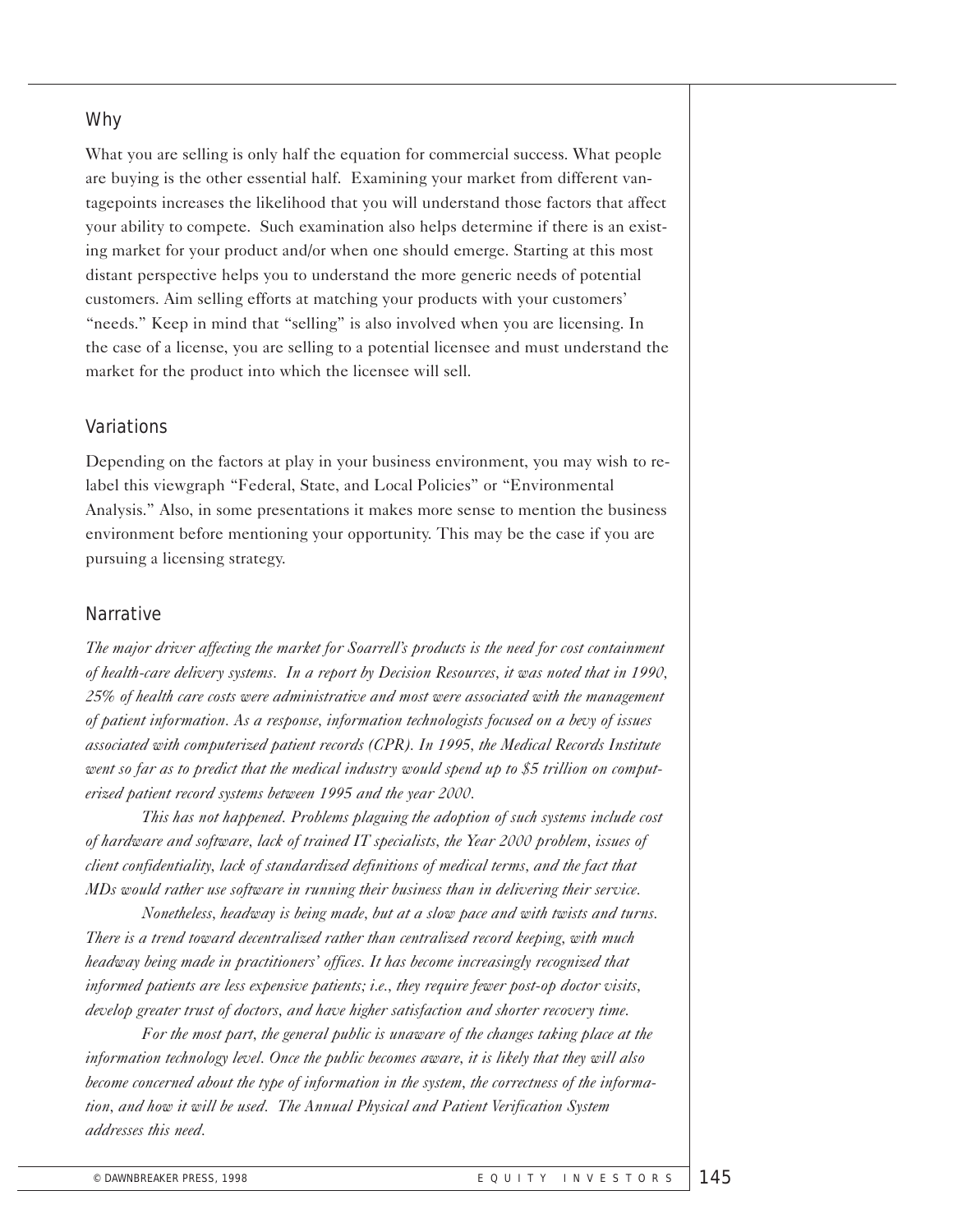

#### Viewgraph 8: Customers



#### What

Before discussing the size of specific markets, identify who the customers are for your technology, product, and/or service. Be very clear about the definition of "customer." Remember that the customer is the entity that purchases products directly from you. Your firm might have more than one type of customer. For example, you may wish to license to some customers, but sell components that you manufacture directly to others. If you have a variety of customers, indicate this. Highlight the factors that affect your customers' buying decisions,

as well as information regarding sell cycle, key product features, and your sustainable competitive advantage.

#### Why

Fundamental to commercial success is knowledge of your potential customers. Demonstrate to potential investors that you have clearly identified your customers and have spoken to them regarding the FABs (mentioned earlier). Remember, the investor and/or strategic ally is interested in creating wealth. This can only be accomplished if you have customers and if you have an intimate and documented knowledge of their needs.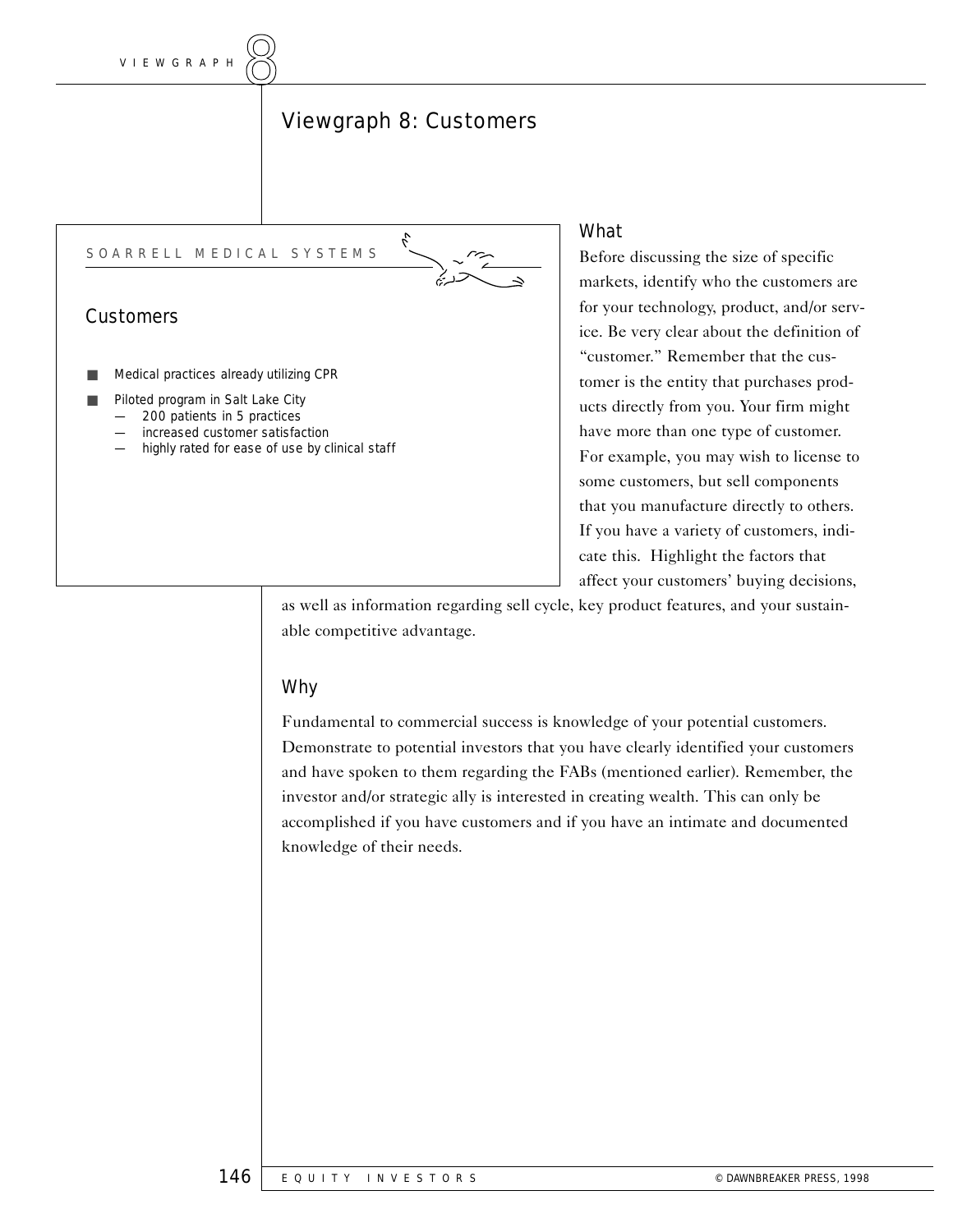#### Pitfalls to Avoid

If you haven't met personally with potential customers, you are not ready to make this presentation.

#### **Variations**

If you are planning to license, break this discussion of customers into two sections—one about customers, and the other about end-users. Keep in mind that customers are entities that pay your firm, while end-users are the individuals or companies that actually use the product. Many times the end-users are not the individuals who purchase your product. For example, the end-users for a CAT Scan are highly skilled technicians in hospitals. However, they are usually not the individuals responsible for making the purchasing decisions regarding the CAT equipment.

#### **Narrative**

*We will be focusing our initial marketing efforts on medical practices that already utilize a CPR system. We have just completed a beta test of our system in five medical practices in the Salt Lake City area. Our goal in this beta test was to determine ease of use for the various levels of staff in the medical practice and the patients' degree of satisfaction. There was minimal disruption of workflow in the medical practices during set-up.* 

*Patients were surprised to know that the medical practitioners had computerized patient records and were pleased with the opportunity to verify their information. Errors were found in five percent of the cases. Twenty percent of the patients had internet access, and subsequent to receiving the results of their physical, downloaded relevant information from the practitioners' servers. Forty percent of the patients requested printed copies of reading material which we supplied; others asked to purchase a copy of the CD-ROM rather than using it in a library. Based on this input, we are considering making a copy of the medical archive directly available to patients at a reasonable charge.* 

#### **Highlights**

The presenter used this opportunity to clarify that there had been initial market acceptance of the system during a beta tet. The presenter further used the results of the beta test to indicate that there had been a change in strategy based on customer feedback.

For assistance in developing this section of your presentation see Workbook Activity 8.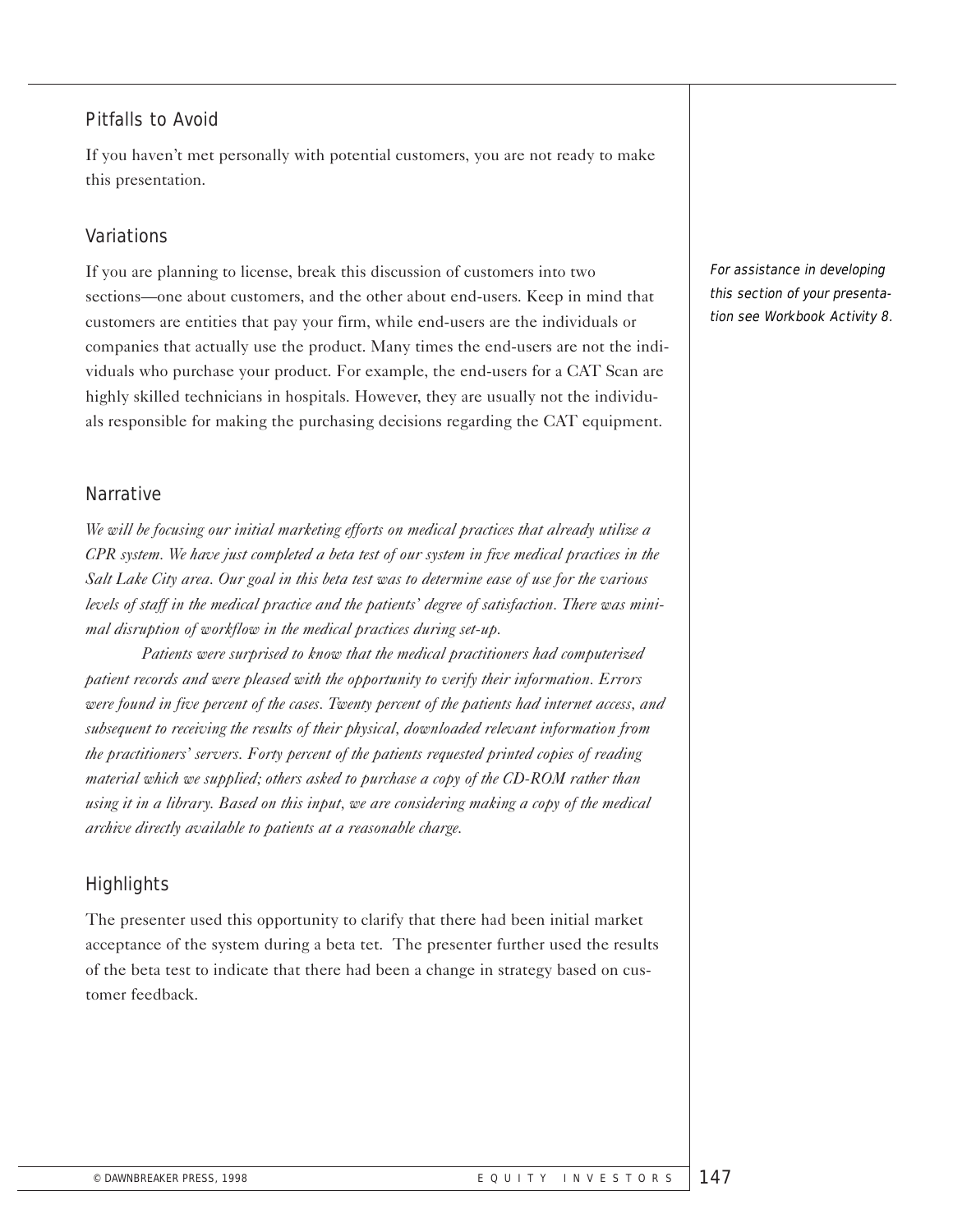

#### Viewgraph 9: Market Segmentation



#### What

"Segmenting your market" refers to the process of grouping potential customers together in meaningful ways. The reason for grouping is to assess how large and how accessible the potential customer base is.

Determine whether the customer base can be reached through affordable advertising programs and whether this cluster or segment is large enough to sustain your business. If it is not, go back to the drawing board and try segmenting your market in different ways. Segmenting the market appro-

priately is an art and takes considerable time and effort. When the market for your product, technology, or service is emerging, segmenting it is especially difficult. Some of the most common ways are by:

- ◗ Standard Industrial Classification Code (SIC) and/or North American Industrial Classification Codes (NAICS)
- ◗ Technology
- ◗ Product characteristics—high, medium, or low-end

Again, this list is illustrative and not exhaustive.

#### Why

The reason for segmenting your market is to make it more approachable and less amorphous. That is part of the process of carving out the domain for your business.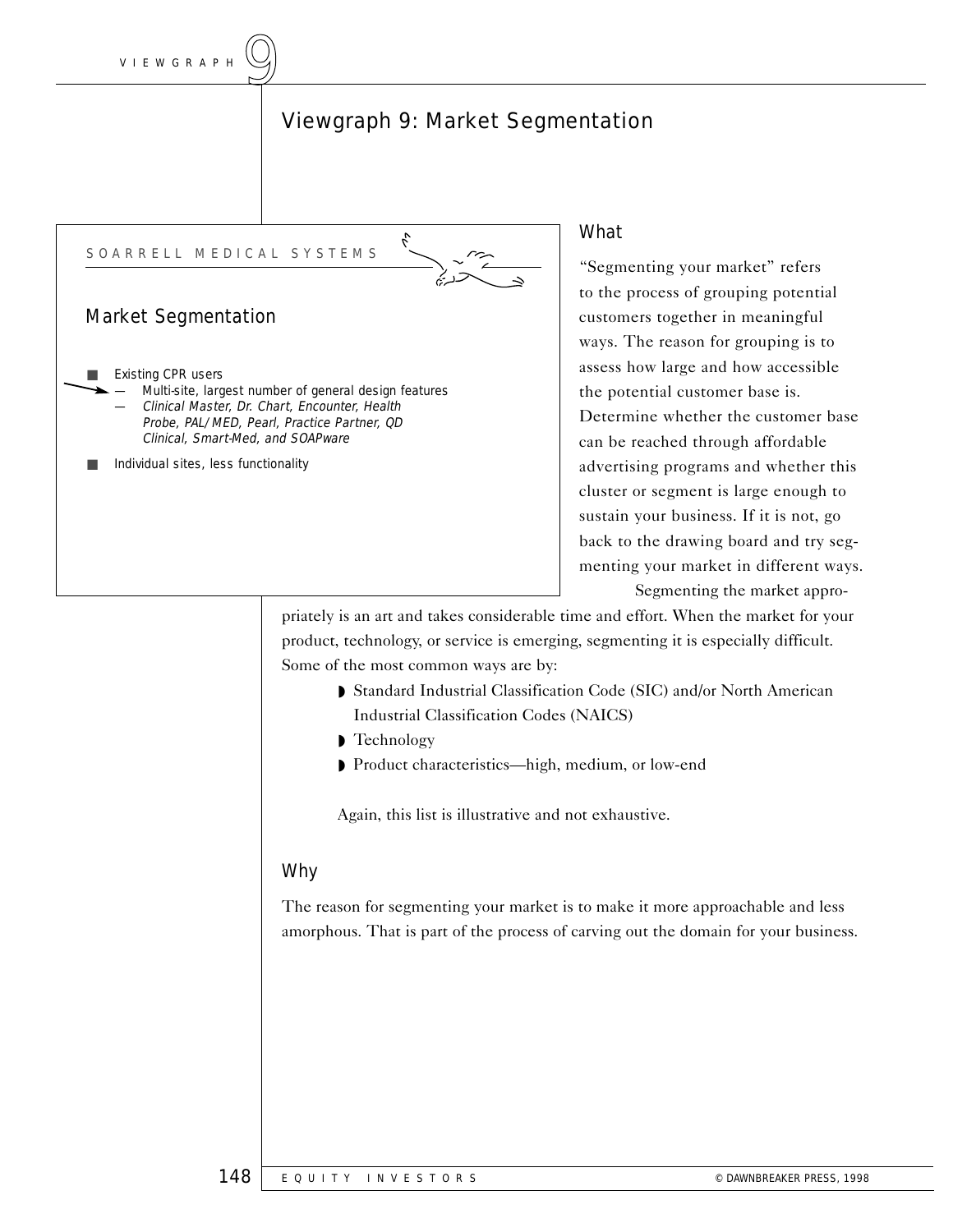#### Pitfalls to Avoid

A common mistake, and one that most first time entrepreneurs make, is to segment the market in such a way that it appears "really big!" Individuals who seek venture capital funds are most likely to make this mistake. They have often heard that the venture capital community won't be interested in an opportunity unless the market is substantial. Such entrepreneurs feel more comfortable saying that market Y is a \$2 billion industry and we will get  $1\%$  of that, rather than saying that market Y1 is a \$50 million market and our goal is to obtain 20% of that. The entrepreneur naively assumes that the investor would rather see a poorly defined \$2 billion market than a more tightly defined \$50 million market that is still within the range of investment interest. The reason for this error is the conceptual leap that only 1% of a huge market should be easy to attain, whereas stating a goal of 20% of \$50 million implies, "Oh my! We have to get real specific about how we are going to DO this." Yes, you do!

You should aim at defining your market in such a way that it's small enough for you to dominate and large enough to be profitable. Forty percent is better than one percent. The size of the market is obviously also important. Some markets are clearly too small to pursue.

#### **Narrative**

*The computerized patient record market is rapidly emerging. Given that our software, smart card, and reader all interface with CPR systems, we decided that the best way to segment our potential market is to base it on the existing pool of medical practice CPR users. A number of surveys have been conducted by vendors of CPR systems, with the most recent being a survey completed in December 1997. The major vendors, the products, prices, and installed bases were described in that study.* 

#### **Highlights**

The presenter has provided a clear conceptual definition of the market that it will pursue, i.e., the installed base of CPR systems—focusing on those serving multiple sites and those with the greatest number of design features. Selected software programs with which it can interface are listed.

For assistance in developing this section of your presentation, see the Workbook Activities (7, 8, and 9) under Customers/End-Users and Market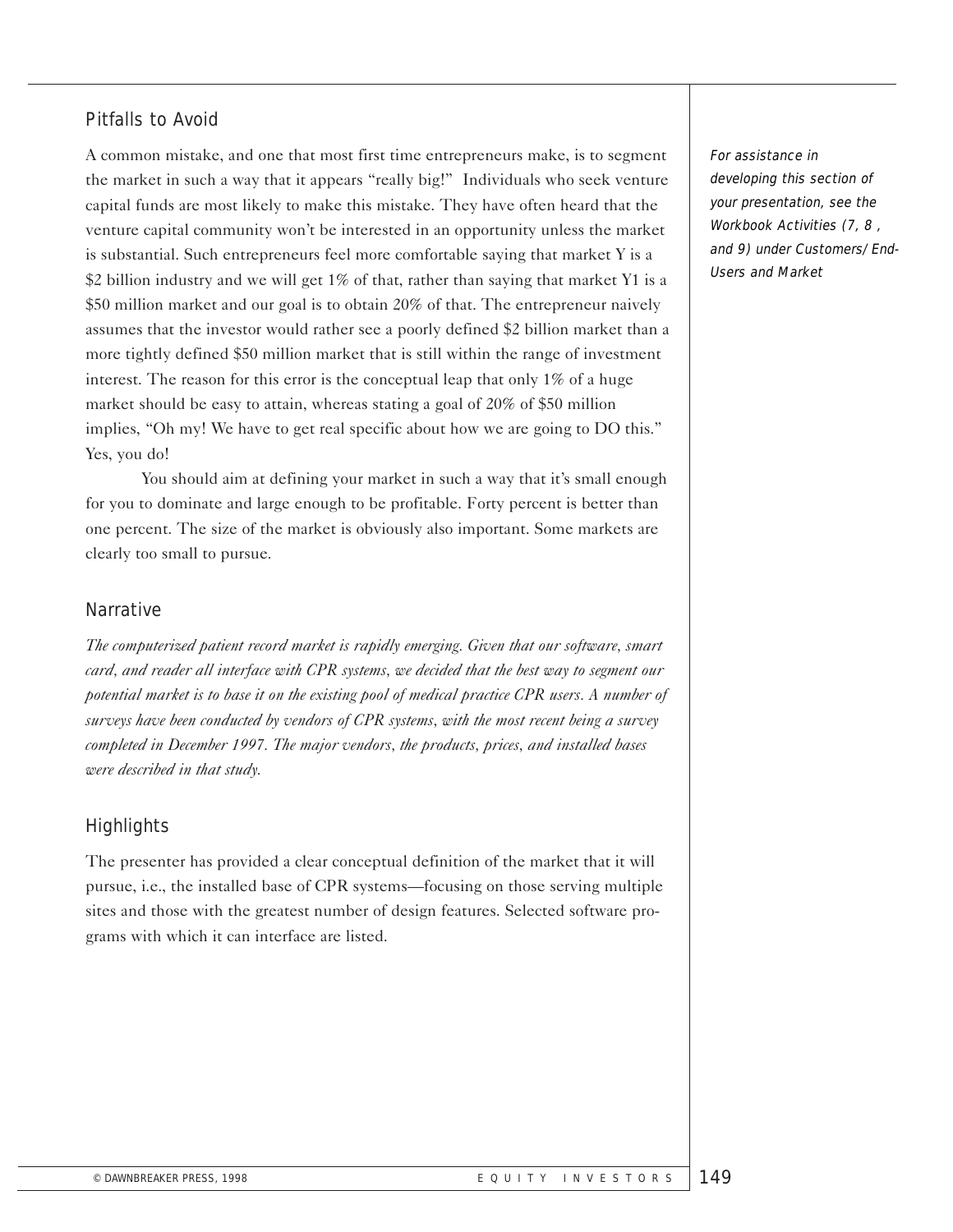#### Viewgraph 10: Total Market and Served Available Market



#### **What**

The phrase "size of the market" or "market size" refers to the annual potential of the market expressed in dollars, units, or both. This concept is applied to all segments for which the product is appropriate.

Another important concept to consider when sizing the market is the difference between the total market and the served available market. The served available market defines the market niche in which the company will operate in more precise terms. By contrast, the total available market is the larger, relat-

ed market in which one is operating. The served available market is a subset of the total market.

#### Why

If the size of the served available market is too small, a potential investor will not be interested in investing because the return on investment (ROI) will be unattractive. If the market size is fairly small, the entrepreneur should reconsider whether the technology, product, or service is worthwhile pursuing or whether he should reconceptualize how he or she has segmented the market. As indicated previously, market segmentation is fluid and has profound "decision implications" for everyone involved. If the market is truly small, the entrepreneur may still decide to conduct business in this market. However, he should realize that if the market has a potential of under \$50 million and holds little promise of growth, it is unlikely that he will find an appropriate strategic partner or investor.

#### Pitfalls to Avoid

Sometimes naive entrepreneurs define the market size in numbers that represent a composite for "X" number of years, rather than in annualized figures. A better approach is to show the market size at a given point in time and then show

For assistance in developing this section of your presentation, see the Workbook Activities (7, 8, and 9) under Customers/End-Users and Market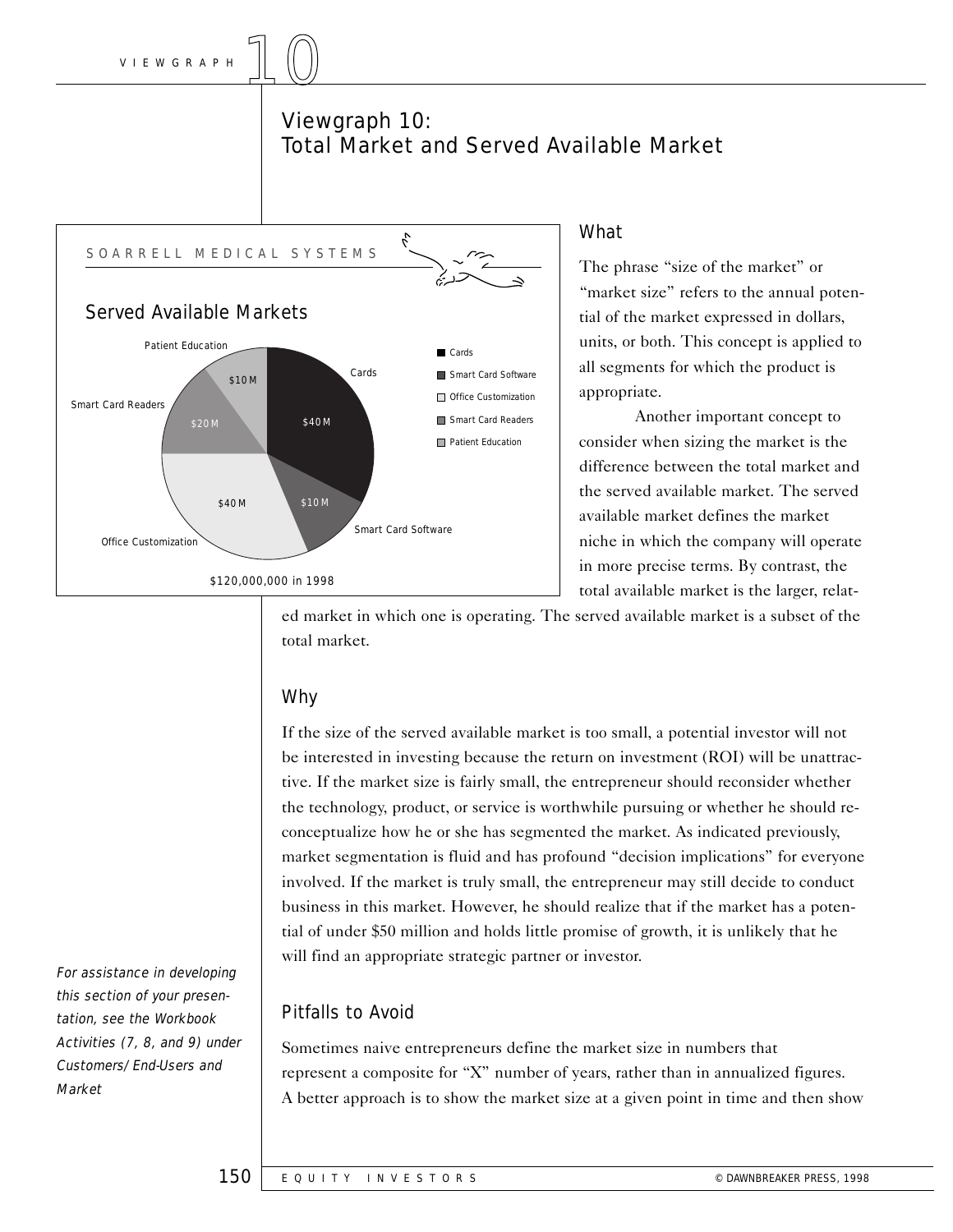predicted rates of growth. Just as a balance sheet is a snapshot of your financials at a given point in time, so is market size.

Entrepreneurs selling a system component typically make another error. More often than not, when estimating the size of an emerging market, their tendency is to define the market size in terms of the annual sales of systems rather than the sales of components. When inducing market size in such situations, base your estimate of market size upon a sound model that reflects the projected selling price of the system and the number of components comprising the system.

There is also a tendency to confuse served available market with sales projections. Sales projections are tied to your goals for market share, not to market size. All you are doing by using the concepts of total market and served available market is attempting to define and quantify your market segment more tightly. You should revisit your definition of your market segment annually, and see if it merits redefinition. The entrepreneur's knowledge of the marketplace improves with experience, so it is common to redefine his or her market niche.

#### **Narrative**

*We have used a market build-up method to estimate the size of the market potential for our system in 1998. We have come to a conservative but justifiable estimate of the market potential based on the number of doctors' offices which appear to currently be using a CPR system. The survey of CPR vendors indicated that eight of the most popular CPR vendors had their software in more than 100 sites and that they had multiple installations at most sites. Since we will be segmenting the market based on the installed base of the most popular CPR software, we decided to use these data. We assumed that the eight most popular systems were currently being used in over 800 sites (100 sites x 8 vendors), and that each served 5 different sites. If we estimate the cost of each component and multiply this by the total potential number of sites that would use this in 1998, we come to an estimated market size for 1998 of \$120 million.* 

#### **Highlights**

The presenter has built upon the information provided in the market segmentation viewgraph, and has provided the audience with an idea of the magnitude of the niche that will be pursued.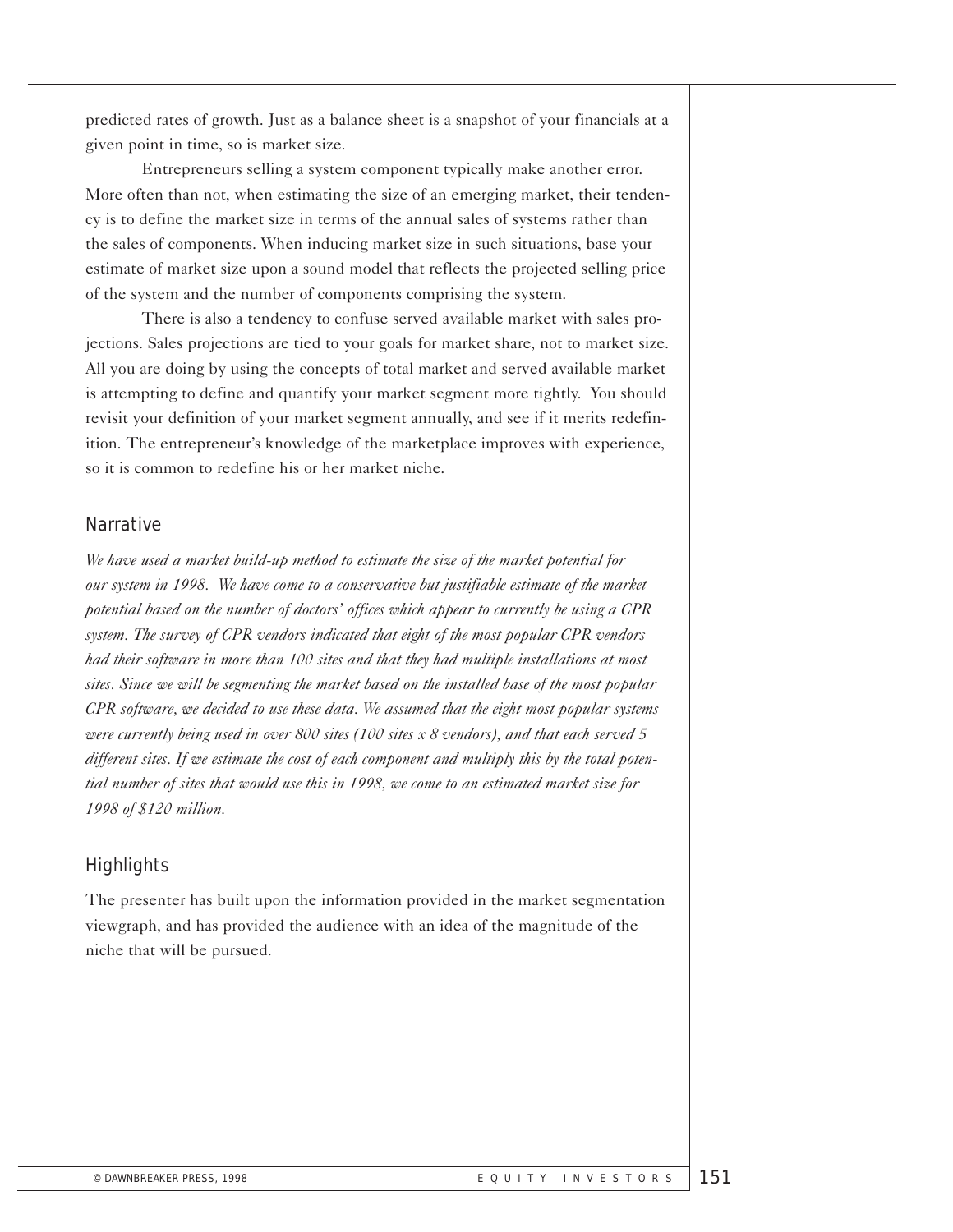



#### **What**

Market trends include both historical data and future predictions regarding the rate of growth in selected markets.

#### Why

Market conditions frequently change due to shifts in demographics, technology, regulations, and other economic conditions. Your company's economic health is partly a function of these changes. If significant downturns are predicted in the market you are targeting, you should reconsider whether this is a good market to enter. Market trends will affect an

investor's decision making regarding which investments will be made. Aim to enter a healthy, growing market, rather than one which is receding.

#### Pitfalls to Avoid

If the market associated with your business is taking a "nose-dive," don't put all of your efforts into this one market. Seek market opportunities in healthier industries.

#### Narrative

*The estimates of the rate at which the CPR market will grow are wildly divergent. Again, we have taken a conservative view and have estimated the rate of growth for our market niche, which is related not only to CPR software, but also to the use of patient education software.*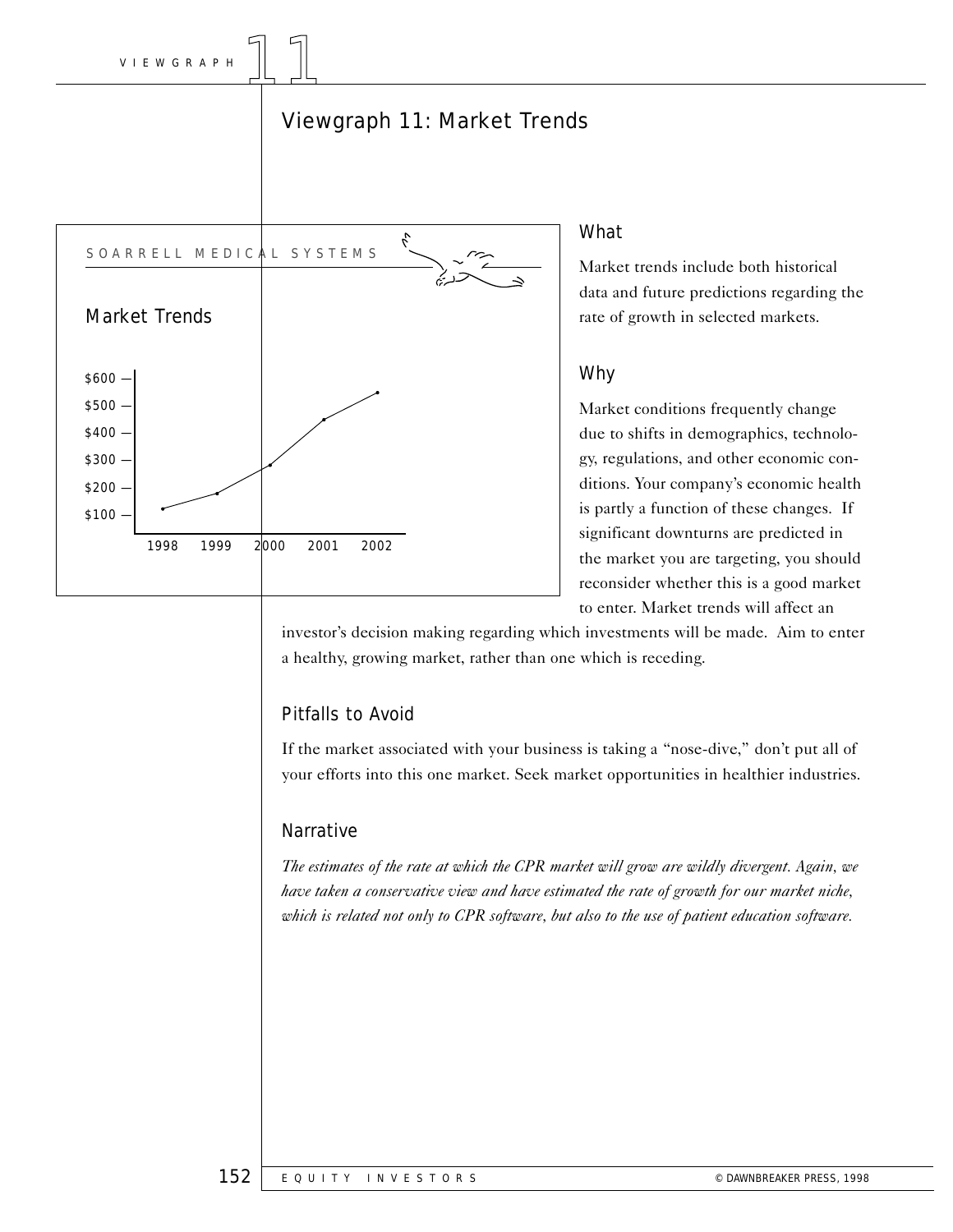#### Viewgraph 12: Competition

#### **What**

You have presented information regarding the size of the market opportunity to your potential investors. Your presentation demonstrates that you have considered the various markets for this technology, product, or service and have defined an appropriate niche in which to grow your business. To interest a prospective strategic partner or an equity investor, the market upon which you have settled should be of sufficient size to merit an investment. Once your playing field is defined, you can begin the process of describing who else is in this arena.

#### SOARRELL MEDICAL SYSTEMS

#### Competition

- Precis Healthcare Smart Card System
- Software & Systems International Limited
- Alladin Knowledge Systems
- Patient Education Computer Software

#### Why

Your success in making sales in the market you have defined will depend upon various factors. One important factor is who else is playing in this market. You need knowledge of your competitors in order to develop sound strategies and tactics that will enable you to take market share away from your competitors or to collaborate with them to jointly develop an emerging market.

#### Pitfalls to Avoid

This topic is often not adequately addressed. In thinking about competitors, some firms limit their discussions to companies that have a similar profile (i.e., other consulting engineering firms), or to companies that are working on the same solution (i.e., the same technology). Both approaches are inappropriate. There are many ways to fulfill a need—perhaps with your technology, perhaps with a quite different approach. For example, a company with a machine vision technology for sorting blemished fruit on a conveyer belt competes with human beings who visually scan citrus. These are clearly very different approaches for solving the same problem. You should consider as competitors all other individuals or firms working on the

For assistance in preparing this section of your presentation, see Workbook Activity 13.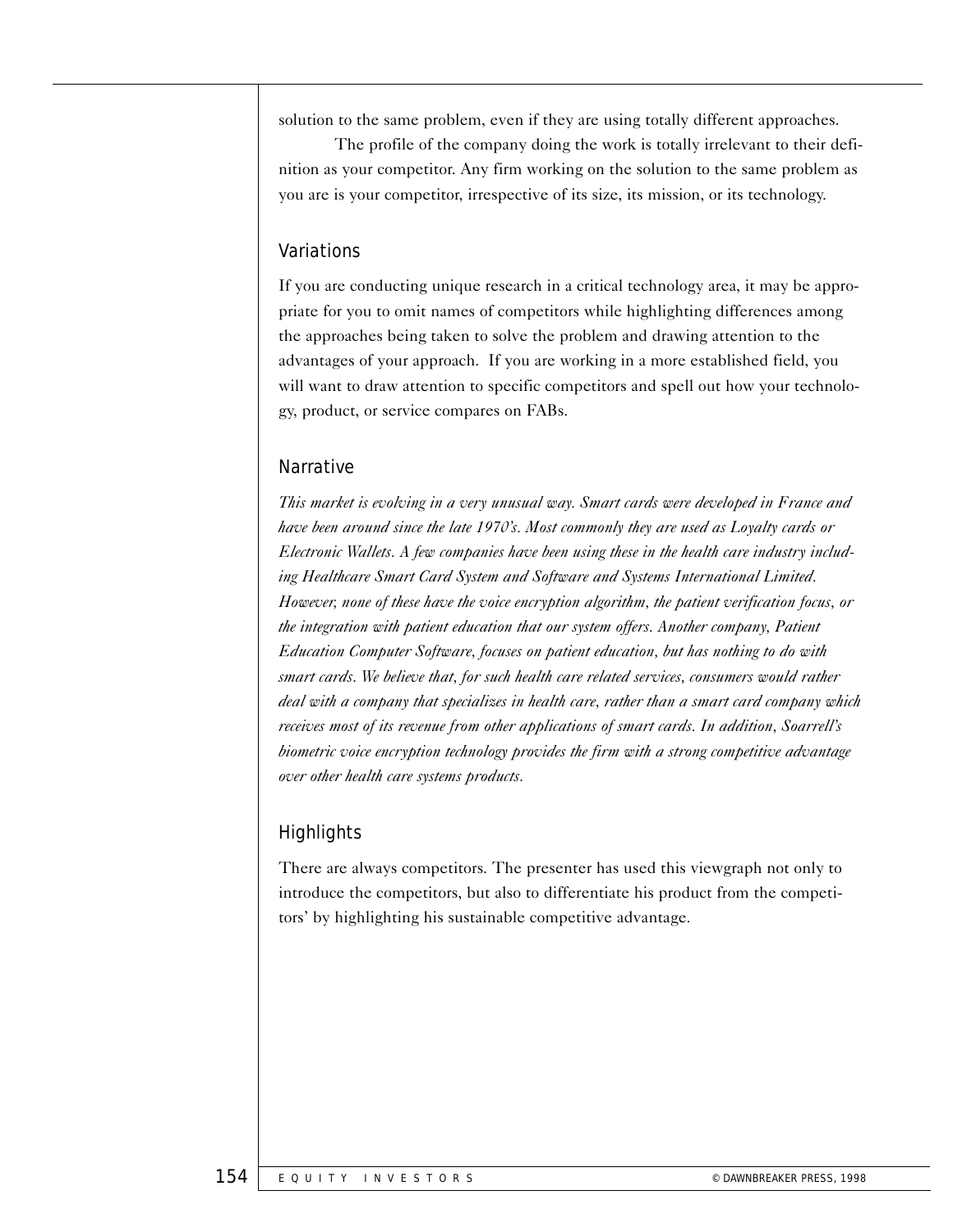## Goals and Objectives

Viewgraph 13: **Goals** 

Viewgraph 14: Objectives: Marketing and Sales

Viewgraph 15: Marketing Communication Plan

Viewgraph 16: Objectives: Research and Development

Viewgraph 17: Research and Development Milestones/Timeline

Viewgraph 18: Objectives: Manufacturing/Production

Viewgraph 19: Customer Service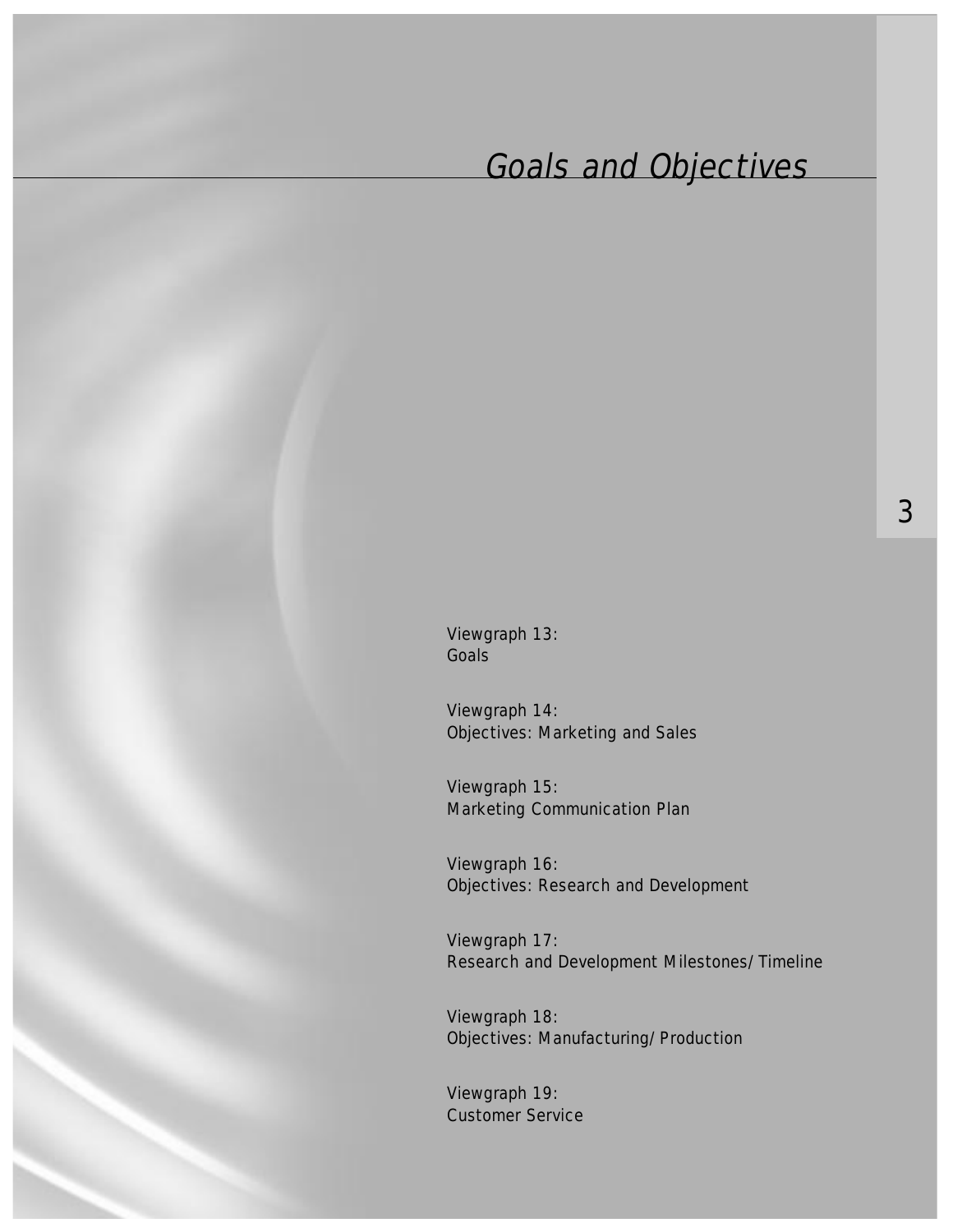## GOALS AND OBJECTIVES

- What are your company's goals for market share and return on investment?
- What are your major milestones for marketing and sales?
- What are your marketing tools?
- What R&D needs to be completed? What is the timeline?
- What are the manufacturing/production milestones? What is the timeline?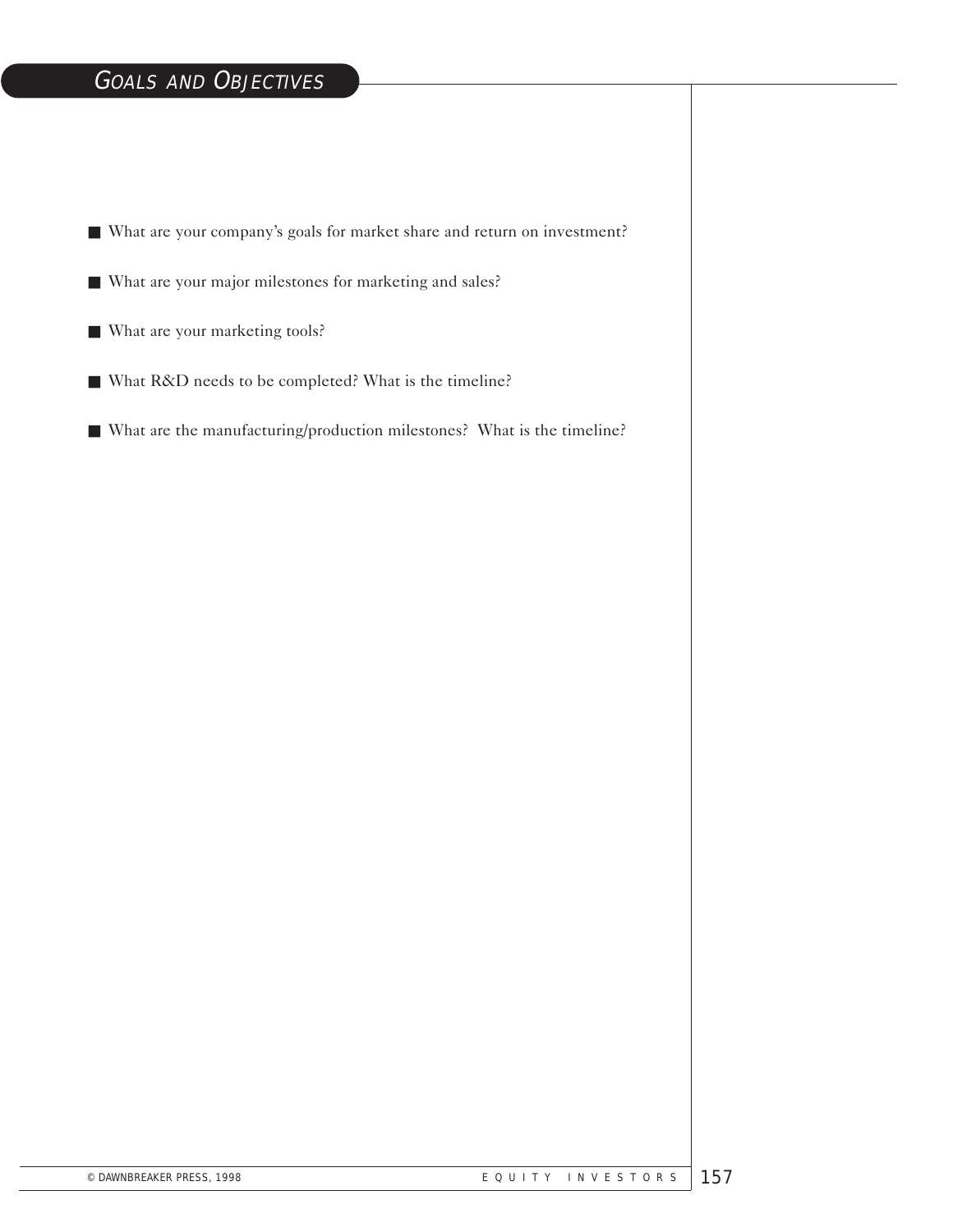#### Viewgraph 13: Goals and Objectives



Company Goals & Objectives

- To be the dominant supplier of Patient Verification Software Systems to provide medical practices.
- Grow that market by 15% yr.
- 20% ROI by year 5

#### What

Up to this point, everything in your presentation can be considered as background, leading up to the punch line. The punch line starts here and crescendos throughout the rest of your presentation. With the first 10 slides, you told your potential investor about your mission, your technology, and the marketplace that you have carved out. The balance of your presentation is used to unfold your plan for creating value for both yourself and the investor(s). Begin by defining what your company will look like in five years. Focus on

quantified terms that relate strictly to creating value. Common company goals include the following:

- ◗ Introducing X new products
- ◗ Achieving X% market share
- ◗ Achieving ROI of Y%, ROI of X%
- ◗ Becoming the vendor of choice in Y arena
- ◗ Licensing X% of products into targeted markets

#### Why

"If you don't know where you are going, you will probably end up somewhere else." *—Laurence J. Peter (Thomsett, 1990)* 

The plan of action that will unfold during the balance of this presentation is one that you articulated in your business plan. Its intent is to maximize the probability of realizing the goal that you have defined.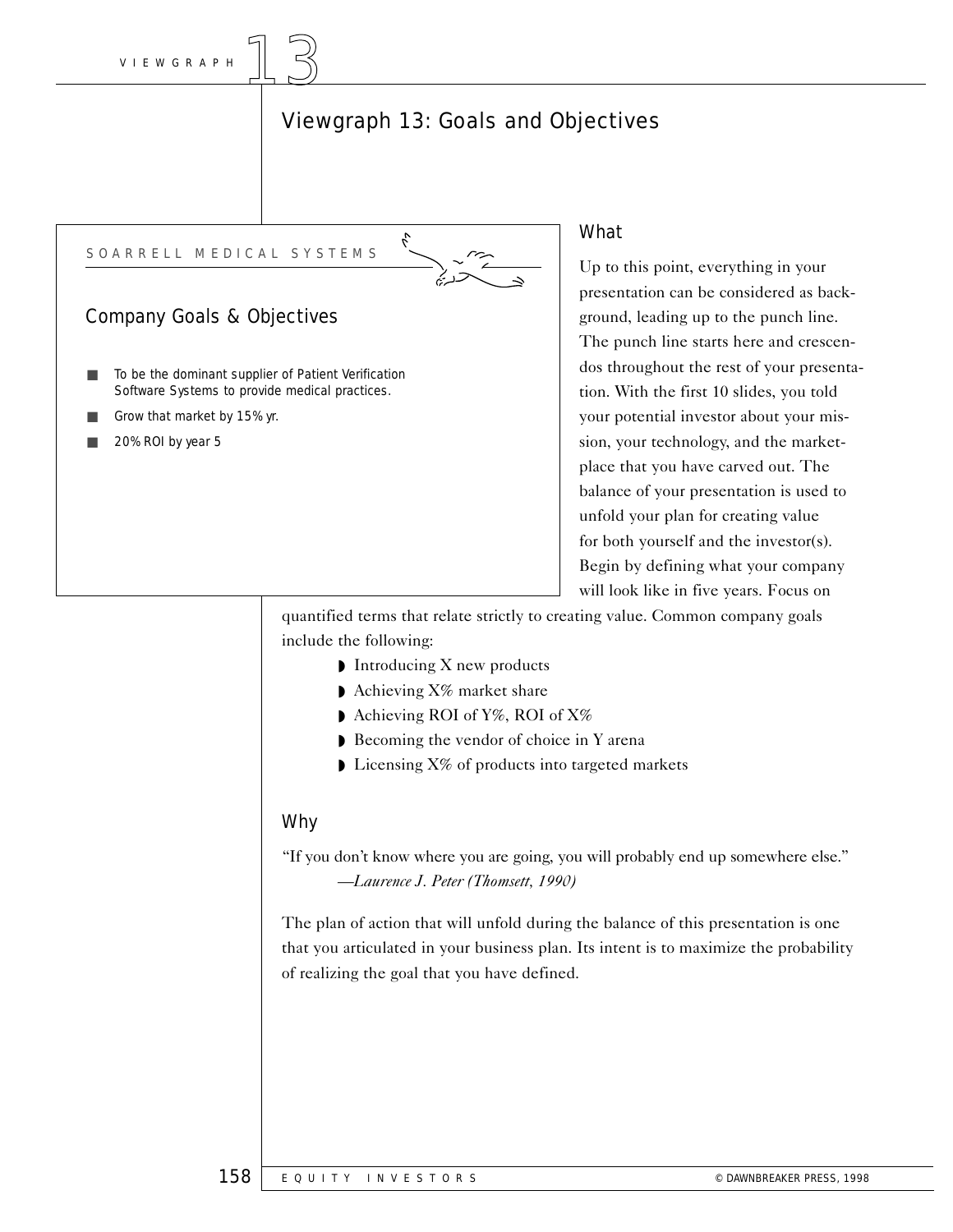#### Pitfalls to Avoid

The goals are not something that you just pull out of the air. They have a direct relationship to your mission, your knowledge of your market, your competitors, and your ambition. The plans you develop must be realistic in directing you in the successful attainment of your goals, in accordance with your mission.

#### **Narrative**

*Our goal is quite straightforward. By using the "Annual Physical" as the episode of focus, our goal is to become the dominant supplier of Patient Verification Software Systems. The CPR market is very dynamic. It is our intent to take a strong lead in growing this market. We plan to obtain approximately 40% of the market within five years. By year five, we are targeting an ROI of 20%.* 

#### **Highlights**

The presenter uses this viewgraph as an opportunity to reconfirm many messages introduced earlier regarding the market and Soarrell's intent to become a dominant player. The presenter conveys an aggressive stance in the marketplace and, therefore, poses specific information regarding financial objectives, percent market share desired, and the ROI targeted.

The ATP requires that proposers include goals and objectives in ATP proposals. However, during the post-award period, a company is expected to become more quantitative in the details provided.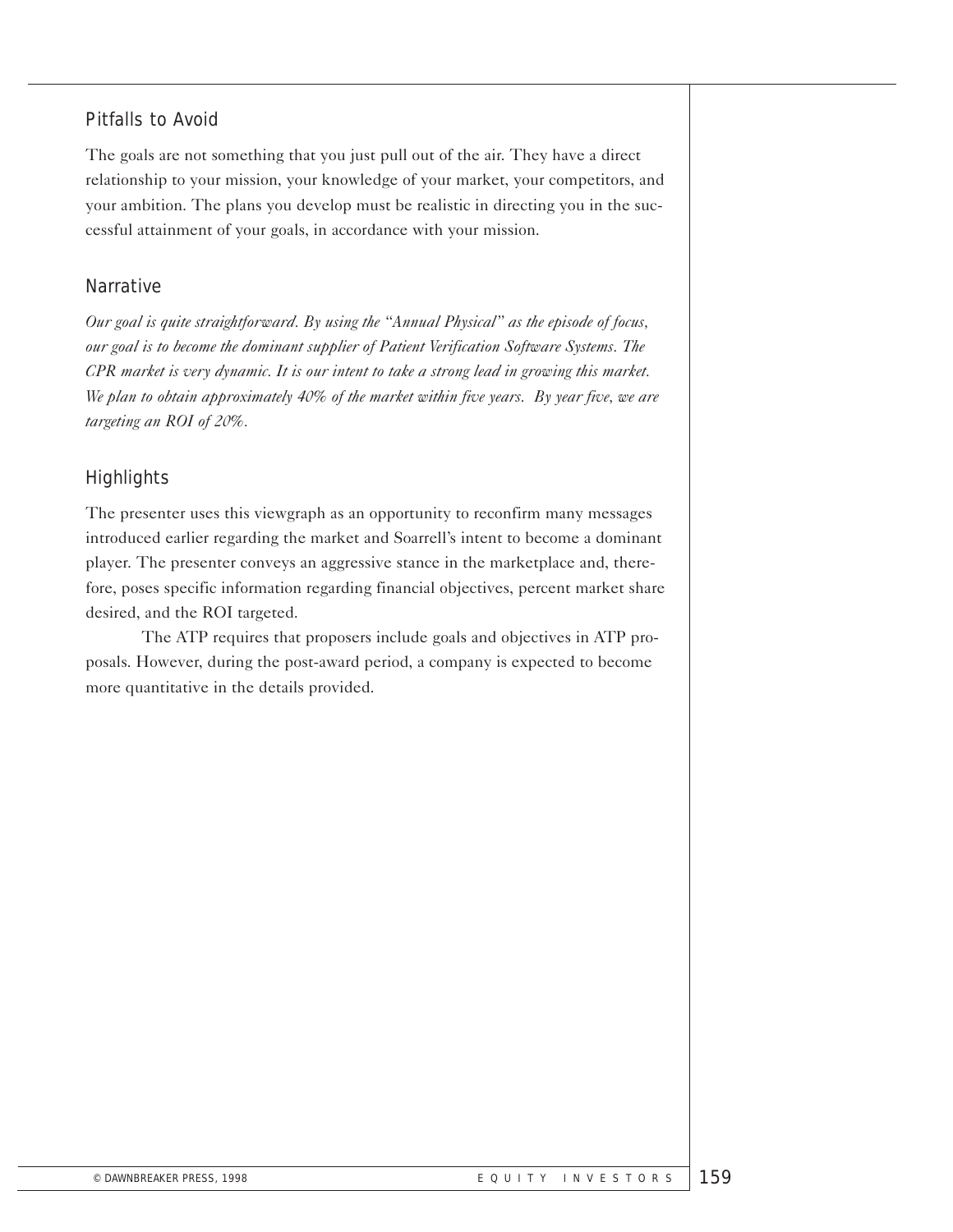#### Viewgraph 14: Objectives - Marketing and Sales



#### Objectives: MARKETING & SALES

- Develop marketing and sales tools — 1st Quarter, 1998
- Establish nationwide distributors — 3rd Quarter, 1999
- Obtain initial orders — 3rd Quarter, 1999

#### **What**

The next series of viewgraphs includes specific objectives for each functional area, with accompanying milestones and timelines. An objective is a statement that implies an action plan. This action plan indicates what will be done and when. Such expressions must be quantitative and NOT qualitative. Since the presenter will not have much time to spend on these topics during a 20-minute presentation, the discussion of objectives is limited to the 12-month period following the presentation.

#### Why

In order to reach the company goals, the entrepreneur must develop a series of well-conceived action plans. These action plans start with the expression of objectives for each functional area. Value creation is the consequence of sales in the served available market that was defined earlier. Thus, your marketing and sales plan is pivotal to the success of your company and of utmost interest to potential investors. The specific roles and responsibilities of employees in each functional area should be keyed to the objectives expressed in this section.

#### Pitfalls to Avoid

Most technology entrepreneurs err on the side of being too general in the expression of their objectives. Objectives must be quantified and indicate both what will be done and a timeline for when it will be done.

#### **Variations**

The form your marketing and sales objectives takes relates both to your company's mission and to the commercialization strategy which you have selected. For example, if the business function that your firm performs is strictly contract research and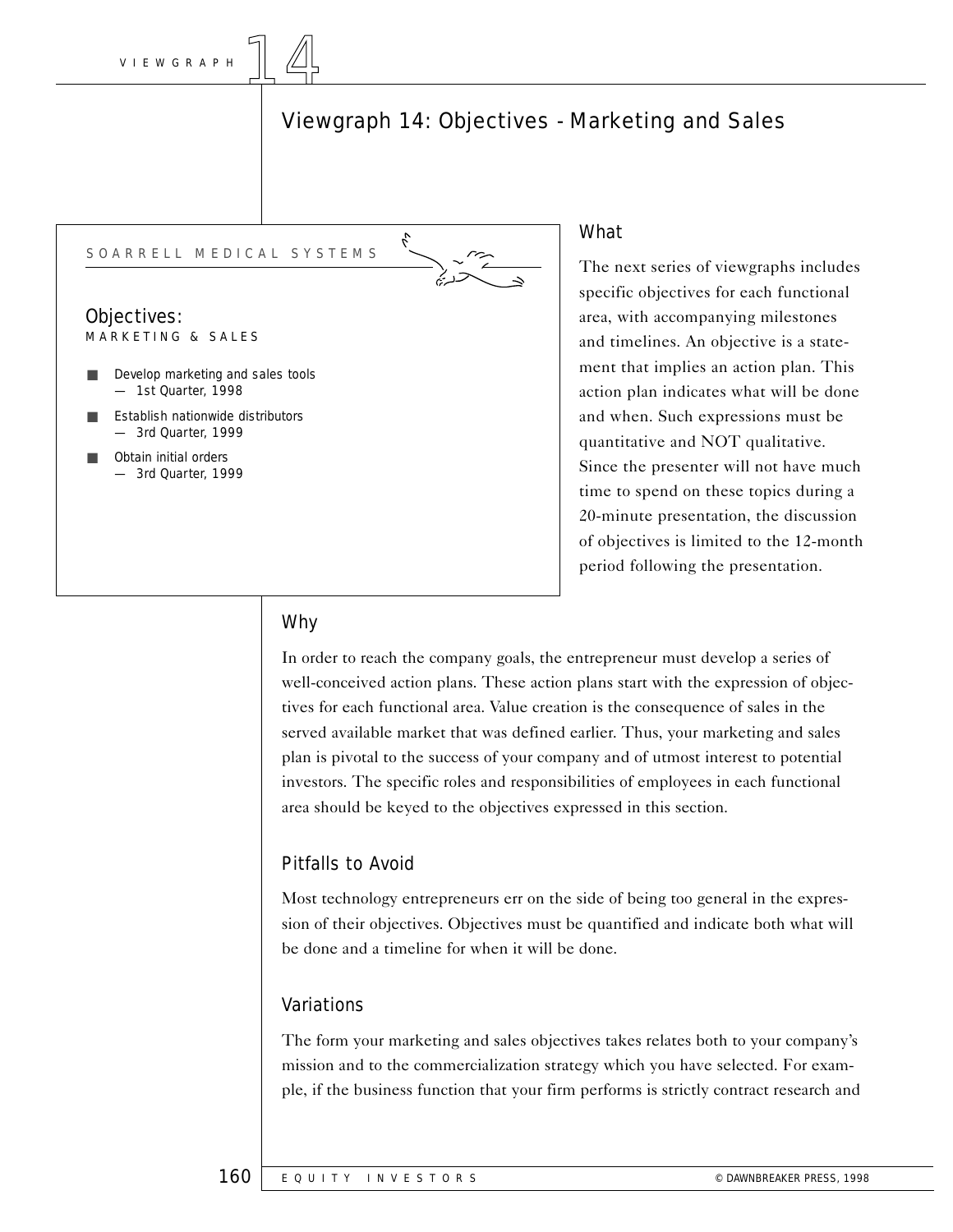development and if you have selected licensing as your commercialization strategy, the nature of your marketing and sales objectives will be quite different from that of a manufacturing firm such as Soarrell Industries, which is illustrated below. In the licensing case, your customers would be potential licensees. Your marketing efforts would, therefore, involve the development of materials to be used in prequalifying and courting potential licensees. Your sales objectives would all relate to developing licensing agreements.

When making a presentation to potential licensees, exclude your action plan for marketing, distribution, and volume of sales from your presentation. Including such information would be akin to telling a customer for a car what your strategy is for selling it to him. However, your business plan should clearly identify this information.

#### **Narrative**

*Let's take a look at our marketing and sales objectives. During the first quarter of 1999, we will be developing specific marketing and sales tools to service a nationwide network. These tools will be in place by March 1999. John Doe's task during the second and third quarters*  will be to develop a cohesive set of 30 U.S. distributors. This is a formidable task. However, *one of the larger CPR software developers has agreed to work with us.* 

*Once the distribution network is in place, our task will be to obtain initial orders from each of the distributors.* 

#### **Highlights**

The presenter has indicated when each of these objectives would be fulfilled and has also quantified each objective. Such quantification will make it easier for the entrepreneur to chart progress during the year. This quantified information also helps potential investors begin to assess the adequacy of your action plan and its potential to create value.

Notice that the presenter subtly weaves in information that reveals existing collaboration with CPR software developers. This is useful information to share with potential investors because it reduces perceived risk.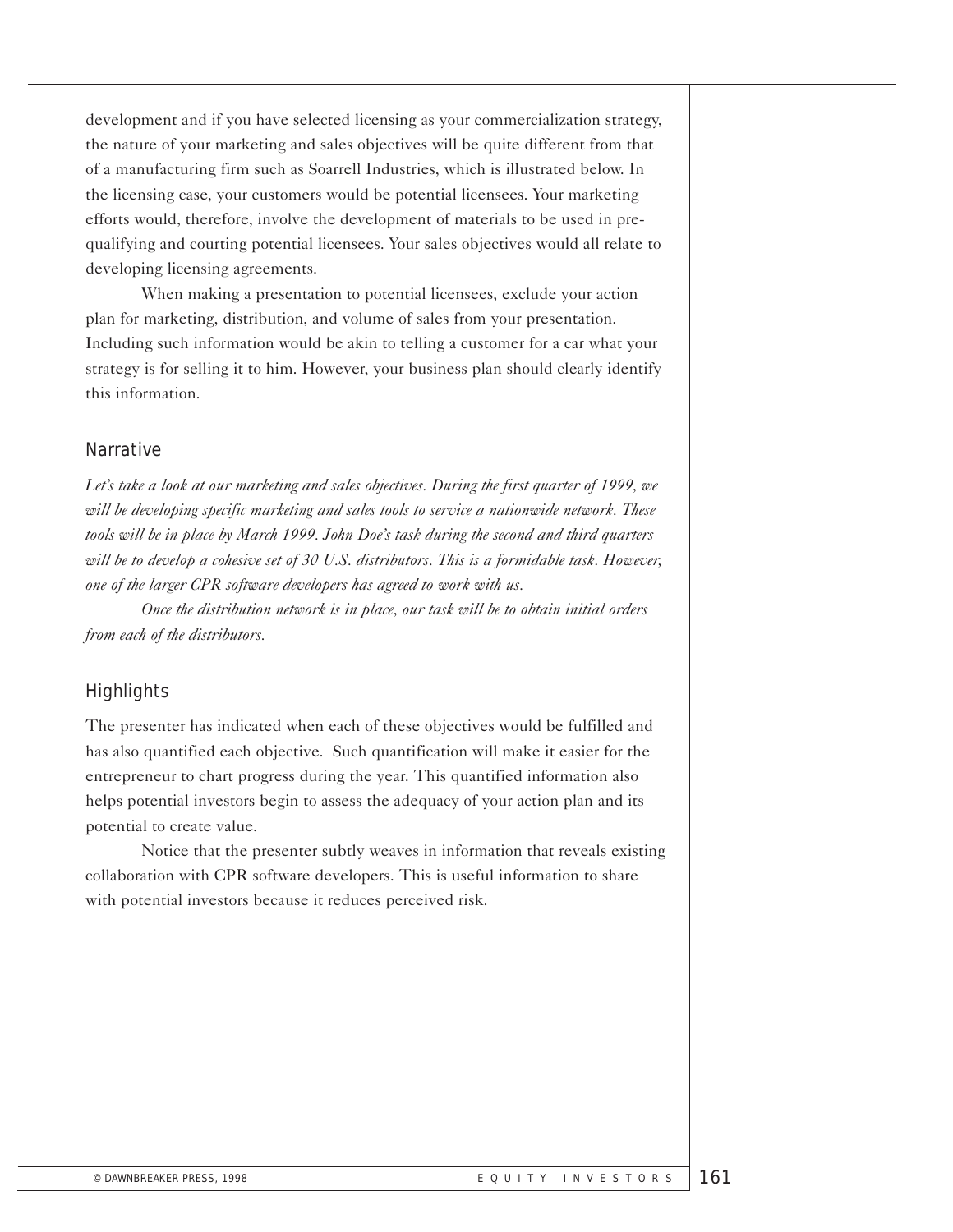

Viewgraph 15: Marketing Communications Plan



#### What

In defining a marketing communications plan, describe the development of materials that will be used in sales, and occasions for presenting these materials to potential customers. Processes for qualifying and closing sales to potential customers presume the existence of a marketing communications plan. Common elements of a marketing communications plan include:

- ◗ development of marketing and sales literature, videos, and training materials for use by direct and indirect sales staff
- ◗ participation in trade shows
- ◗ direct mailing campaigns
- ◗ press releases and advertising in trade journals

This list is illustrative, not comprehensive.

#### Why

Without a marketing communications plan, the investor cannot adequately assess your degree of preparedness for marketing and sales, or the adequacy of your staffing plan and the financial resources allocated for this task. Marketing and sales issues are of fundamental interest to potential investors.

#### Pitfalls to Avoid

Technology entrepreneurs tend to underestimate the amount of effort required to make sales. They also skimp on the marketing initiatives. For example, one might assume that advertising once in each of four different trade journals would be an effective way to generate sales. However, a far better way would be to carefully select one trade journal and advertise in it four times. Repeated exposure to a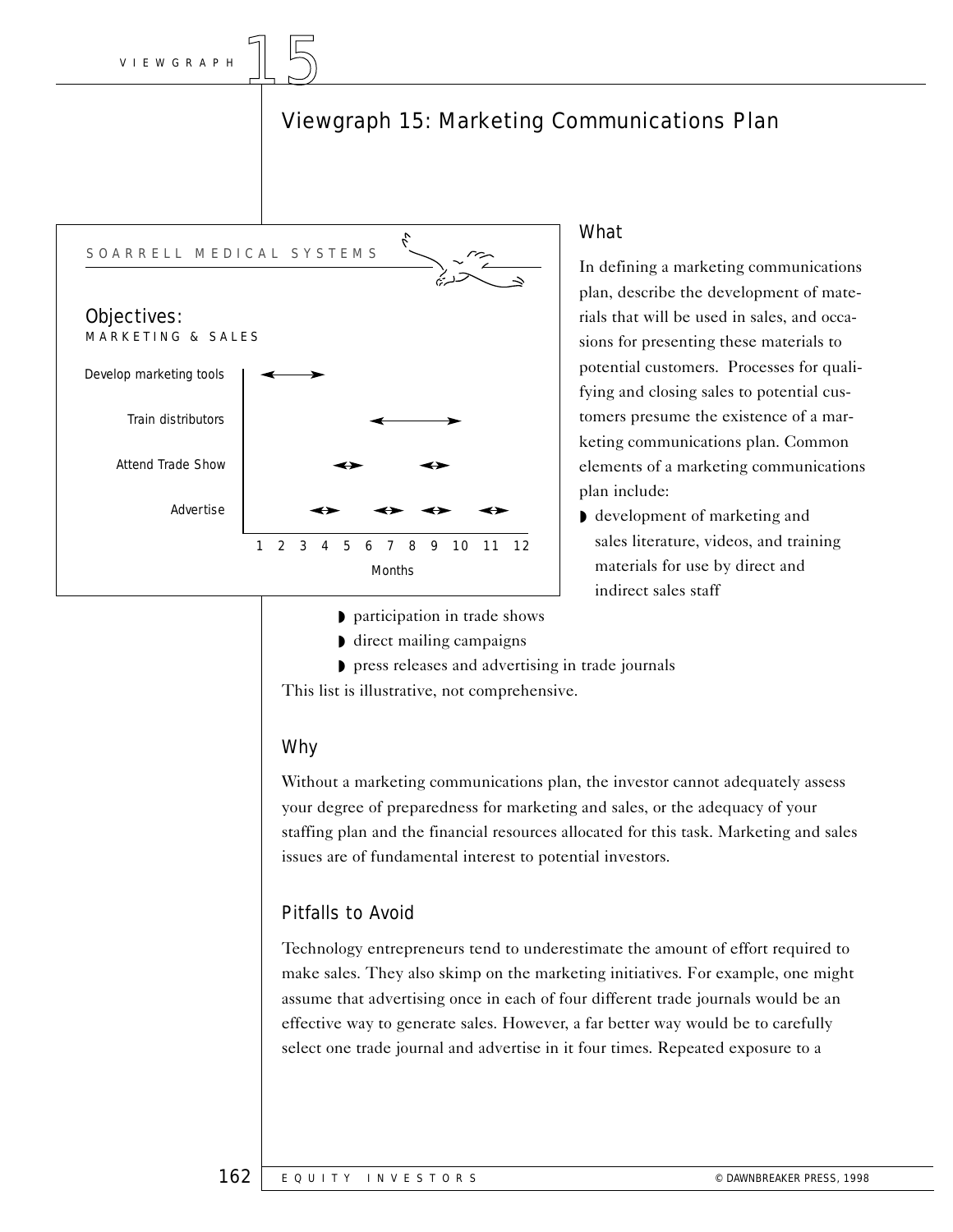message is required for your potential customers to even notice that it is there. The other error that technology entrepreneurs make is to keep the marketing communications plan too general. Name the specific journals in which you will advertise, specify the dates and locations of the trade shows you will attend, and include appropriate cost estimates for all aspects of your marketing plan in your pro forma financials.

#### **Variations**

The specific items included in your marketing communications plan depend upon who your customers are and the most cost-effective way to reach them.

#### **Narrative**

*This slide provides a timeline for execution of our marketing communications plan. As you can see, once the marketing and sales tools have been developed, training of our distributor network will begin. We will introduce the Annual Physical and Patient Verification Software System at two trade shows—The Healthcare Information and Management Systems Society show to be held in St. Louis in February and another trade show in Phoenix in September. We will begin promotion in print media at the end of the first quarter and will run a series of four advertisements in two trade journals starting in April.* 

#### **Highlights**

The presenter provided a fairly general graphic, drawing attention to the specific activities listed on the ordinate and adding mention of some specific information regarding events and dates. Given the brevity of time, the treatment of this topic is adequate and demonstrates to the investor that the entrepreneur has developed a detailed plan to communicate with his or her potential customers.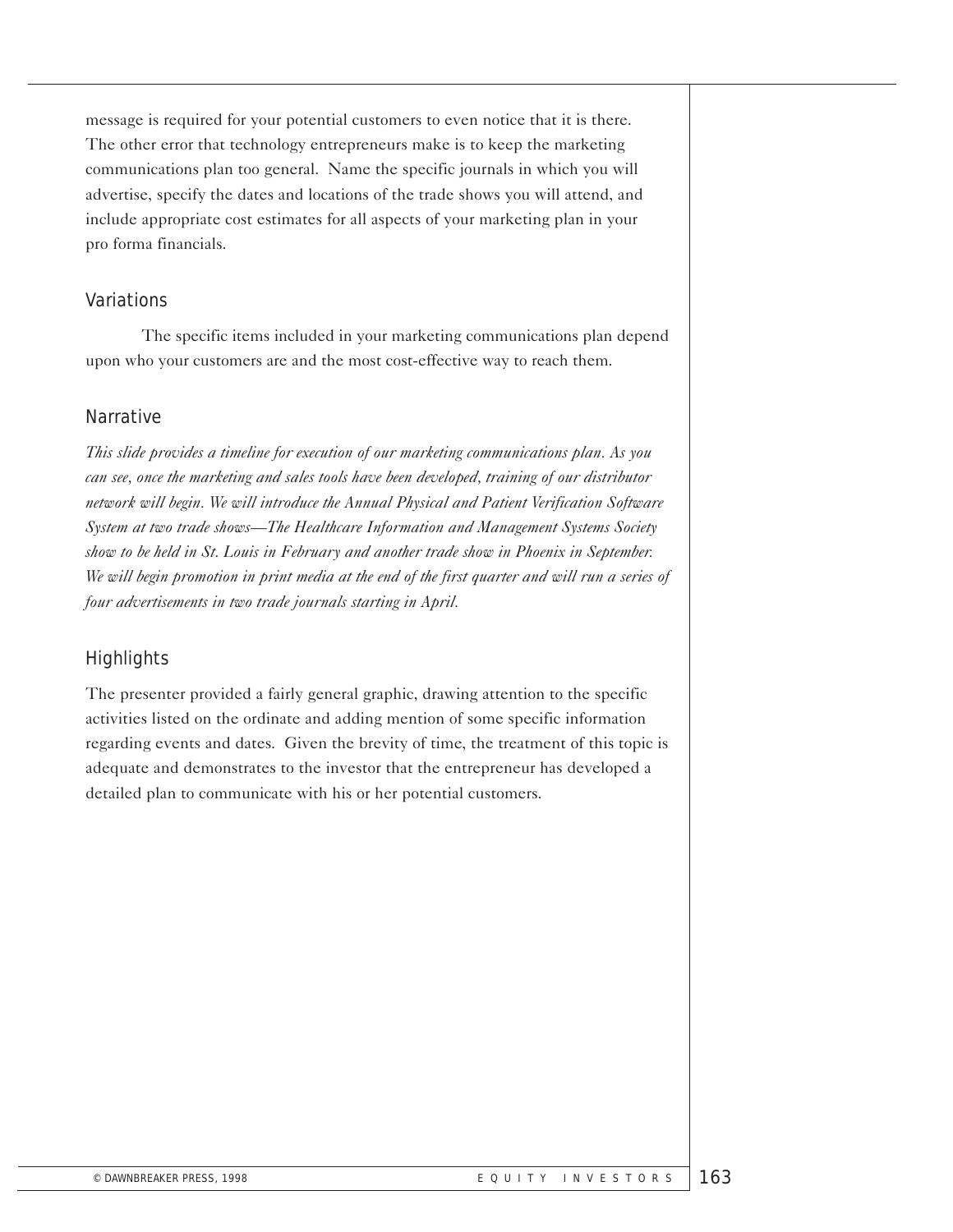#### Viewgraph 16: Objectives - Research and Development

SOARRELL MEDICAL SYSTEMS

#### Objectives: R & D

- Smart card & reader tested to complete specifications — 1st Quarter, 1998
- Complete compliance with ISO 7816-4 guidelines — 4th Quarter, 1998

#### What

In parallel with the marketing objectives mentioned earlier, the research and development objectives clarify what research and development will be done in a given time frame. You will notice that these objectives are fairly macro in nature, but still retain elements of specificity.

#### Why

The reason for expressing your objectives on a macro level is limited time. However, it is still important to mention research and development and demonstrate to the potential investor that you

have a plan for each functional area, i.e., research and development, engineering, and manufacturing, as well as sales. Delays in research and development, engineering, or manufacturing affect the rate at which sales can proceed. Therefore, it is important to demonstrate to your audience that all functional areas are working in consort to assure timely delivery of product.

#### Pitfalls to Avoid

The major risk for technology entrepreneurs is spending too much time on the discussion of research and development. If this is the presenter's area of strength, he has a natural inclination to focus on it. A benefit of being brief is to minimize the likelihood of divulging any proprietary information.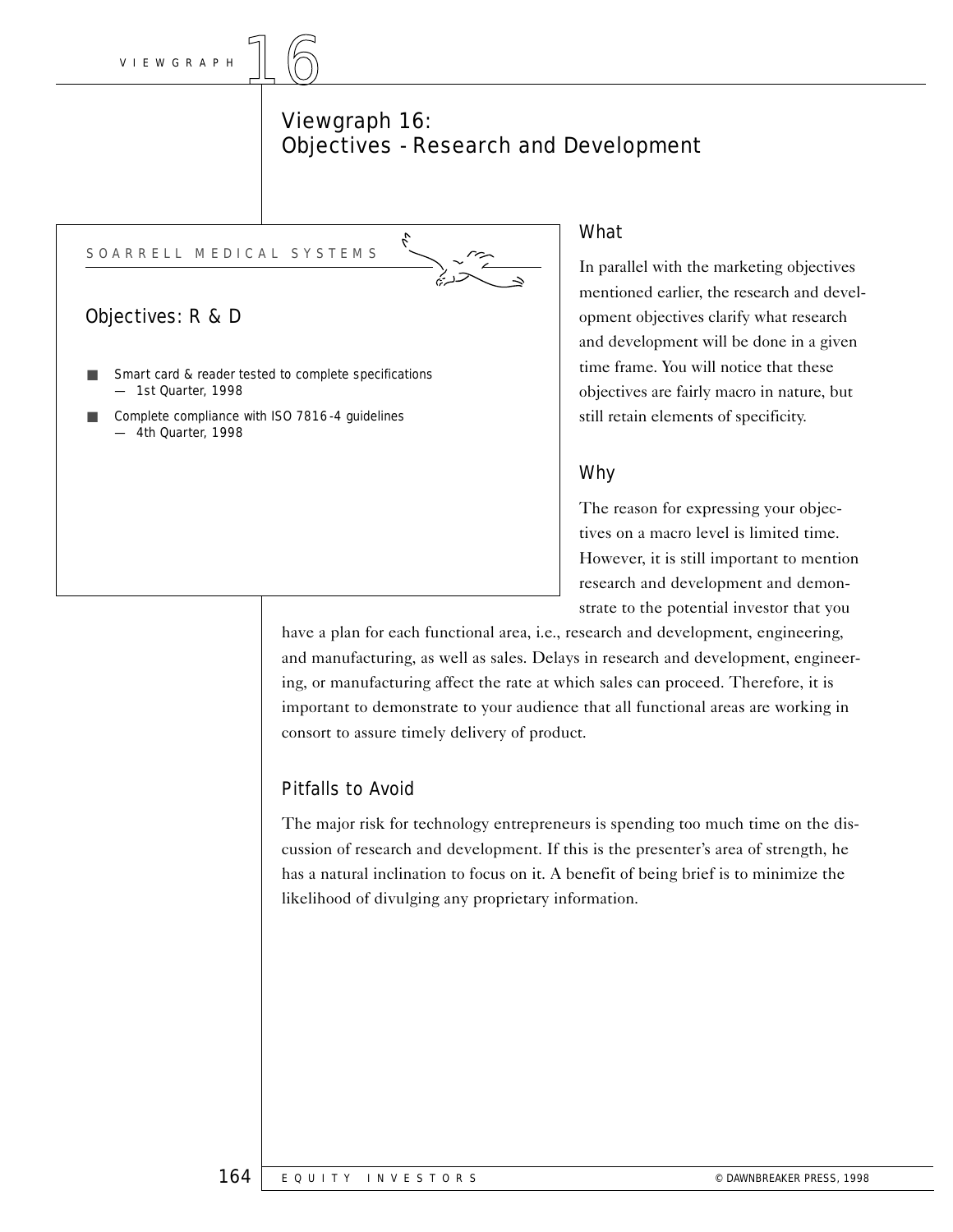#### **Variations**

If you have selected licensing as your commercialization strategy, it may be appropriate to include research and development objectives in your presentation. How you handle this topic depends on your licensing objectives and the stage of development of the item that you wish to license. For example, if you are looking to license your technology and also to obtain developmental funds to complete the final stages of development, it would be important to map out what needs to be done with these funds. However, if you have a finished product that is ready for licensing, the research and development plan would be inappropriate.

#### **Narrative**

*Most of the true research and development has been completed. It focused on the development of a biometric voice encryption algorithm. Specifications testing with respect to the smart cards and reader remain to be accomplished. We have developed both of these fully cognizant of the ISO 7816 guidelines. We do not anticipate any problems—but some could be encountered.* 

#### **Highlights**

The research and development objectives are handled in a simple, straightforward fashion. The primary message conveyed to the investors is that little research and development remains to be done. This is important to convey at a time when the company is seeking funds to gear up for product introduction.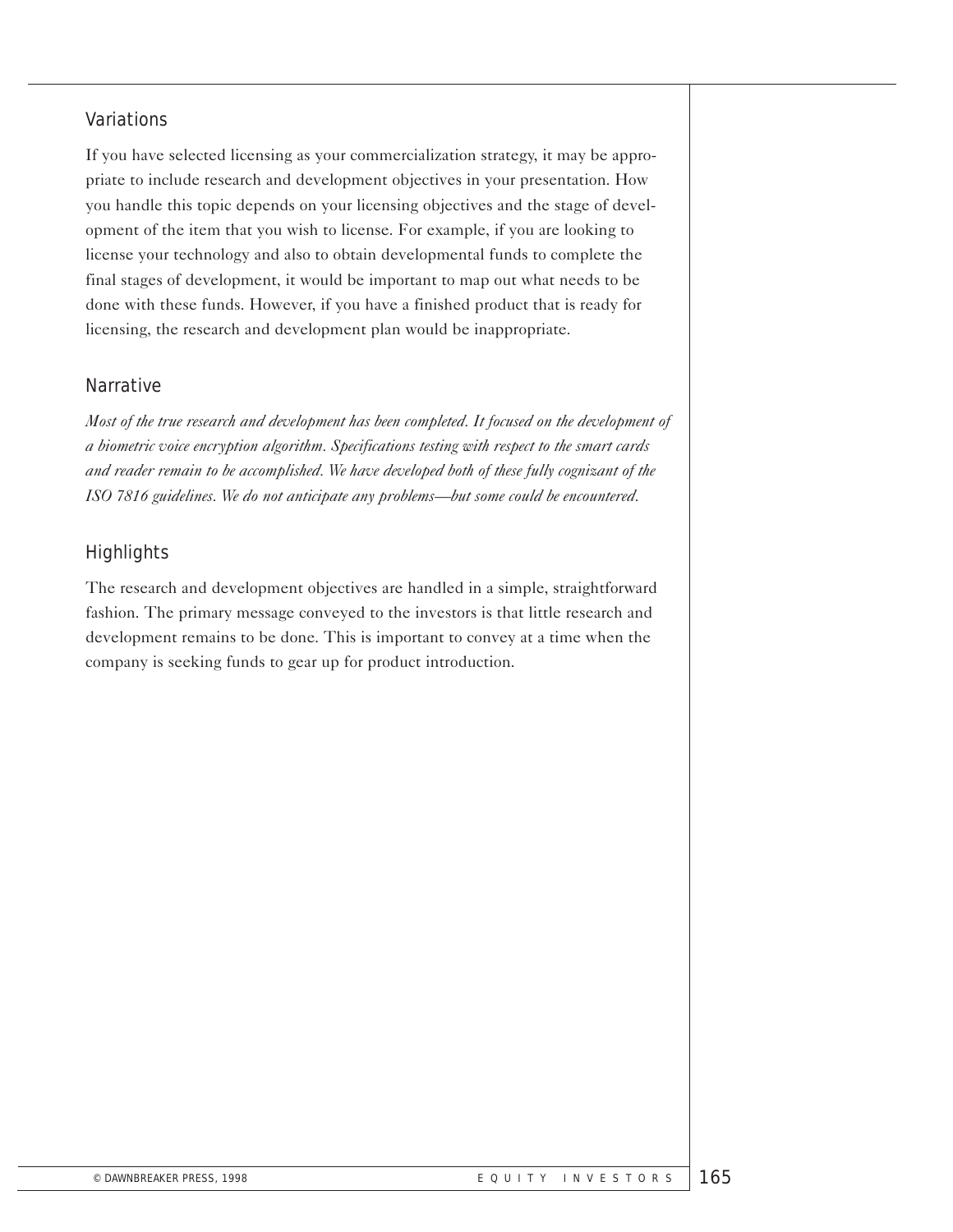

This is a typical milestone and timeline chart. Again, you will notice that its purpose is to be illustrative, rather than comprehensive. A milestone chart displayed in your presentation will be much less detailed than that contained in your business plan. Simplicity will help the audience absorb information quickly and

Everything that you present about your research and development is aimed at building momentum towards a predispo-

sition to invest in your opportunity. It is unlikely that potential investors will be able to retain many details from a brief presentation, so don't provide them. Instead, present illustrative information that shows you have a comprehensive plan. Details can be discussed later in private, and hopefully during site visits which to follow. This presentation is like your first date. The goal is to have many more so that you have the opportunity to mutually assess your interest in collaborating. The presentation is not everything—it is merely the first step!

#### Pitfalls to Avoid

To be effective in this part of the presentation, you must refrain from becoming too detailed. Provide specific examples of the degree of accomplishment you have attained toward research and development objectives. Momentum will be lost if you provide too much detail. Your goal should be to give your audience a reason to talk with you individually after your presentation.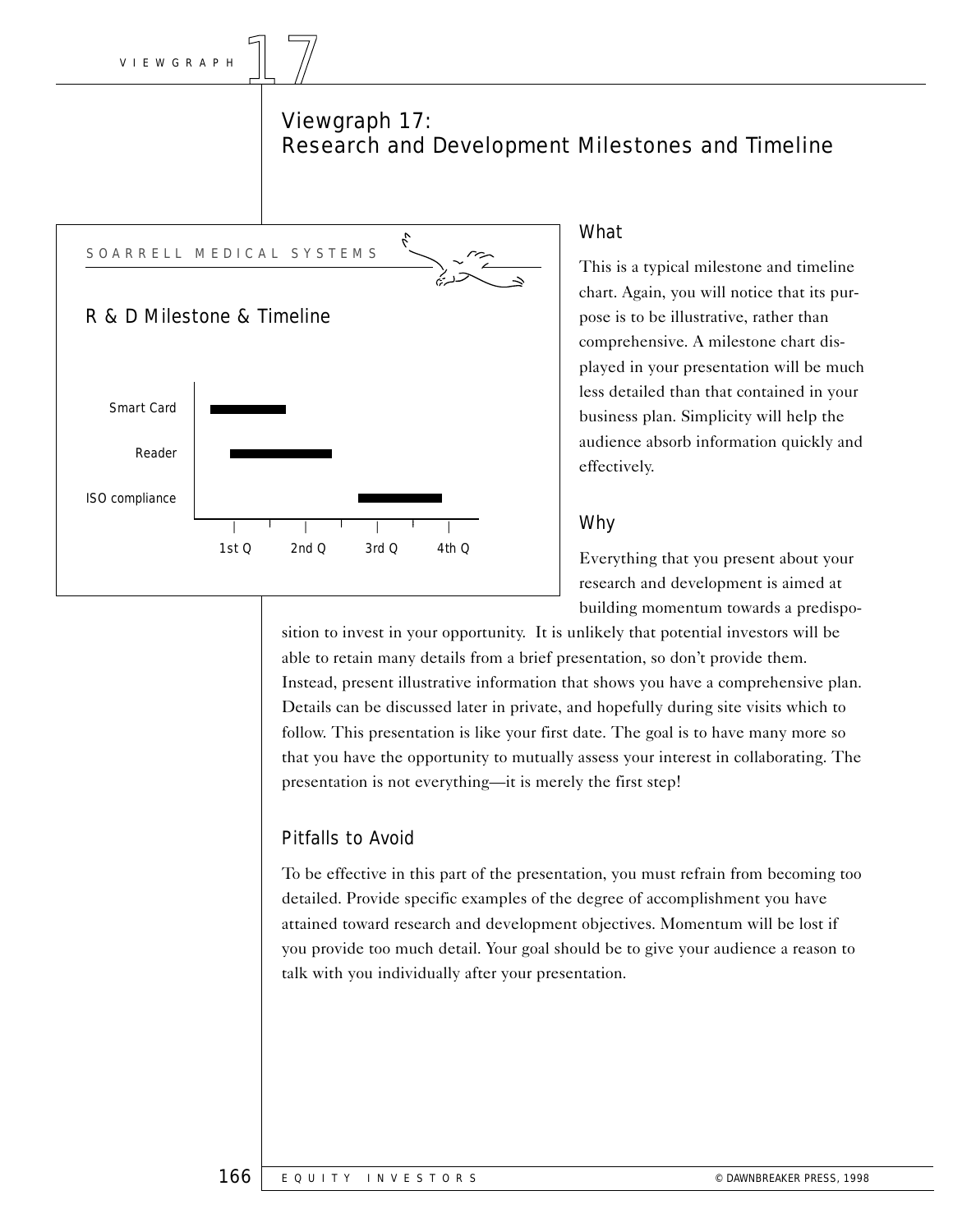#### **Variations**

The variations to be made in this approach are a function of your technology and commercialization strategy. If you are seeking a licensing agreement with developmental funds to continue work on your product or technology, it would be appropriate to provide more details. Some of the other topics, such as marketing and sales objectives would be omitted.

#### **Narrative**

*I've included a summary milestone and timeline chart to show you some of the specific items that we are working on. We are ahead of schedule on the evaluation of the smart card circuitry and are presently working on a few modifications to the reader. Although we have allowed ourselves three quarters to finish these tasks, I feel confident that we will complete the work by the end of the second quarter.* 

#### **Highlights**

Notice that the presenter did not mention each item on the viewgraph. That wasn't necessary given that the overall objective was to illustrate the items to be accomplished and to convey the message that the company was ahead of schedule.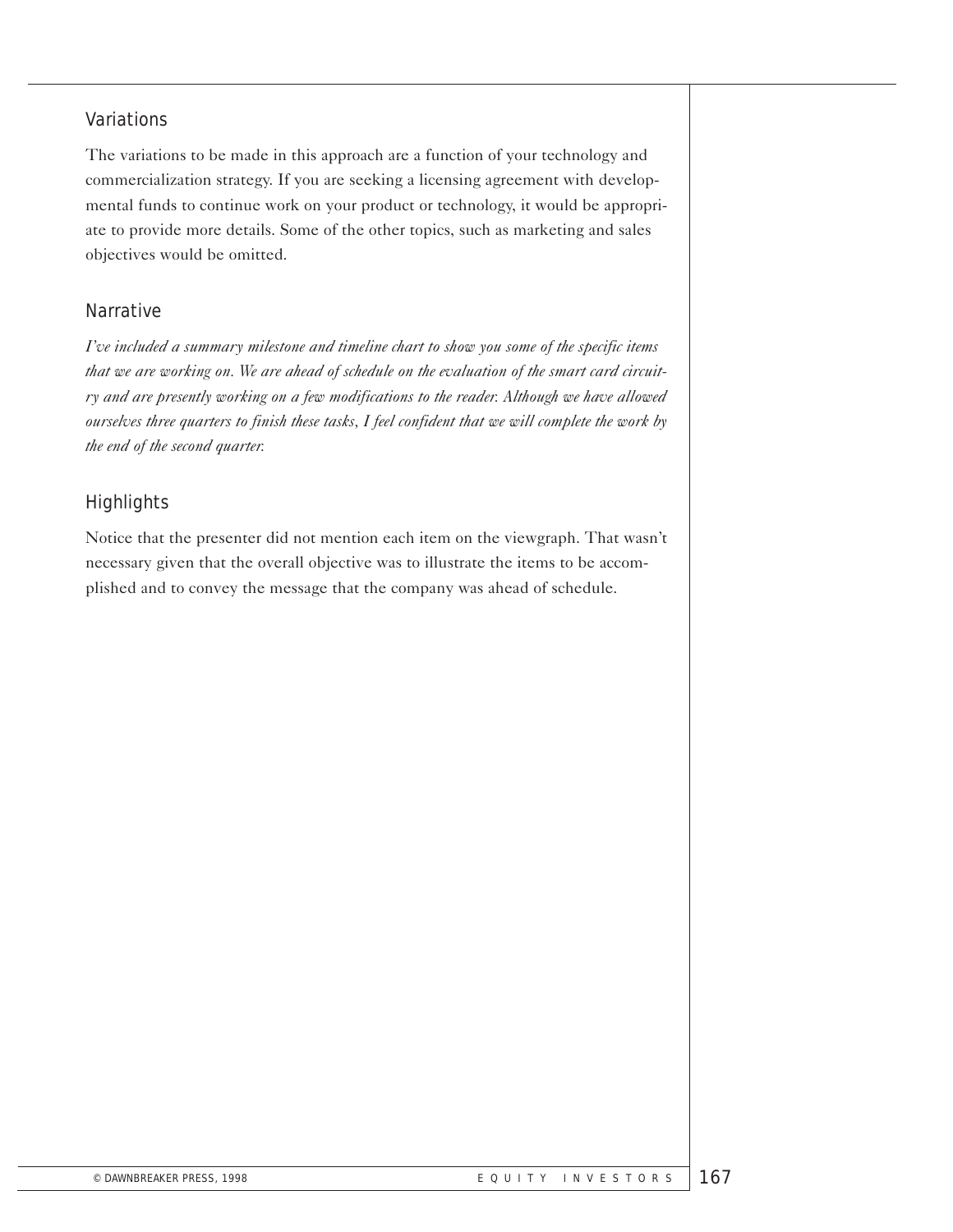#### Viewgraph 18: Objectives - Manufacturing/Production

SOARRELL MEDICAL SYSTEMS

#### Objectives: Production

- Patient education archive
- Final review by content experts (2nd Quarter, 1998)
- Completion of manual to accompany Patient Verification Software 3rd Quarter, 1998
- Low volume production run (smart cards; reader) 3rd Quarter, 1998

#### **What**

If your firm will be producing a product, either directly or through suppliers, it is appropriate to describe briefly your manufacturing, production, or service delivery plan. If you will not be producing a product, skip this section.

#### Why

There's a world of difference between saying that you can produce X and being able to deliver a high-quality product or service reliably. If you have not manufactured, produced, or provided a product or service before, this activity poses a high

degree of risk. Investors, customers, and suppliers need to be confident that you can deliver the volume of a quality product or service stated in your projected sales goals. Providing insight into your manufacturing or production plans will either foster confidence or engender dismay.

#### Pitfalls to Avoid

If you are producing only part of the product, don't skip this section! Even though you are not manufacturing a product in its entirety, you may still have points to make. Stakeholders will want to know how quality control will be maintained; if you have back-up suppliers; how good your suppliers are; and if you are planning to shift from a "buy" to a "make" strategy over time.

#### **Variations**

Use the most appropriate terminology in the title headings; i.e., don't always use the word "manufacturing." If you are producing a widget, manufacturing would be appropriate. However, if you are talking about software, then "production" is a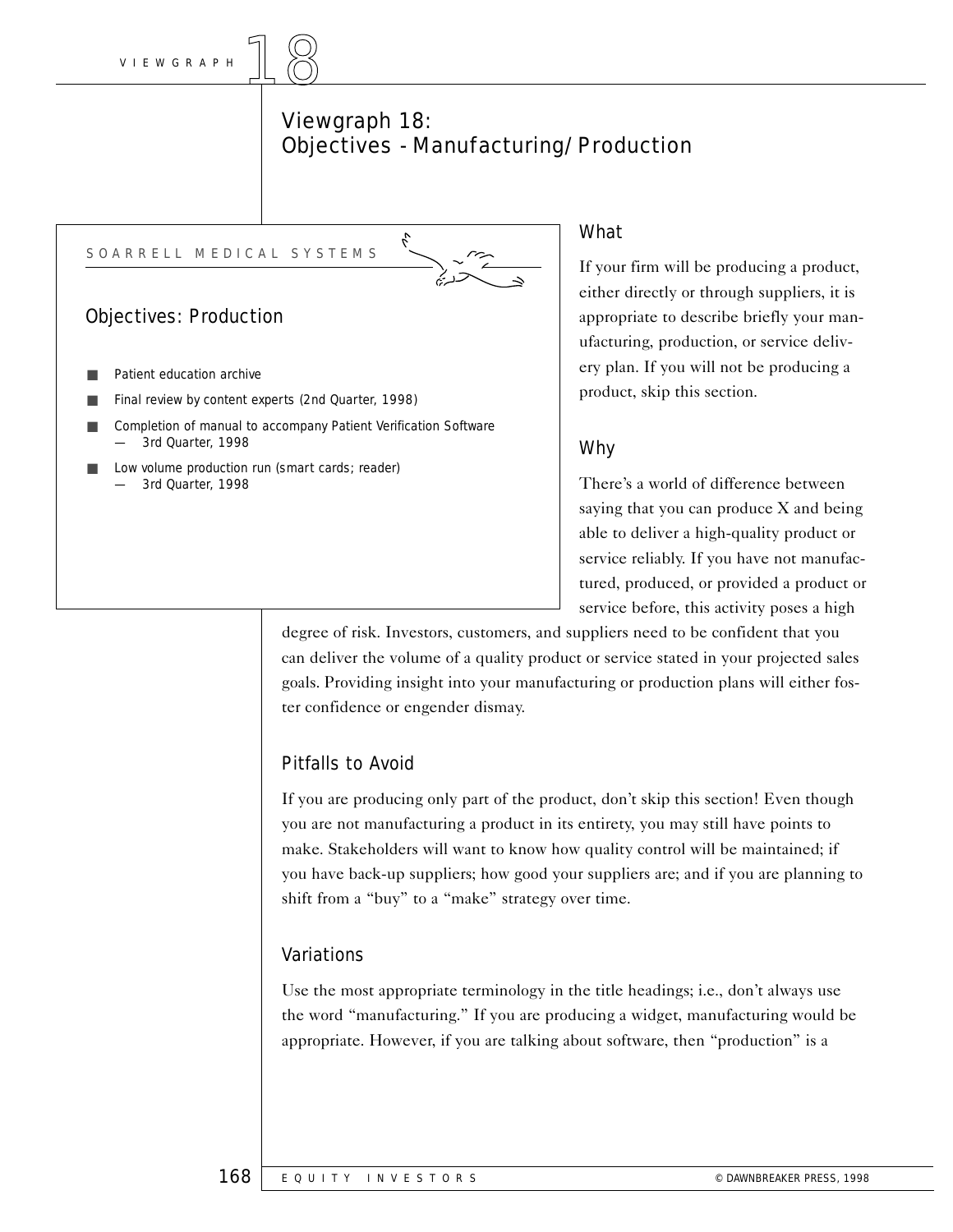more appropriate term. If you are delivering training, talk about materials development and production. When building a plant, a project development plan or a site plan would be a more appropriate way to refer to the activity.

#### **Narrative**

*Soarrell will be producing the software containing our proprietary voice encryption algorithm, the patient education CD-ROM, and the internet materials. We will have a license manager associated with the software to prevent its inappropriate proliferation. By contrast, we have decided that it is more cost-effective to outsource the production of the patient smart cards to Siemens, under an appropriate secrecy agreement. Siemens is a leader in this field, and is able to meet our needs reliably at the appropriate quality level. All shipments of smart cards will be accompanied by a quality control report. All software and hardware will be shipped from our facility, under our label.* 

#### **Highlights**

What is important to notice is that the presenter uses this viewgraph to mention positive attributes regarding company activities. He does not merely present a litany of manufacturing objectives. The viewgraph is clearly laid out in a simple format, consistent with the style used for representing the marketing and research and development objectives.

If the company will be implementing a complex manufacturing plan, it is recommended that this viewgraph be followed with a manufacturing milestone and timeline chart. Since the manufacturing plan is not complex in this example, a Customer Service viewgraph is substituted.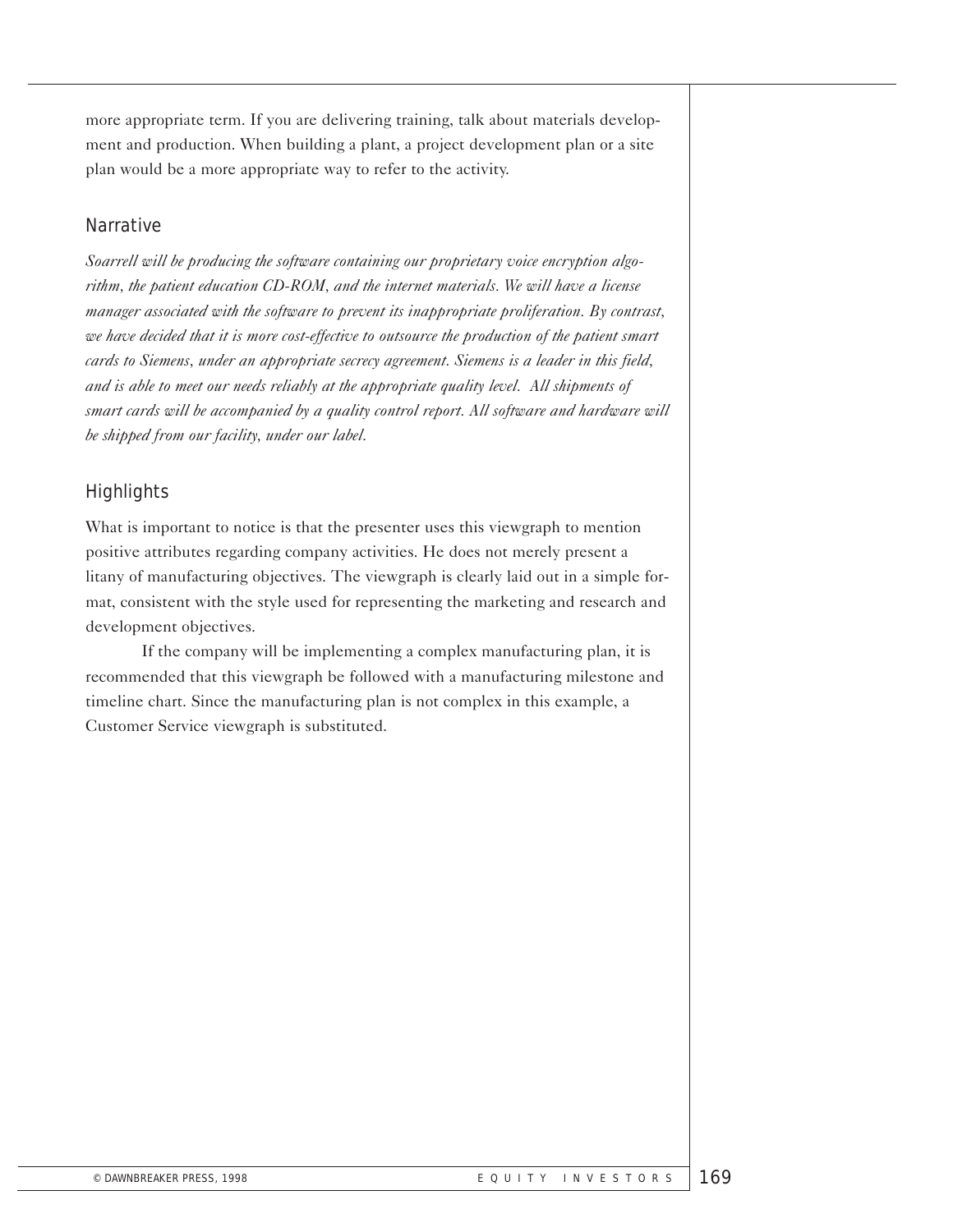#### Viewgraph 19: Customer Service Objectives and Milestones



#### Narrative

*Customer Service will be a critical element of Soarrell's "Annual Physical and Patient Verification Software." Up to this point, I have mentioned production of components only for sake of clarity. Our Customer Service is what will make this package acceptable and will differentiate Soarrell from component providers.* 

*In pricing Soarrell's product, our customers and we have decided to take a risk by accepting milestone payments. One upfront fee is followed by milestone payments during a six-month period, as measured by minimal disruption to the medical practice* 

*and increased patient satisfaction. In order to be successful with this approach, Customer Service is pivotal.* 

*Our objectives are to attract and retain paramedics to be a part of a multi-functional sales and customer service team. Each team will consist of a paramedic and a software specialist. Other objectives are highlighted on this slide. I would be happy to discuss them in greater detail following this presentation.*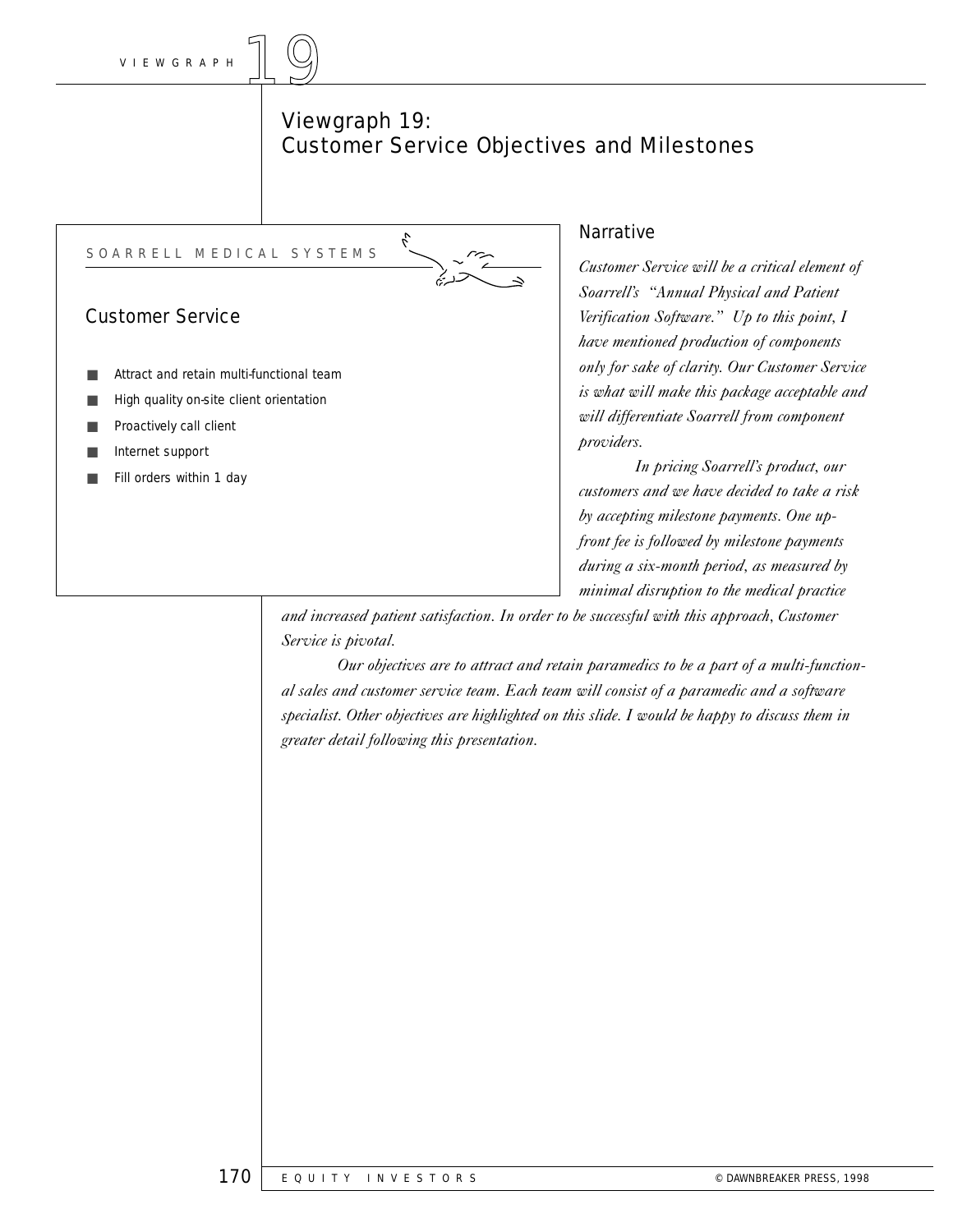## Challenges/Requirements/Opportunities

Viewgraph 20: Risks and Contingencies

Viewgraph 21: **Constraints** 

Viewgraph 22: Human Resource Requirements

Viewgraph 23: Financials: Income and Expense

Viewgraph 24: Financials: Cash Flow from Operations

Viewgraph 25: Financing Needs

Viewgraph 26: Investor's Return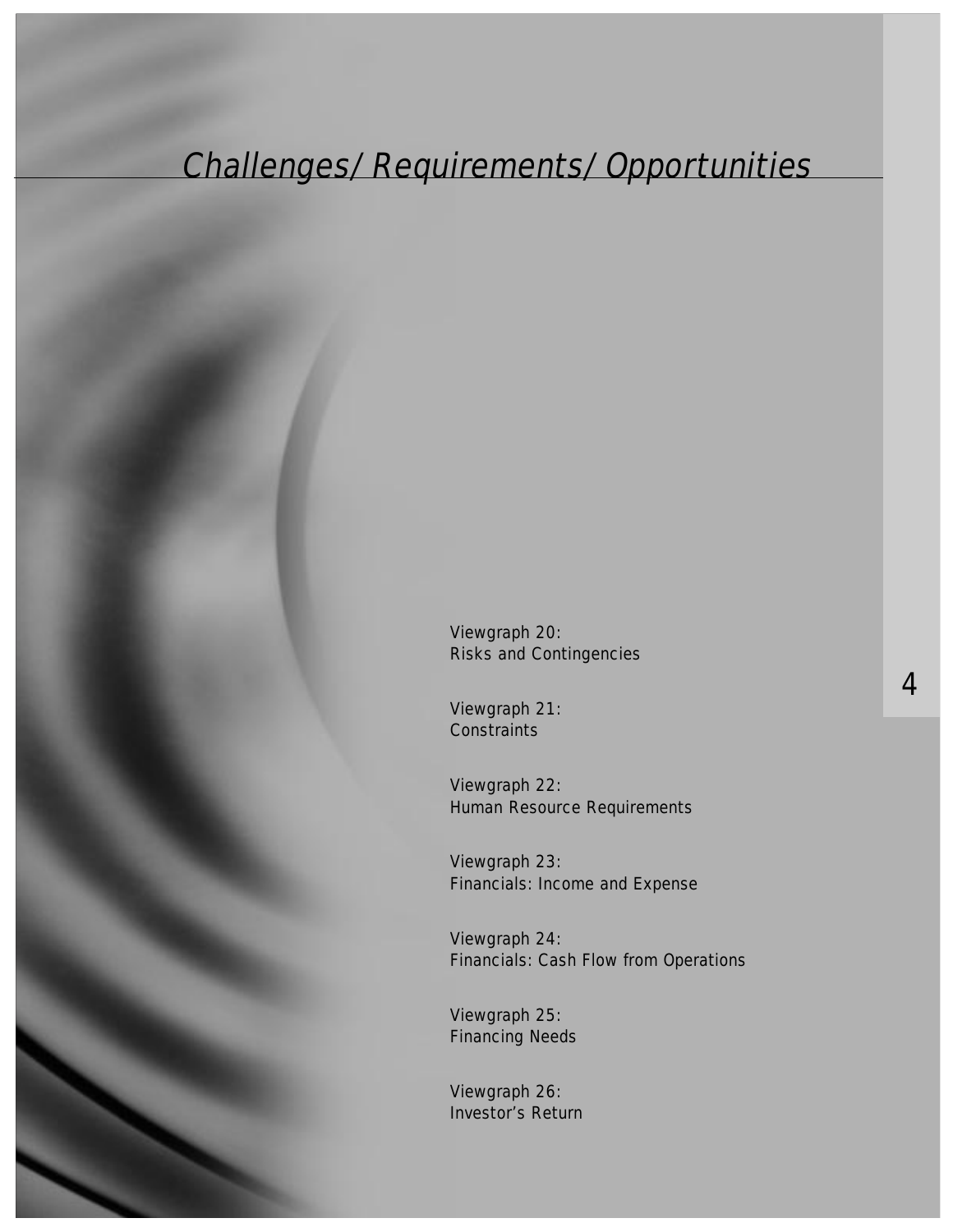### CHALLENGES/REQUIREMENTS/OPPORTUNITIES

- What are the risks of failure? What are your constraints? Use this discussion as an opportunity to show you are prepared!
- What are your human resource requirements? What is your timeline for acquiring them?
- When will you achieve positive cash flow?
- How much financing do you need and for what purposes?
- What will be the investors' return on investment?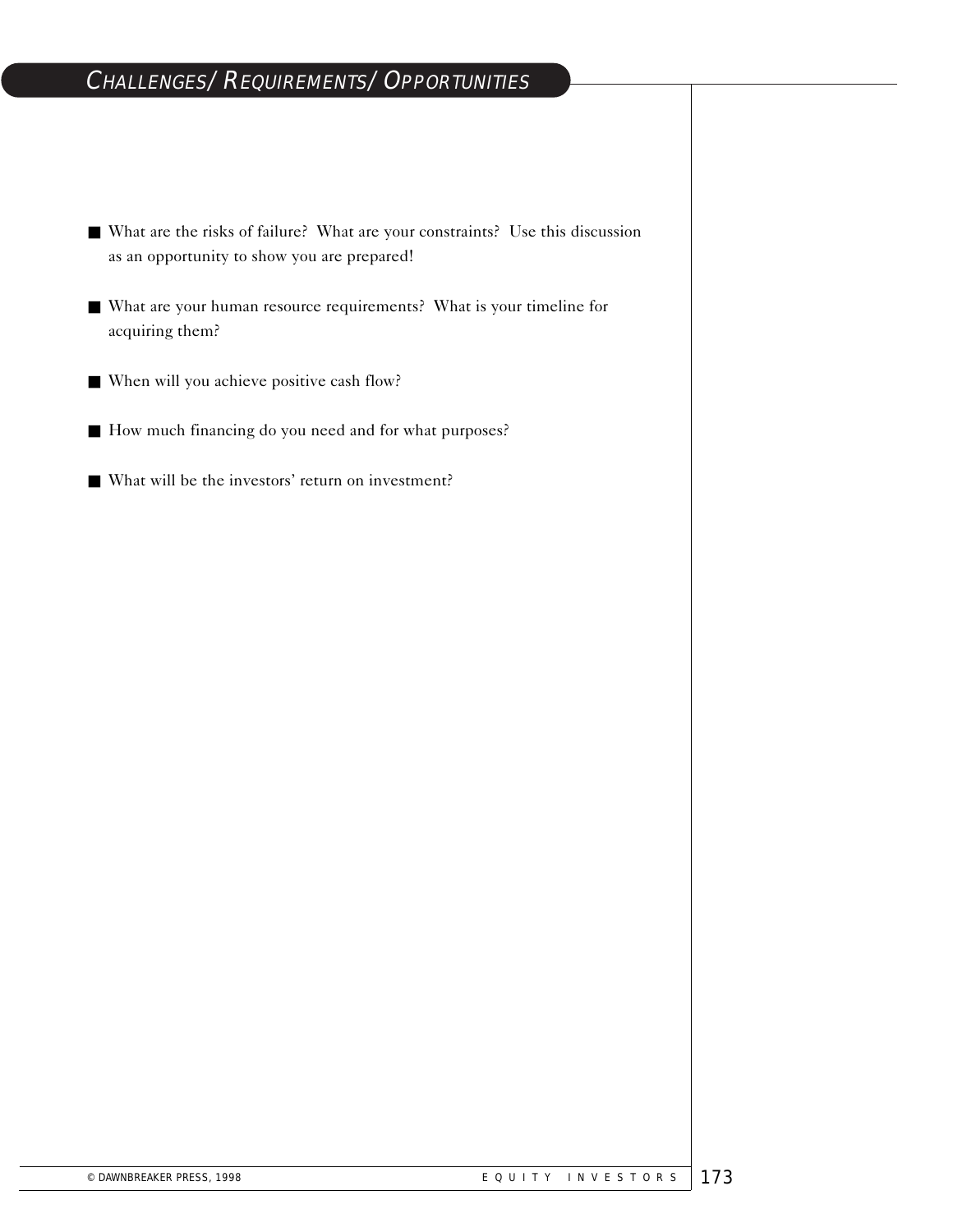VIEWGRAPH

#### Viewgraph 20: Risks and Contingencies

#### SOARRELL MEDICAL SYSTEMS

#### Risks & Contingencies

| Fvent                                         | Impact                 | Probability | Response                                 |
|-----------------------------------------------|------------------------|-------------|------------------------------------------|
| Failure to<br>have Customer                   | Loss of<br>30% revenue | 20%         | 1. Increase<br>recruitment               |
| Service Depart-<br>ment trained<br>& in place |                        |             | 2. Increase<br>internal training         |
| when needed                                   |                        |             | 3. More empha-<br>sis on CD-ROM<br>sales |

#### **What**

The risks and contingencies section of business plans and presentations often differentiates the mediocre from the excellent. There are always risks associated with business. The goal is to anticipate and prepare for them in advance, so that you can forestall many potential problems. Risks are associated with each functional area. There could be critical research and development tests that fail. Sales could proceed at a slower rate than predicted. Your competition could launch an aggressive price war to erode your market. In business anything is possible.

It is wise to assess the probability of occurrence of various events that could negatively impact your business. Prepare, try to forestall the events, or map out alternative plans of action for those situations that are beyond your control.

#### Why

Investors know that there are risks associated with their investments. It is important that they be able to assess the risks and determine if they wish to proceed. The biggest single risk for an investor is management. However, if you have done a thorough job of planning, you should be able to appropriately convey the strengths of your management team and minimize concerns about management risk.

#### Pitfalls to Avoid

To many technology entrepreneurs, sharing information about your risks is counterintuitive. In fact, it may not seem beneficial at first blush. However, by sharing information you convey your degree of preparedness. The discussion of risks and contingencies has to be presented in a positive light. Assure that your narrative doesn't come across as a litany of negatives; that would certainly be harmful!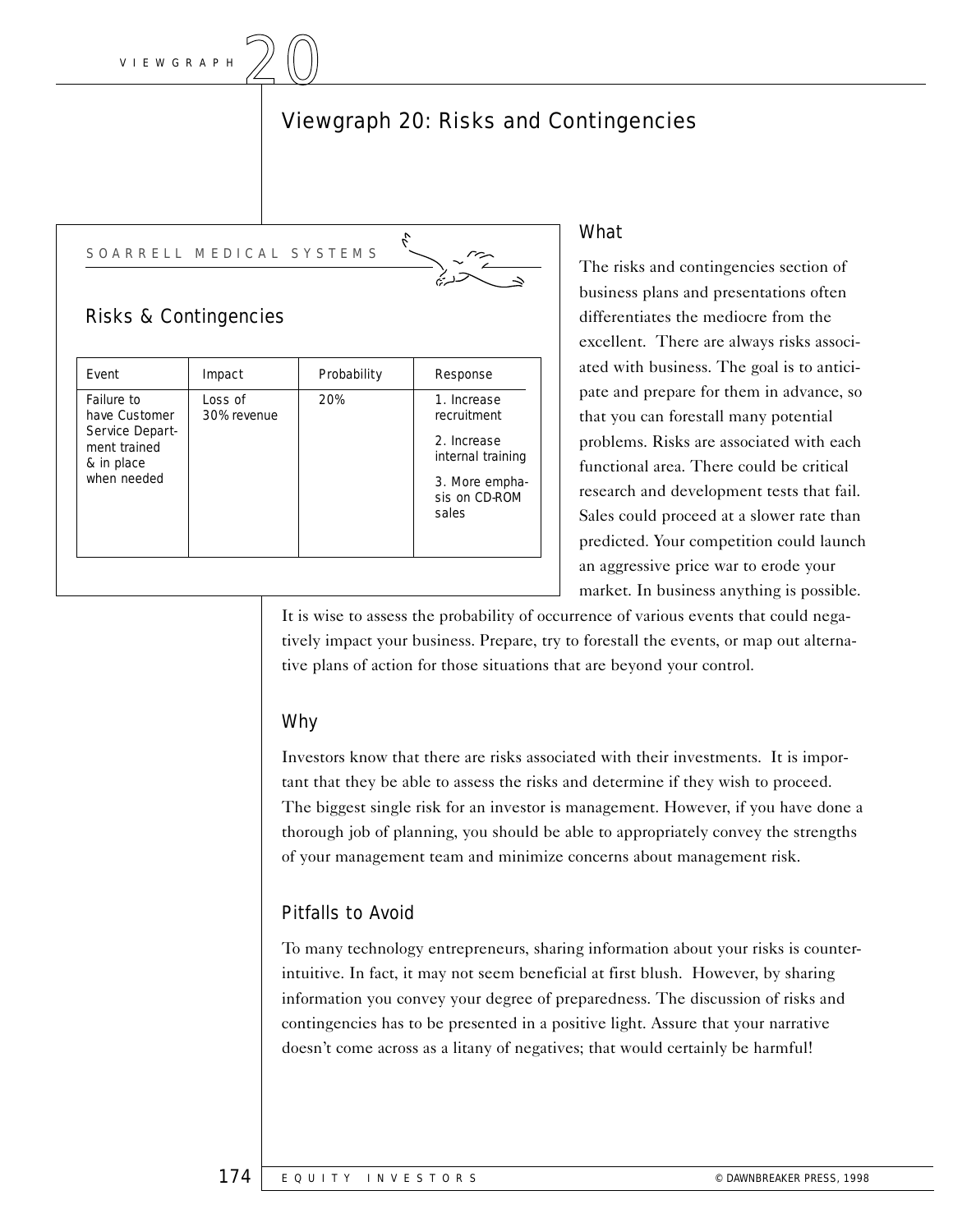#### **Variations**

The nature of the risk that you select to discuss will again vary depending upon your company's mission and commercialization strategy. Do not be comprehensive in your treatment of this topic; use illustrations.

#### **Narrative**

*When launching a new product, it is of utmost importance to evaluate the risks and contingencies relative to this new direction. We have evaluated all of the major foreseeable risks and have assigned a probability to each of them ranging from 0-100%. For those risks which we evaluated as having a probability of 20% or greater, we have developed a contingency plan. As an example, we took a look at the potential risk associated with our Customer Service Department not being in place on time. We evaluated the probability of occurrence at 20%. The potential loss to Soarrell would be approximately 30% of our income, given the manner in which we are sharing risk with the customer. By the way, our pricing method is a new trend in this field—and one that we have to use in order to break into this market.* 

*We are not waiting, but have implemented three actions. We have (1) accelerated the rate of recruitment to the Customer Service Department, (2) enhanced internal training of our staff by Dr. Bolton, and (3) made a stronger thrust into selling CD-ROMs directly to patients. There is no risk sharing with direct customers of this sort.* 

#### **Highlights**

Notice that the presenter discussed only one risk and used this as an opportunity to reinforce that the company is prepared. It was clear that the assessment process used had already resulted in risk reduction; i.e., the three-step program involving Customer Service.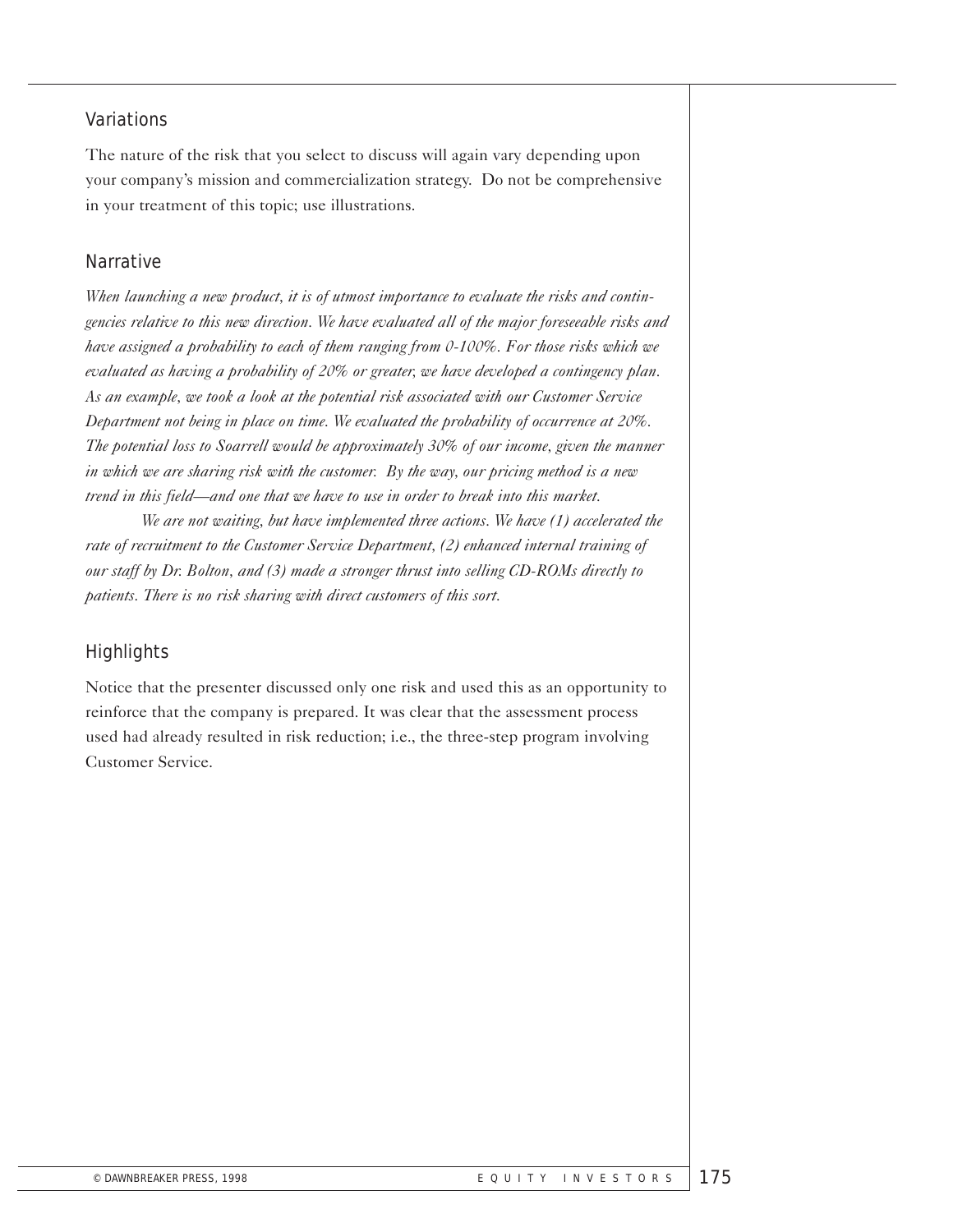

#### Viewgraph 21: Constraints

SOARRELL MEDICAL SYSTEMS

#### **Constraints**

- Customer Service Ranks
- Funds for adequate Marketing & Sales
- NOT all key functional areas are in place
- Unpredictable sell cycle (1 year)

#### **What**

The discussion of constraints is similar to the topic of risks and contingencies. In this section you are acknowledging those factors which could impede the growth of your firm if not addressed carefully.

#### Why

By describing constraints on your ability to meet your goals, you are in essence saying that you recognize that there are certain aspects of your firm which need to be strengthened. Investors will see this, once they start probing. By raising the issue, you are acknowledging its

existence and taking the first step to overcome it.

#### Pitfalls to Avoid

Avoid being negative. Present the information as a sign of your strength and wisdom. Do not say things like, "We know that we're lousy with marketing and sales; that's why we're looking for a partner," or "We're technical people and we want someone else to do that other stuff." This also sends a negative message—and it doesn't work! The reason we are belaboring this is we have heard too many people initially address their constraints in this fashion.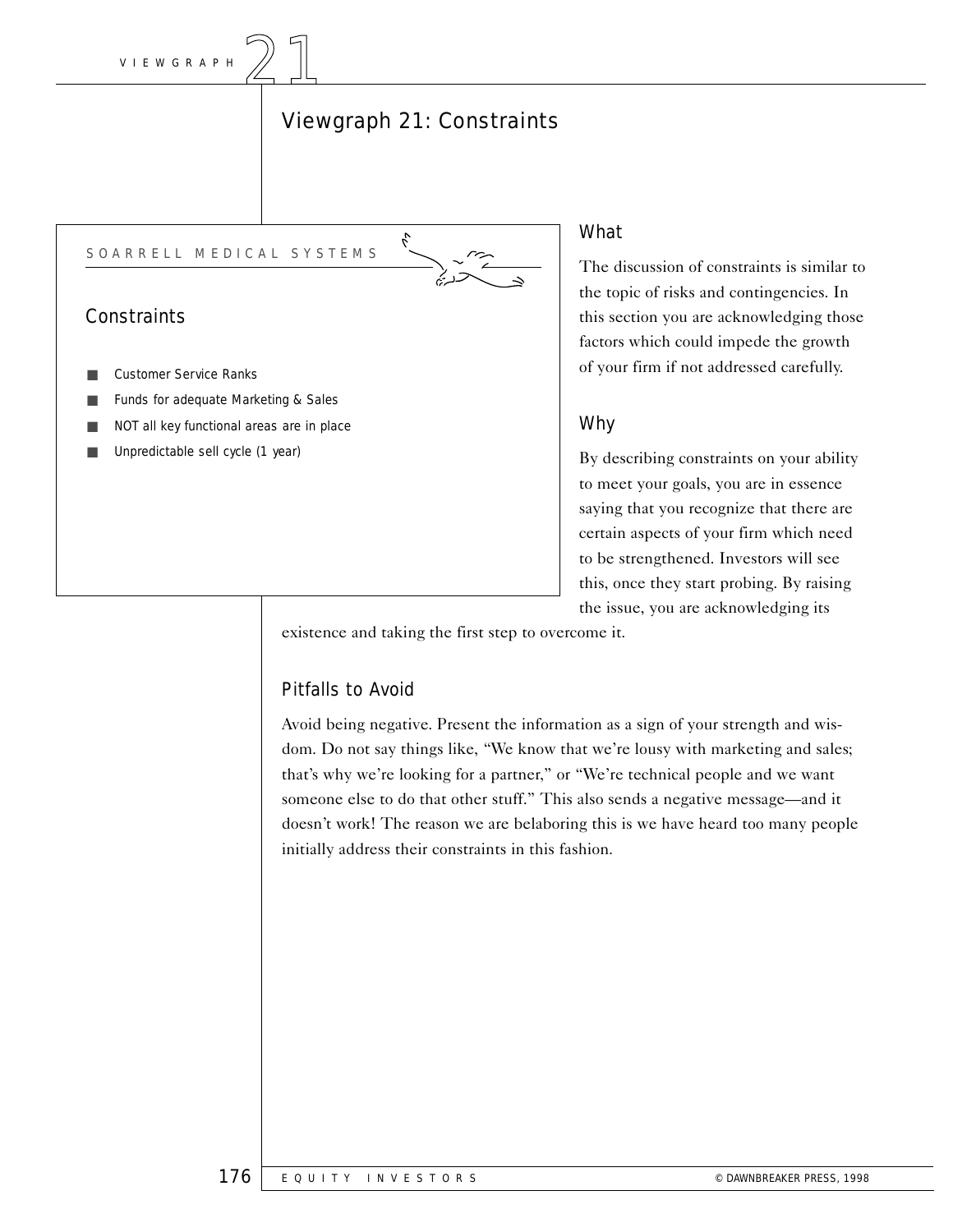#### **Variations**

Depending on the audience and the nature of your commercialization strategy, you may decide to omit this viewgraph. Such frankness is useful when seeking equity investors, but is not relevant if you are presenting a licensing opportunity. Also, you could combine the discussion of constraints with the treatment of contingencies and then eliminate this viewgraph.

#### **Narrative**

*Realistically, one must look inwardly and evaluate the overt constraints on the success of Soarrell Medical Systems. The key to our success is that we recruit talented individuals to fill the positions identified in the organizational structure that I will show you momentarily. We also recognize that, given the dynamic nature of this field, we could either experience a slow sell cycle initially or such a fast one that it outstrips our capabilities. Key to our success in overcoming the constraints is the timely infusion of first-round financing.* 

#### **Highlights**

Note the tone of the narrator and that what he is saying does not exactly duplicate the words in the accompanying viewgraph. The messages compliment each other well.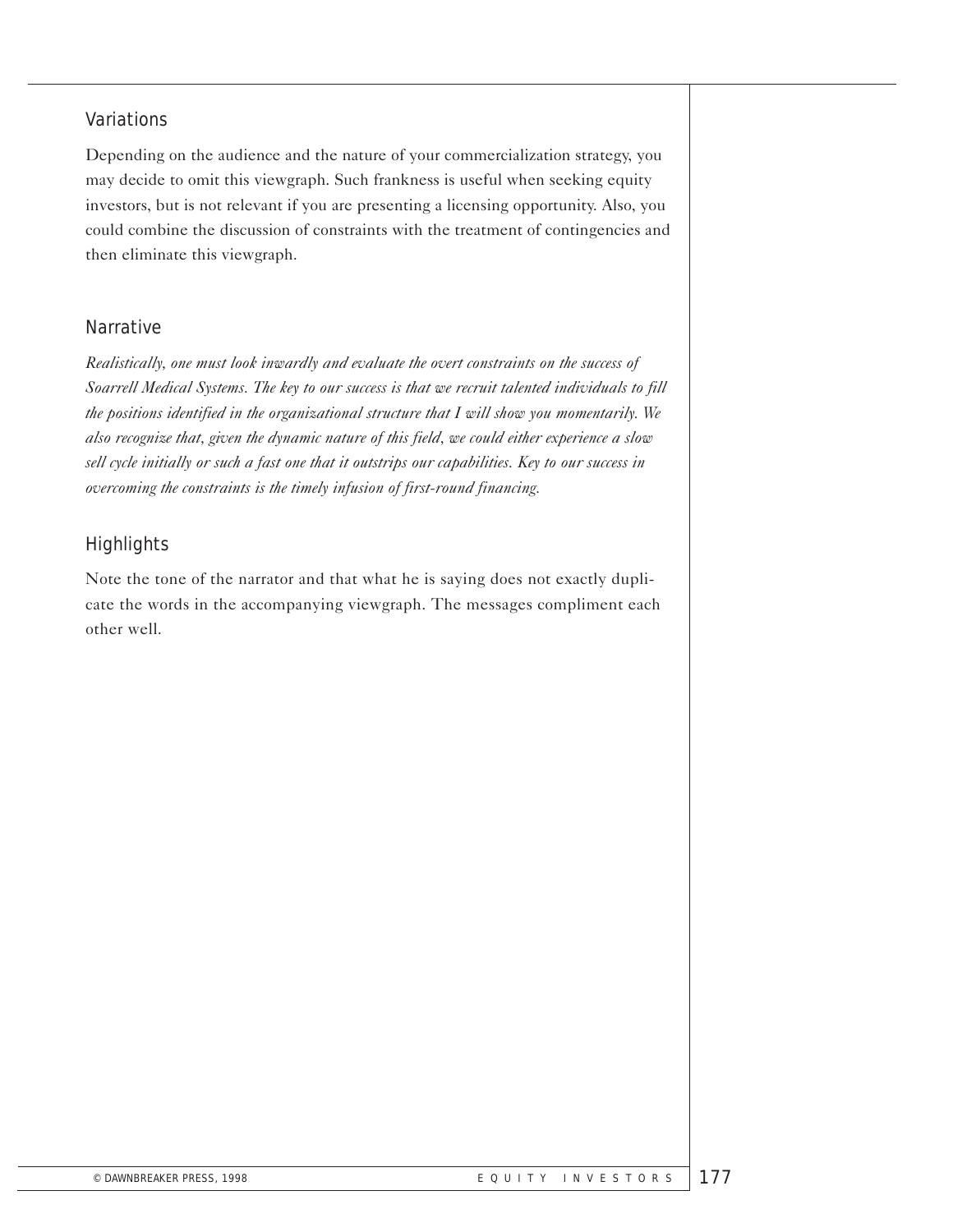VIEWGRAPH





#### **What**

The purpose of this particular viewgraph is to show the human resources that will be required to attain the goals and objectives you have set forth.

#### Why

It is common for technology entrepreneurs to underestimate the resources that will be required to bring products to market successfully. The reason for including a phased organizational chart is to demonstrate that you have anticipated the resources that will be required to drive your company. A phased organiza-

tional chart allows you to show in one graphic what the company will look like over the next three to five years. The key, evident in the upper left-hand corner of the viewgraph, enables you to show when functions will be added. If you wish, you can place numbers in each box to indicate the number of hires in each functional area at each point in time.

#### Pitfalls to Avoid

With the numerous discussions in the popular press about organizations becoming flatter, some technology entrepreneurs have been representing their organizational structure in novel ways. They tend to show that there is little differentiation among people. Such a chart may be useful internally, but for conveying resources to potential investors, it is better to represent your organizational structure in a more conventional manner. Your organizational charts should show roles and responsibilities and a chain of command.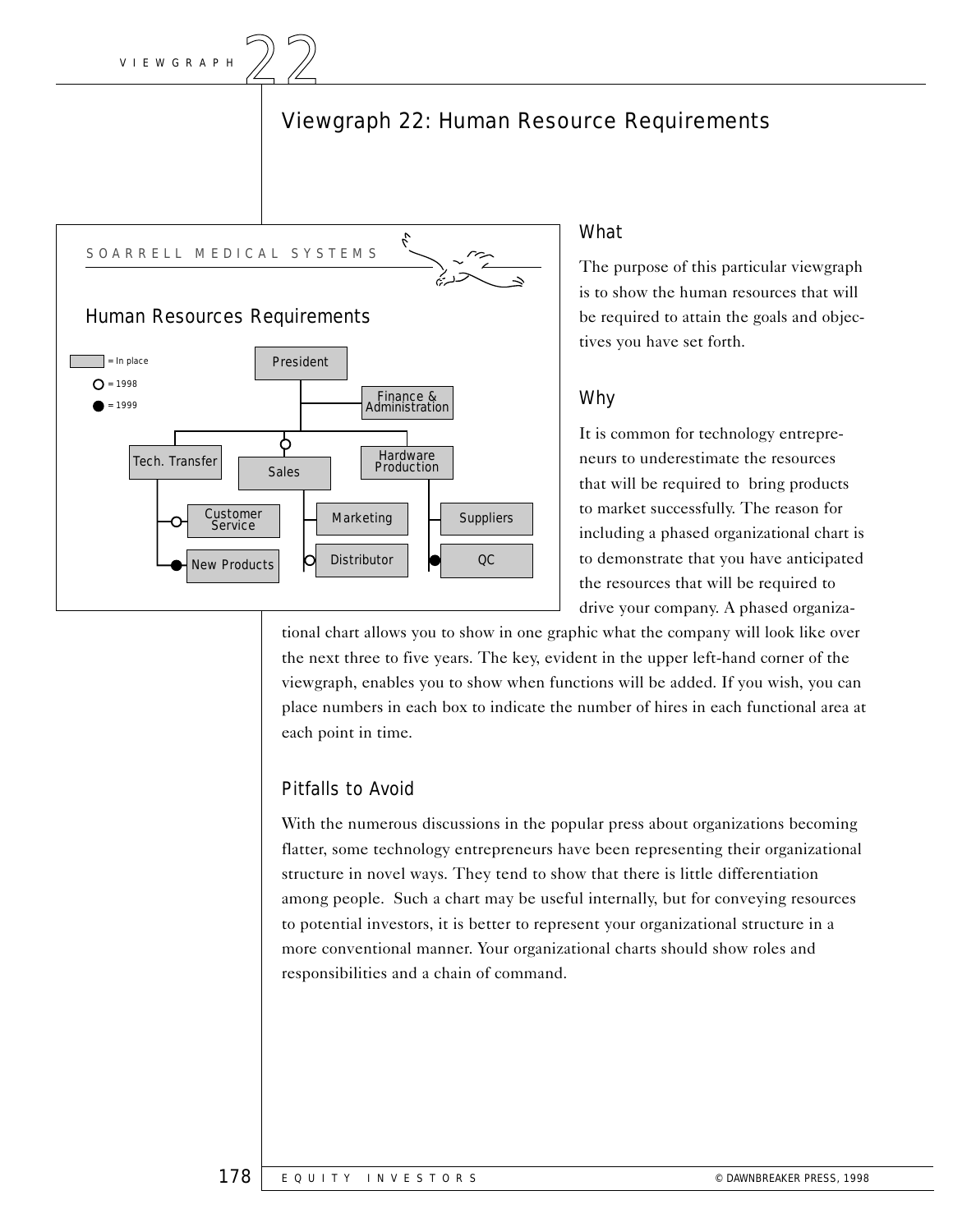Another common error that many entrepreneurs make is to put their name in all the management positions. Again, this is not viewed favorably. One person cannot adequately grow all aspects of a company beyond a very limited point. If you plan on accelerating the growth of your firm, it would be safer to represent functional areas without names and to seek additional staff promptly.

#### **Variations**

Another common way to represent human resource requirements is by using a table. List years as column headings, and use functional areas as headings for each row. Then enter the number of people that will be working in each functional area by year into each table cell. Be sure to include staff totals at the bottom of each column.

#### **Narrative**

*Soarrell Medical Systems has a sound plan for growth. Currently, we have three key people on the management team in place in Tech Transfer, Finance and Administration, and overall company management. In order to accelerate the market's awareness of our products, in 1999 we will be adding people to marketing, customer service, and distribution. We are looking to expand our cultivation of the market further by teaming with a large CPR provider who has an existing distribution network in place. Since our near-term focus is product introduction, we will be adding a fourth party to our management team during the fourth quarter, to head up the Customer Service Area.* 

#### **Highlights**

Notice that the presenter is beginning to weave in themes that were mentioned at the outset. Here again, he indicates an interest in teaming with a CPR provider who has existing distribution networks. At this point in your presentation, begin to add narrative that relates back to the business opportunity.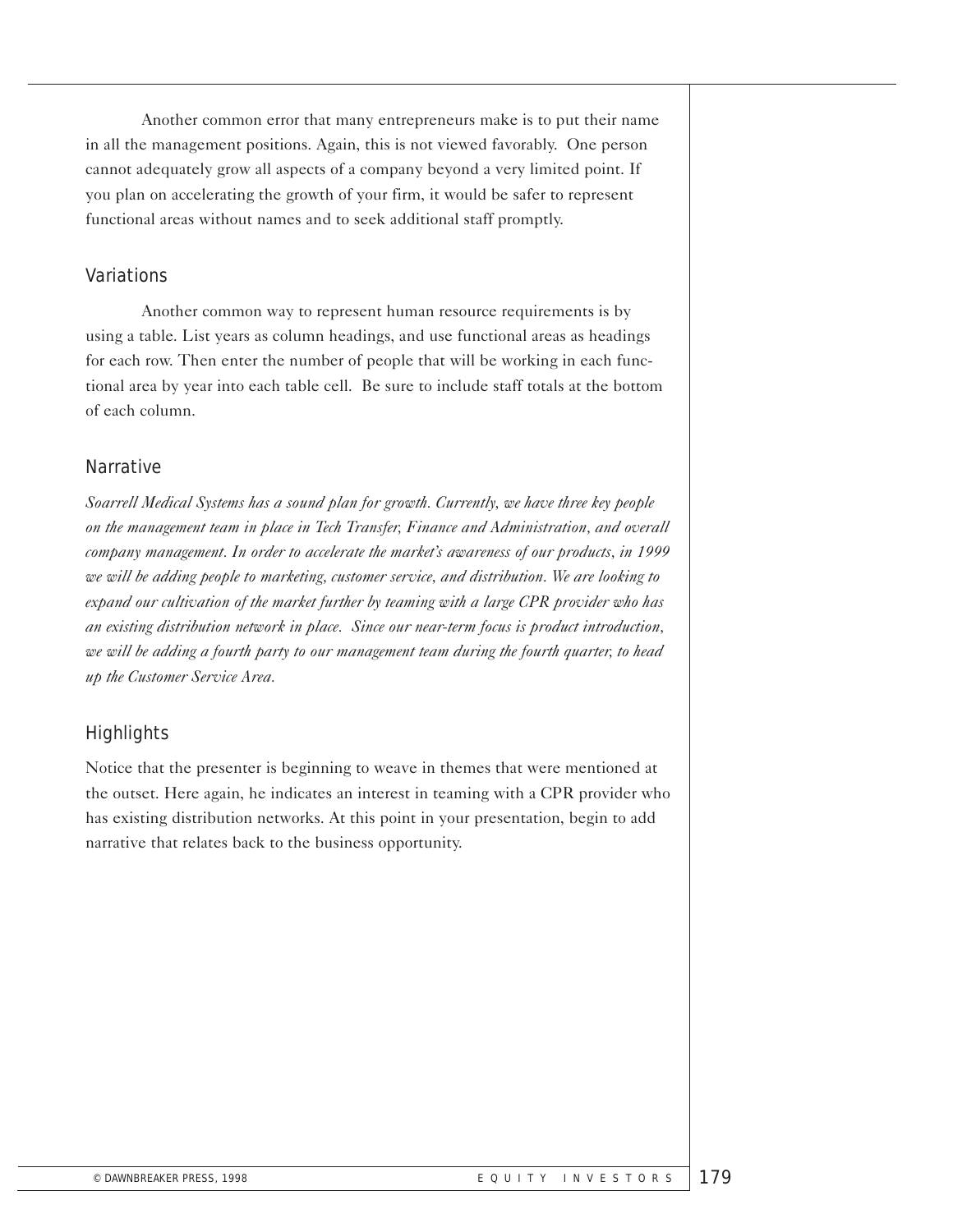

#### What

For emphasis, Cash Flow is represented graphically, since lack of cash represents one of the key reasons why companies fail. Cash flow is an index of your company's health and is therefore of great interest to investors. Cash flow is not the same thing as profit. Profit is calculated by subtracting expenses from sales, while cash flow is the difference between actual cash receipts and cash payments.

#### Why

Many companies fail because of the lack of cash. It is important for investors to see how long the cash flow will be negative and thus how long outside funding such as loans, venture capital infusions, and the like will be required. When your company begins to have a positive cash flow, investors can begin to realize a return on their investment.

#### Pitfalls to Avoid

This chart is based on the pro forma cash flow analysis made in your business plan. Financial projections are based on reasonable and clearly articulated assumptions. Be sure when calculating cash flow that the income is based on cash receipts and not sales. The reason for this differentiation is that payment for sales usually lags product delivery by one to three months. Thus, a sale does not constitute cash on hand until you have received the actual funds for the sale, reflected in cash receipts.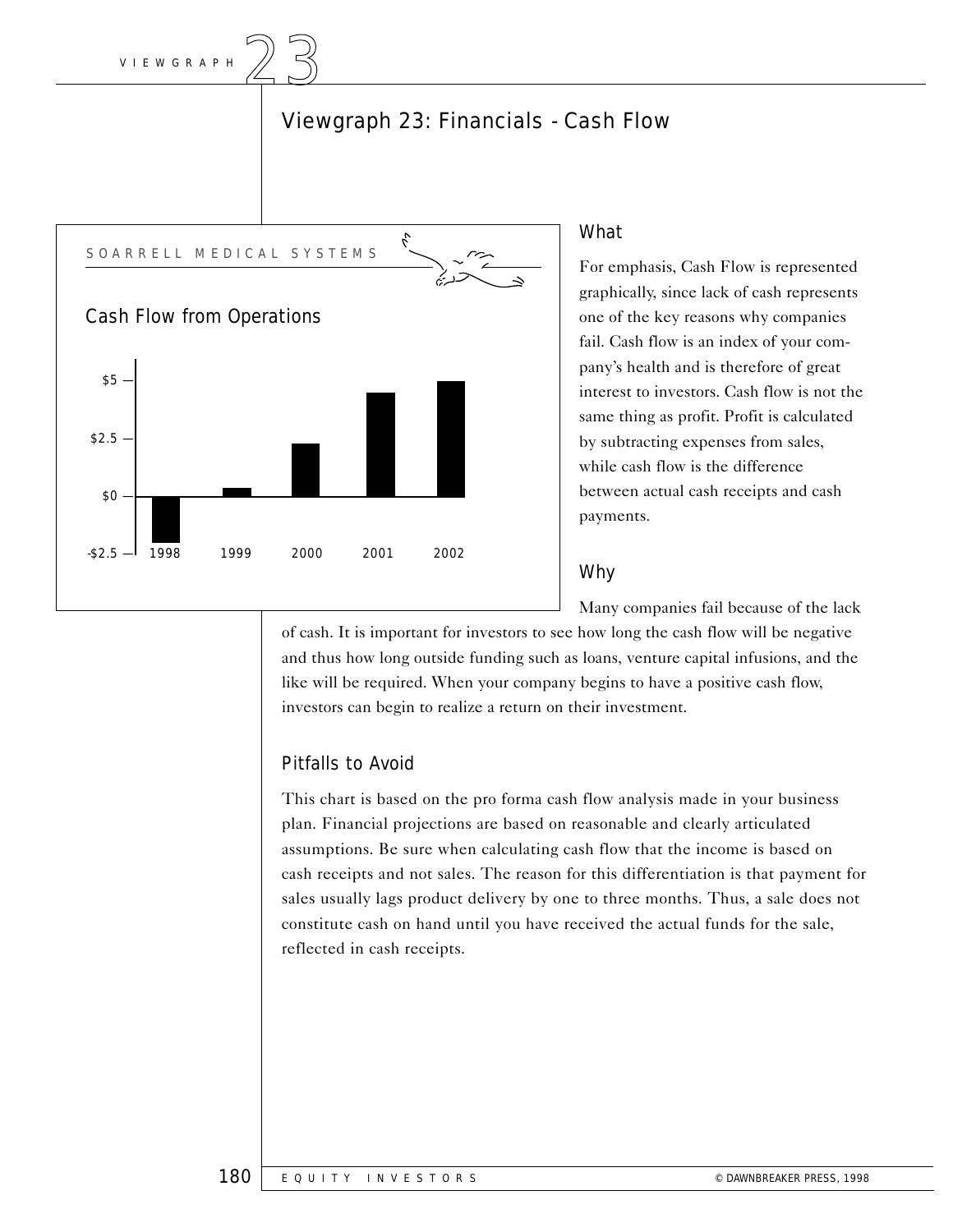The years indicated on the horizontal axis should correspond with the dates when you anticipate an infusion of funds from your potential funding source.

#### **Narrative**

*We will need an infusion of funds during each of the next two years to cover the costs associated with product introduction and customer support. In 1999, as our early sales are made into the markets, we begin to see a positive cash flow. With the development of a teaming relationship with a major player in the CPR industry, our projected sales will accelerate. By 2002, we will have a very healthy cash flow position.*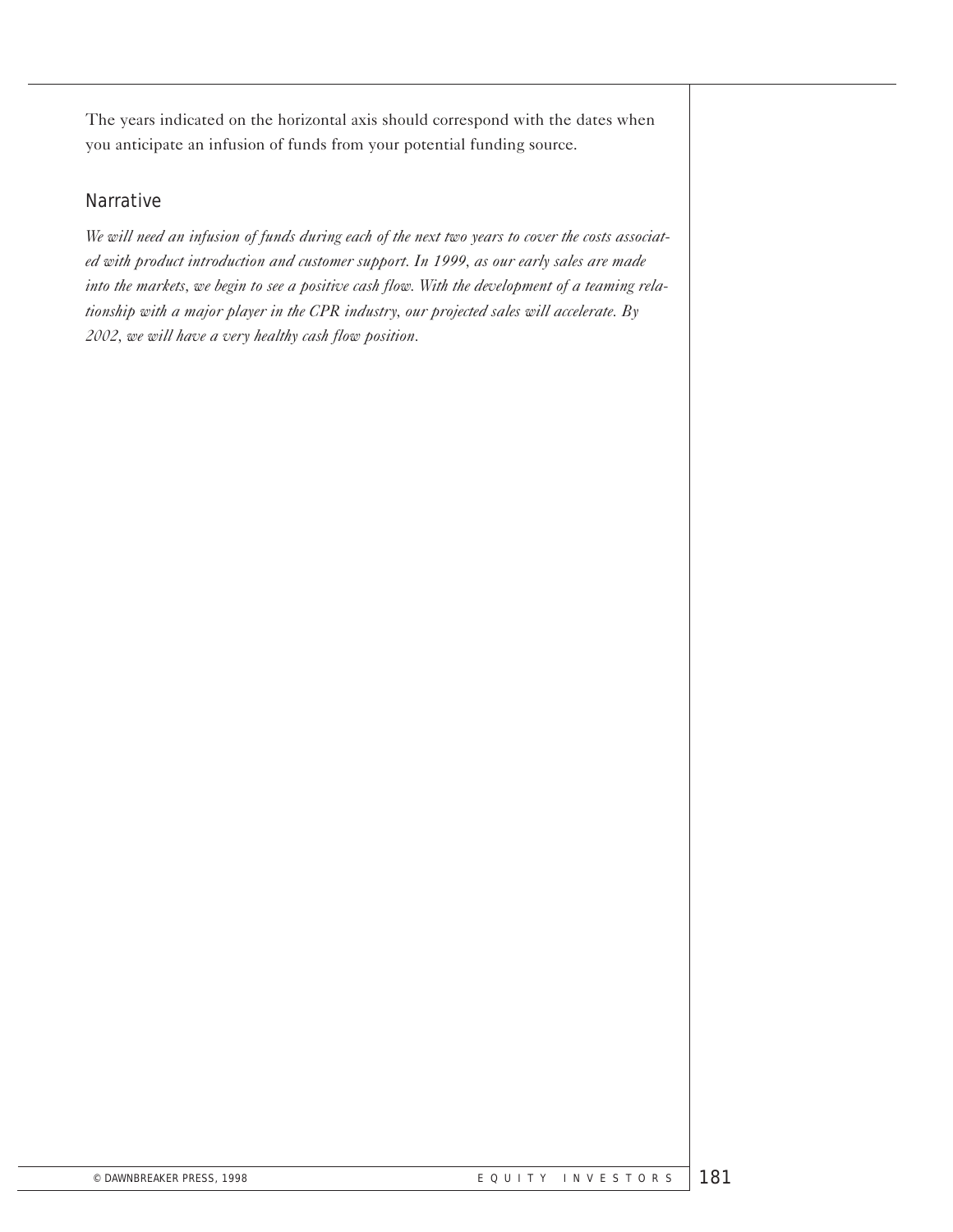VIEWGRAPH

#### Viewgraph 24: Financials - Income and Expense

#### SOARRELL MEDICAL SYSTEMS



## Income and Expense Statement

| In \$000                | Year 1 | Year 2 | Year <sub>3</sub> | Year 4   | Year 5   |
|-------------------------|--------|--------|-------------------|----------|----------|
| <b>Sales</b>            | \$30   | \$2000 | \$6000            | \$17,500 | \$35,000 |
| Cost of Sales*          | 45%    | 40%    | 30%               | 22%      | 22%      |
| Gross Margin*           | 55%    | 60%    | 70%               | 78%      | 78%      |
| Operating Expenses*     | 65%    | 55%    | 59%               | 58%      | 56%      |
| Income from Operations* | (20%)  | 5%     | 11%               | 20%      | 22%      |
| Net Income*             | (-17%) | 3%     | 10%               | 18%      | 20%      |

\*Expressed as %'s of sales

#### What

The most common elements of an income and expense statement are listed below: SALES COST OF SALES Materials Labor Overhead Total GROSS MARGIN OPERATING EXPENSES Marketing Research and Development General and Administrative Total INCOME (LOSS) FROM OPERATIONS INTEREST INCOME INCOME (LOSS) BEFORE TAXES TAXES ON INCOME NET INCOME (LOSS)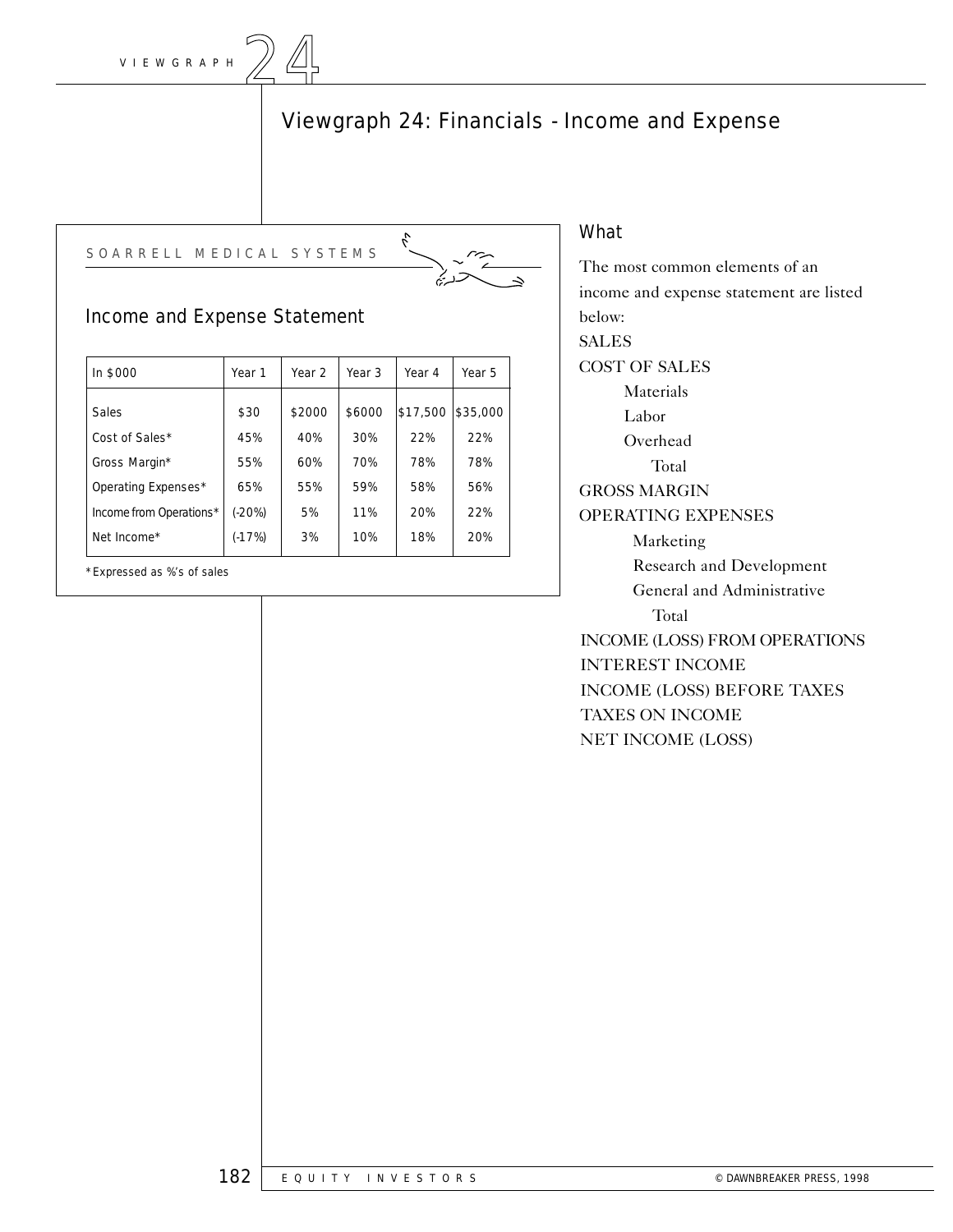There are many variations on this theme. However, you need to keep things simple so that the information can be grasped quickly and retained.

#### Why

This is indeed the bottom line. You must present your financial highlights clearly and simply.

#### Pitfalls to Avoid

Avoid presenting too much data. You don't want to lose your audience. Although this presentation is simplified, the financials in your business plan should be well developed and comprehensive.

#### **Variations**

You can represent the financial information in absolute numbers and/or percentages. In the viewgraph presented on the following page, absolute numbers were provided for the sales forecasts only. Everything else was represented as percentages of sales. To make the message more salient, some elements of a typical income and expense report were omitted.

#### **Narrative**

*In year one, our projected sales will be modest. However, our distribution channel will be in place and sales volumes will accelerate. By year five, we project sales of \$35 million. At the outset, the cost of sales will be relatively high, as we will be developing a new distribution channel and selling to a somewhat conservative market. However, a variety of enabling complementary technologies that are expected to become available during the next two years will provide the impetus for more rapid growth. When we finalize our teaming arrangement with the CPR provider, our cost of sales will decrease. By 2002, the fifth year of operation, our net income will stabilize. In that year alone, our net income is projected to be \$7 million.* 

#### **Highlights**

Notice that the presenter only draws attention to the most salient items in this verbal presentation. Details can be addressed individually in one-on-one conversations. As appropriate, the entrepreneur may want to compare these percentages to industry standards.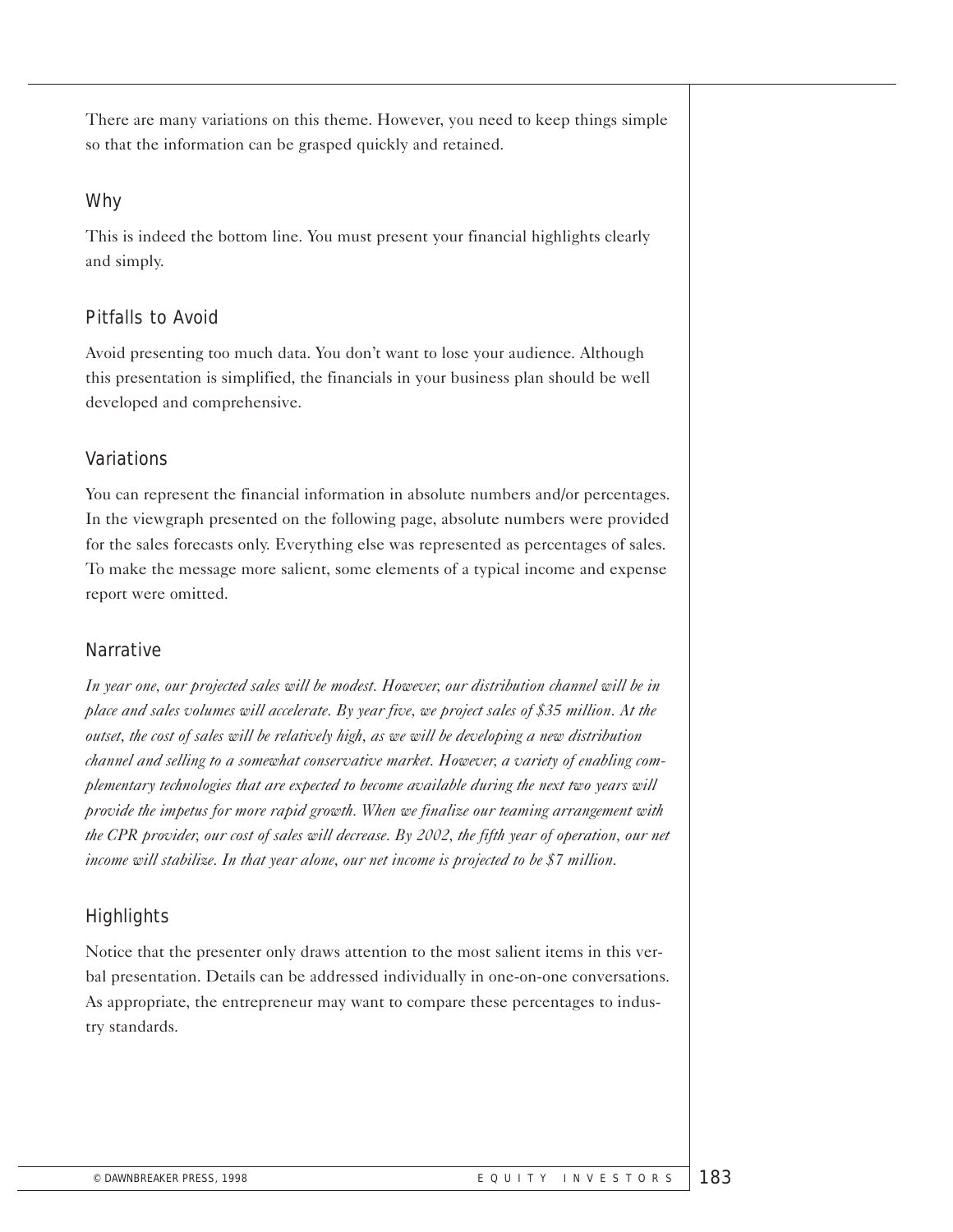

#### What

You must articulate clearly what your financing needs are. Tell potential investors how much money you need, when you need it, and how it is to be used. Also mention other needs potential investors might help you meet—for example, expertise, contacts within the industries of interest, and the like.

#### Why

Although it should be obvious why potential investors need to know this, some entrepreneurs refrain from clearly articulating this information in their presentation.

#### Pitfalls to Avoid

Be careful not to demand financing. Your presentation should be a request. The manner in which you present your financing need should clearly convey that you are looking for a partner, not just a backer.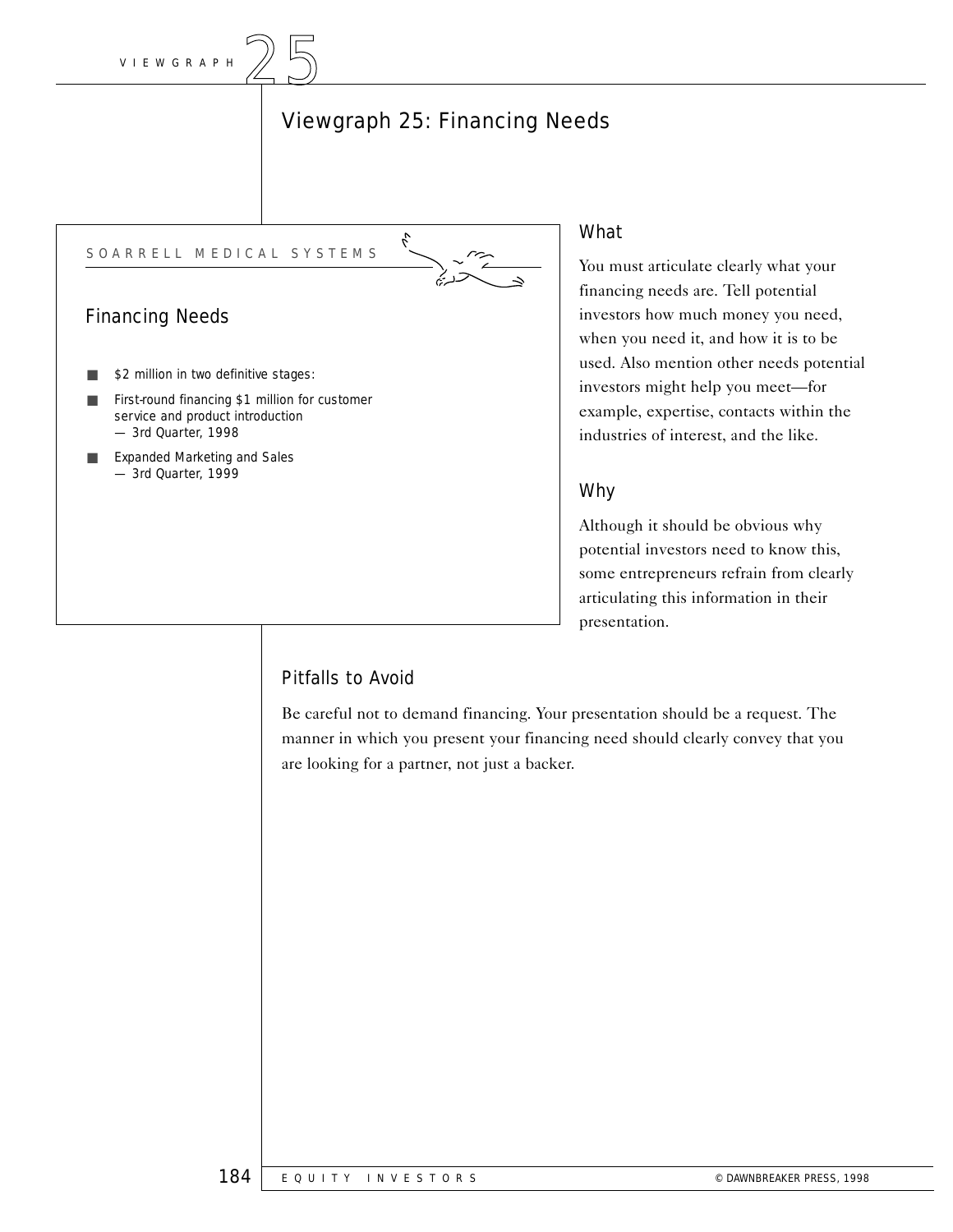#### **Variations**

There are many possible financing arrangements. You should explore these options thoroughly during your business planning.

#### **Narrative**

*We are seeking a total of \$2 million in two rounds of financing. We need \$1 million to attract and retain a multi-functional marketing and sales team, expand the customer support function, and begin the product introduction process. Ideally, we are looking for a venture capital firm with strong ties to the medical practice management industry to provide this first round of funding. Our preferred commercialization strategy is ultimately to team with a major medical practice management software developer and to be acquired by them in year five. We will seek our second round of financing from a strategic ally who will have the option of purchasing Soarrell Medical Systems in year five. The acquisition price would be twice sales OR at a capitalization rate reflective of this industry. It will be established by an independent third party at the time of the potential acquisition.*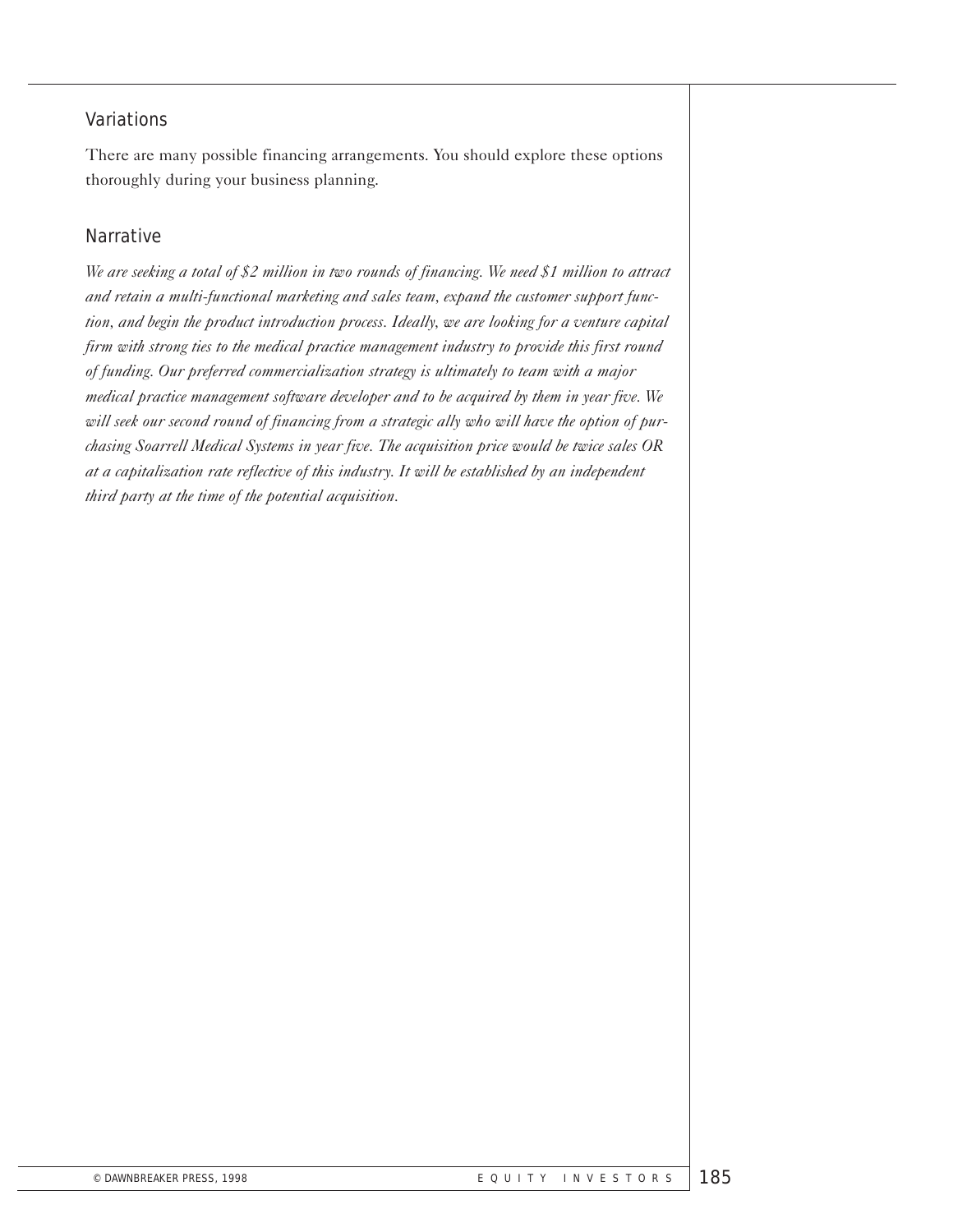#### Viewgraph 26: Investor's Return



#### Investors Return

#### Venture Capitalist

Acquisitions in year 5 at 5-10x on initial investment Management buy-back

#### CPR—Open up profitable, new market

Prevent competition from gaining market share

#### **What**

This section of your presentation specifically addresses the financial return to the investor; i.e., the value created. (This is not the same as the social rate of return you were required to address in your ATP proposal.) Value may be expressed in numerous ways including Return on Investment (ROI), Return on Assets (ROI), and Book Value. The level of return investors seek will vary with the type of investor. Institutional investors typically want a minimum return of 5x on their investment within five years. A strategic ally will often accept a lower

ROI (15-25%). This may occur when the capabilities of the potential acquisition enhance the ally's competitive position or increase its revenue generation capabilities through savings or new revenue generation opportunities. The 20% ROI targeted by the Soarell management team would be acceptable to a potential strategic ally, but would not hold out much appeal to an institutional investor. Therefore, the company might want to buy back its stock in the event that the strategic ally does not acquire the firm, and/or the company might need to reconceptualize its commercialization strategy.

The management team has presented a sound plan for growing this market and has a good intellectual property position. An investor with ties to the CPR market might see the potential in a different way and ask the management team to rework their numbers with a different set of assumptions. A more aggressive approach to the marketplace might result in a higher ROI.

#### Why

Value creation is at the core of an investor's business. It must be addressed from the investor's perspective.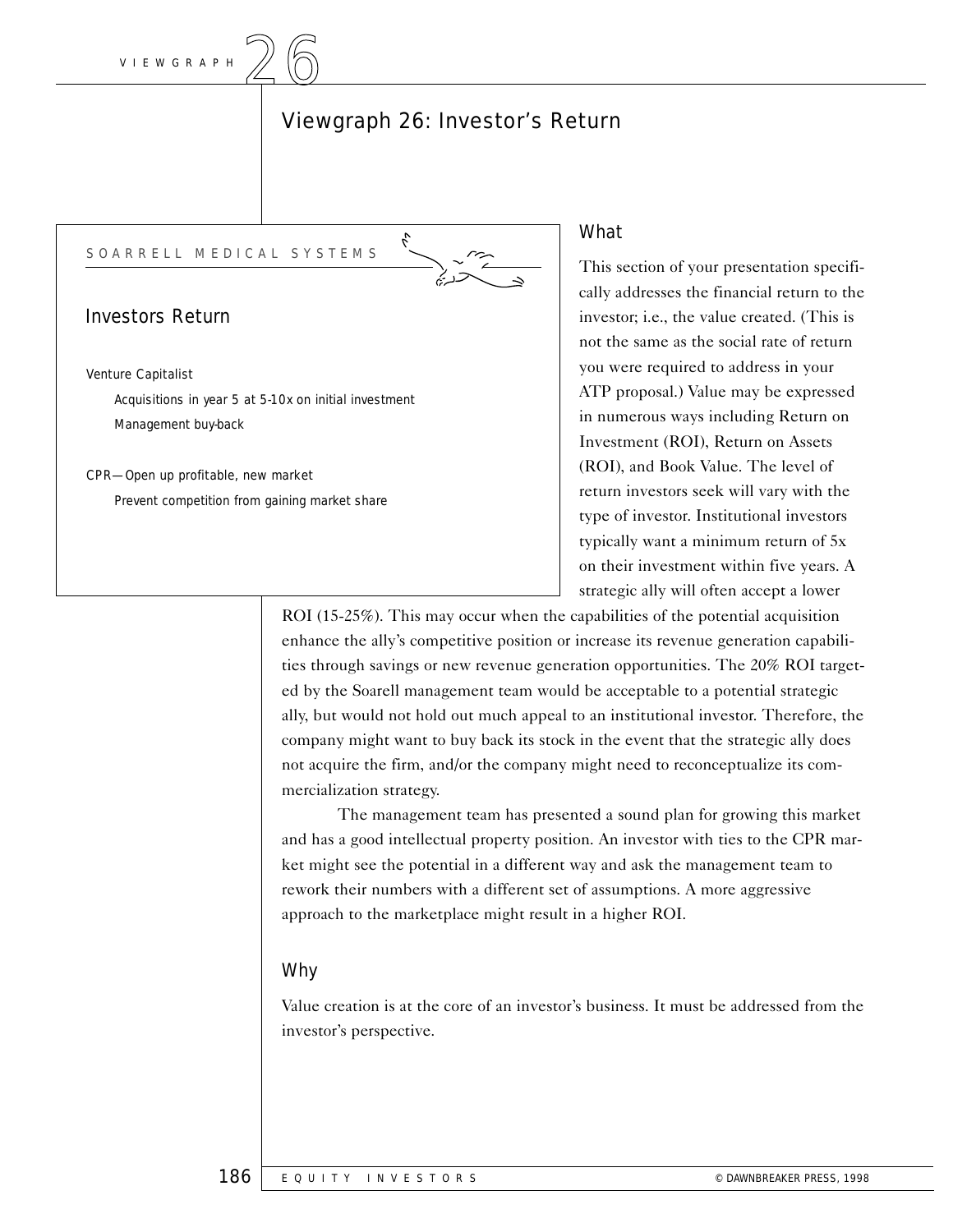#### Pitfalls to Avoid

The most common mistakes technology entrepreneurs make are: (1) failing to address the investor's return at all in their presentation, or (2) announcing how much equity they are willing to give up in exchange for financing. Failing to address an investor's return reinforces the belief that the technology entrepreneur is simply looking for a source of capital to continue research and development and is not interested in creating value. If you are seeking money from the private sector, approach the search responsibly and knowledgeably.

The amount of equity that will be offered should be negotiated privately, after further meetings and greater understanding of investor's requirement. A figure you pose in your presentation might be much higher than you would need to provide, or so small as to seem ludicrous. However, you should have made some private decisions about how much equity you are willing to relinquish and checked with colleagues knowledgeable about the financial community to determine if your decision is reasonable. Be prepared, but negotiate equity sales privately.

#### **Narrative**

*As was mentioned earlier, we are looking to provide our investors with a 20% ROI. As this market continues to evolve, we will have to be a larger company to supply the market. Therefore, we are growing this business with the intent of being acquired within five years by a large firm in the practice management arena.* 

*Key to our success is forming a successful strategic alliance with a CPR firm that has an existing distribution channel. This partnership will bring an additional product to add to the distribution channel, and enhanced customer satisfaction, and increased market share.* 

*I will be available to talk with any interested parties after this presentation. I have an executive summary from our business plan and other literature which I will be glad to share with you. Thank you for your attention.* 

#### **Highlights**

The presenter has woven together a number of the themes and financial highlights mentioned previously in his presentation and has closed with a clarification of how value will be created for the equity investor and the strategic alliance partner.